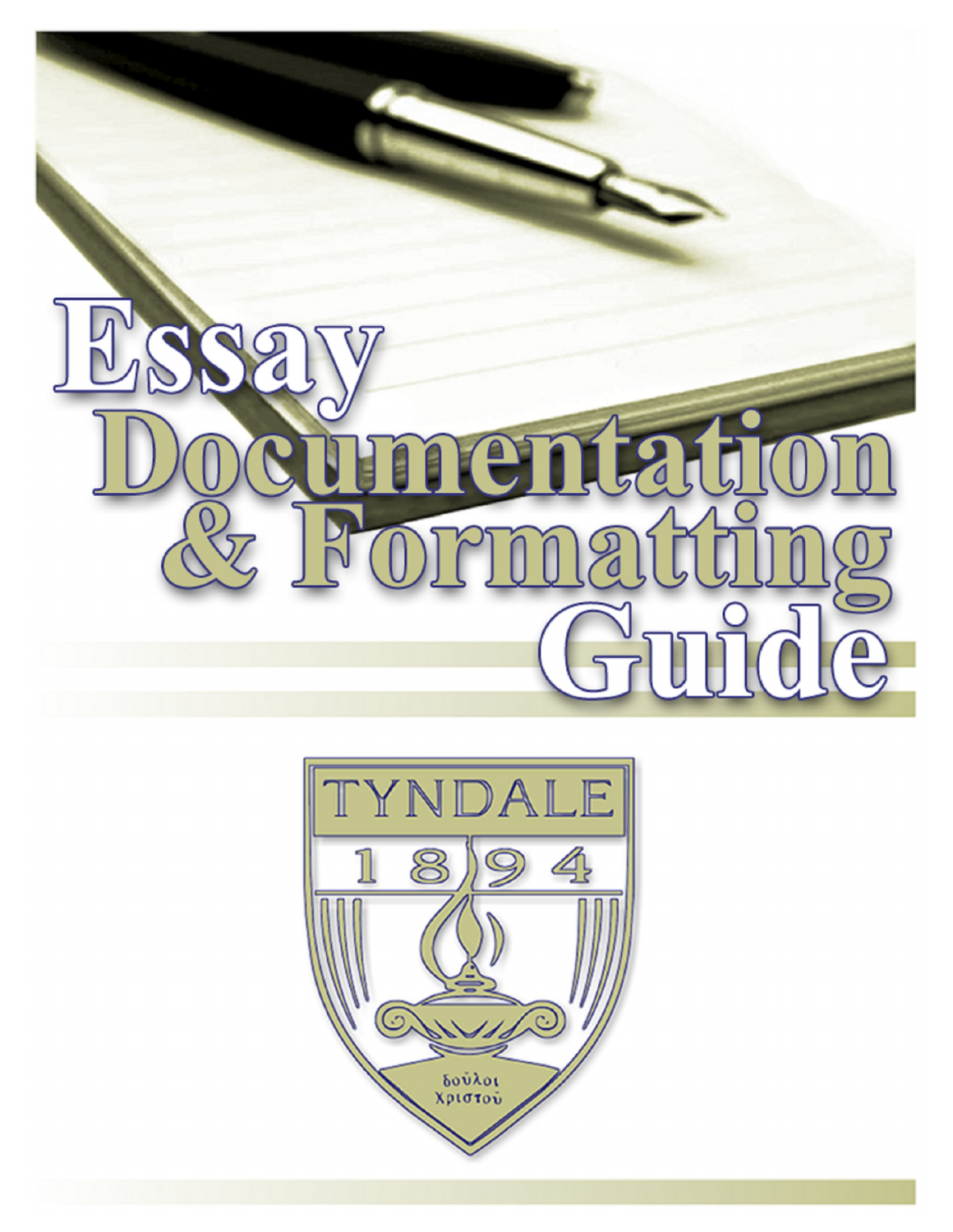# **TYNDALE UNIVERSITY COLLEGE**



# **ESSAY DOCUMENTATION AND FORMATTING GUIDE**

Third Edition (first and second editions published under the title *Essay Writing Guide*)

> Prepared for Tyndale University College by Patricia Sears

With thanks to the students who have contributed selections from essays:

Al Hounsell Ryan Matulewicz Elizabeth Pettigrew

Layout and graphics by Al Hounsell and Robert Sears

© Tyndale University College 2009

This publication may be distributed electronically, in whole or in part, to members of the Tyndale community for educational purposes only. All other reproduction or distribution is prohibited without written permission of Tyndale University College.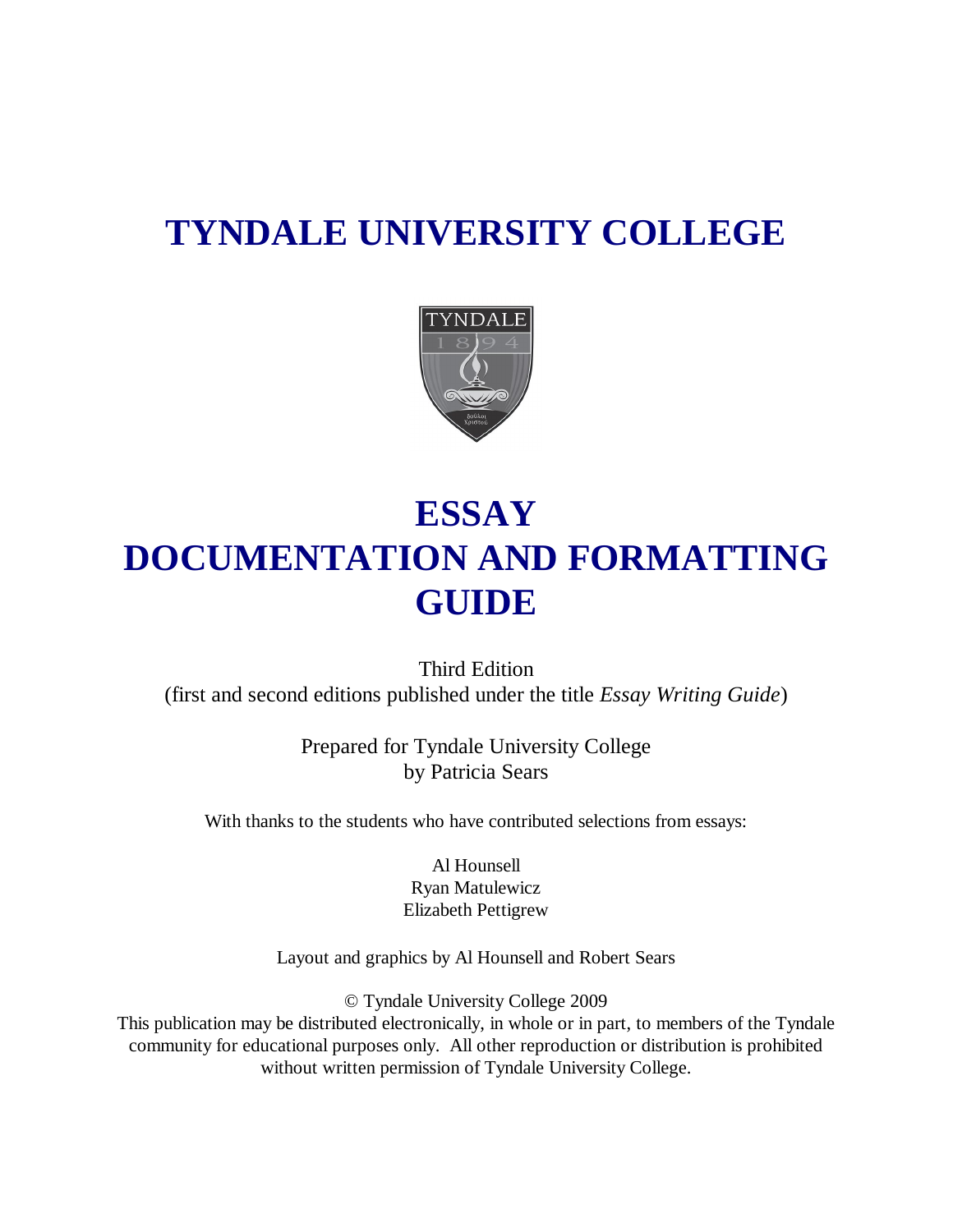## **TABLE OF CONTENTS**

|                                                                   |                                                                  | $\mathbf{1}$ |
|-------------------------------------------------------------------|------------------------------------------------------------------|--------------|
|                                                                   |                                                                  | 3            |
|                                                                   | 3. General Principles for Citing Sources and Avoiding Plagiarism | 5            |
|                                                                   |                                                                  | 8            |
|                                                                   |                                                                  | 11           |
|                                                                   |                                                                  | 23           |
|                                                                   |                                                                  | 31           |
|                                                                   |                                                                  | 40           |
| Appendix A: Sample MLA essay pages and works cited list           |                                                                  | 43           |
| Appendix B: Sample APA title page, essay page, and reference list |                                                                  | 47           |
| Appendix C: Sample Chicago style title page, essay pages with     |                                                                  | 51           |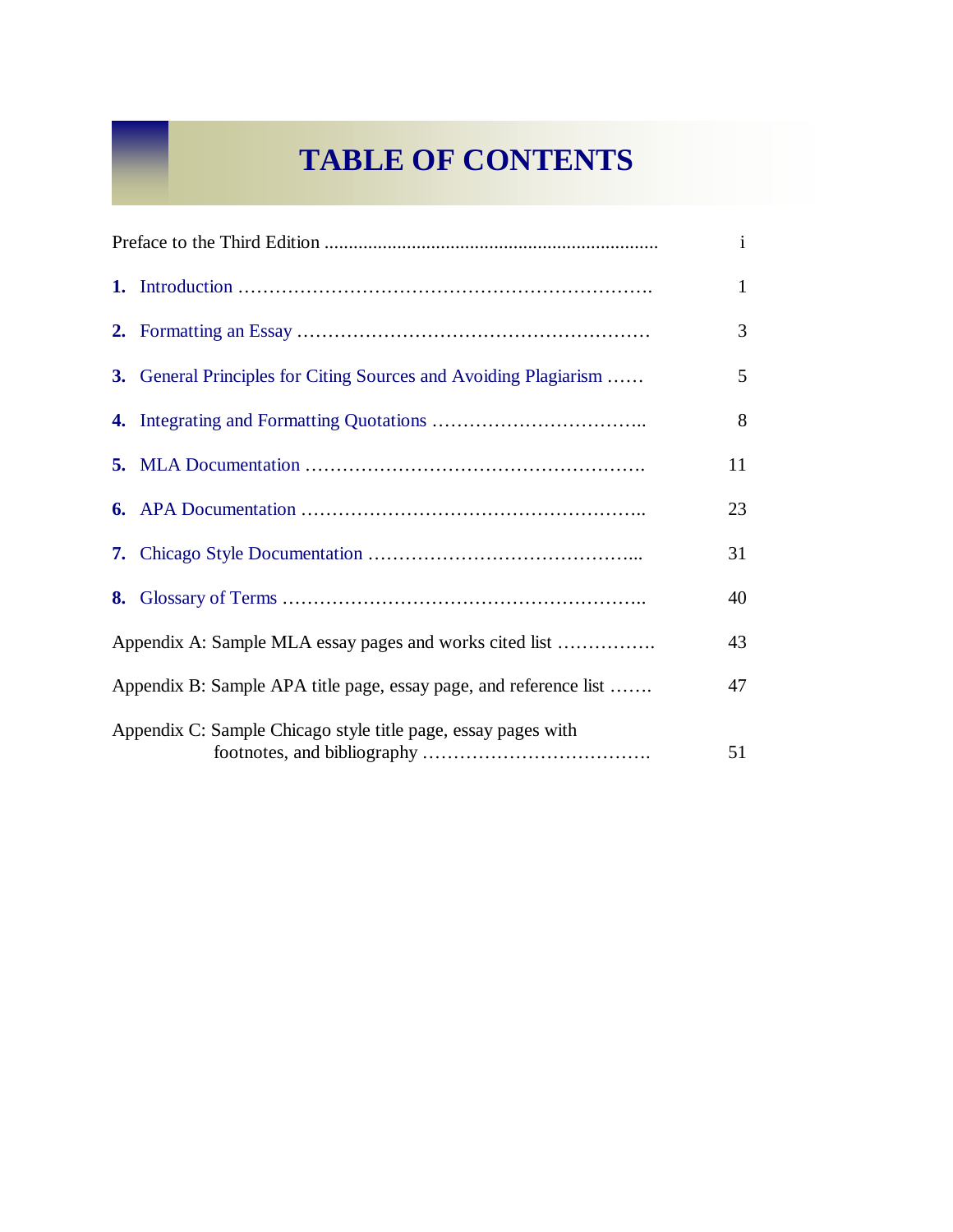## **PREFACE TO THE THIRD EDITION**

The most significant revisions undertaken for this edition are in the APA and MLA documentation sections, which have been updated to reflect the 2009 APA *Publication Manual* (6<sup>th</sup> edition) and the 2009 MLA *Handbook for Writers of Research Papers* (7<sup>th</sup> edition). Readers familiar with earlier APA and MLA conventions should note changes especially to entries for electronic sources. Small details of many other entries have also changed. In addition, in MLA style, every works cited list entry for a source of any medium must now specify the type of source cited (e.g., print, web, CD-ROM, etc.).

The current (15<sup>th</sup>) edition of the *Chicago Manual of Style* is now older than the current APA and MLA style guides; however, the former does provide a number of guidelines for citing electronic sources, and more examples of electronic formats in Chicago style have been included in this edition of the Tyndale *Guide*.

In all three styles, some citation examples are indicated as being specific to electronic sources. In other cases, guidelines for adaptations of print citations for electronic ones may be found in the shaded text boxes below select examples.

Other aspects of the *Guide* have gone through minor revisions, prompted in part by feedback from students and faculty in the course of its use.

There has been a change of title, from *Essay Writing Guide* to *Essay Documentation and Formatting Guide*, simply to reflect more accurately the contents of the publication.

Graphics and layout for the first and second edition were ably executed by Al Hounsell, and revised for the third by Robert Sears; any errors or inconsistencies in these, as in all other aspects of the current edition, are attributable solely to myself.

Patricia Sears 2009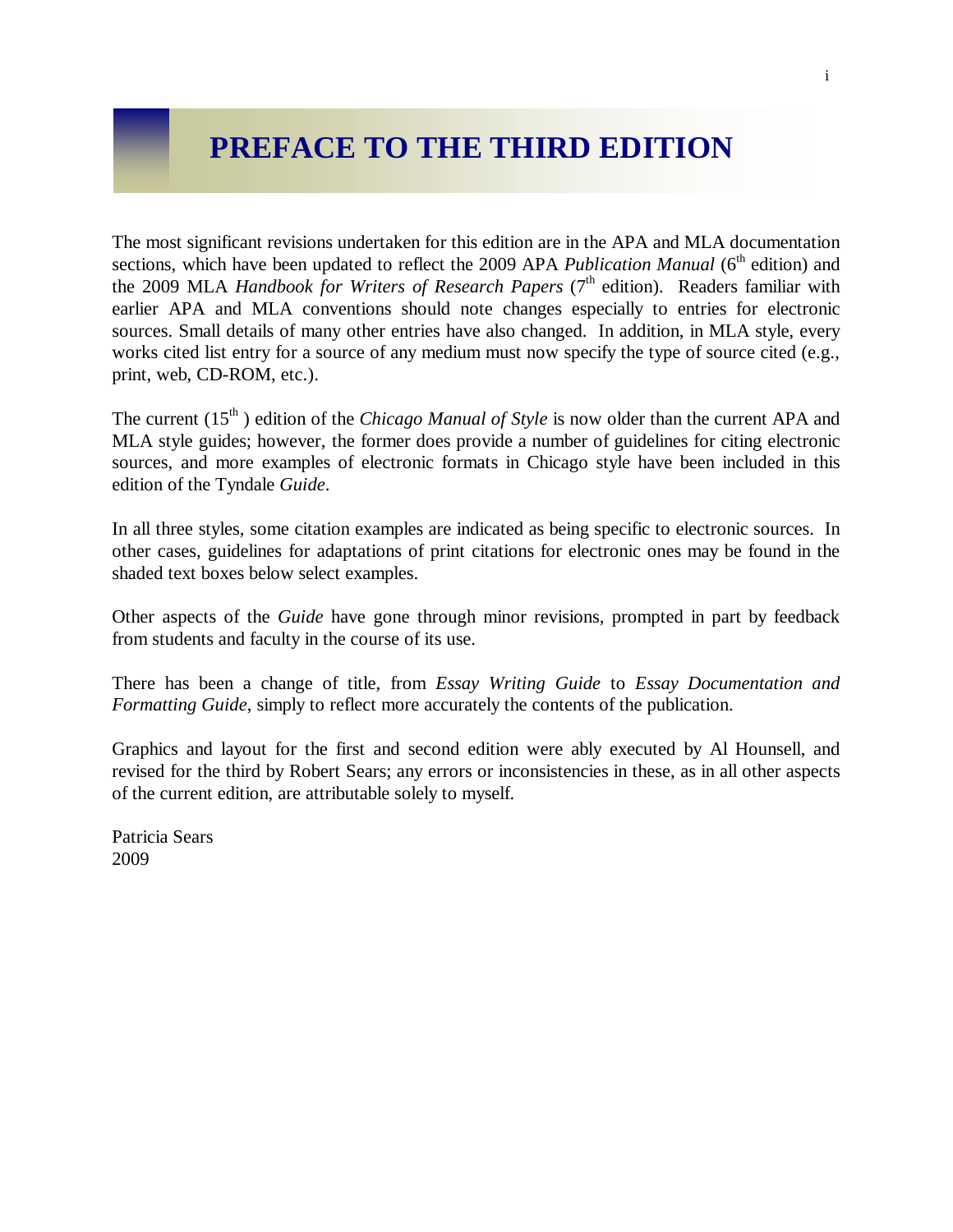## **1. INTRODUCTION**

This is an introductory guide to essay documentation and formatting. It brings together in one place core information from the main style guides used in different disciplines. It is not able, however, to cover every detail of every style of documentation. In some cases you may need to consult the relevant style guides listed at the end of this introduction (page 2).

While the conventions of the aforementioned style guides and of this guide are standard, individual professors sometimes have additional or alternative requirements for assignments in their courses; in such cases, be sure to follow your professors' instructions.

Because this guide covers the three main styles of documentation, it will help you not only with your writing but also with understanding the referencing systems of the books and articles you will read as you conduct research.

This guide is not meant to be read cover-to-cover at a single sitting! It will be most useful to you if you carefully read sections 1 through 4 initially, and skim the rest of the guide to see what it contains. Then, as you write each essay, consult the relevant section (5 for MLA, 6 for APA, and 7 for Chicago style), following the instructions very carefully. Because there are many details concerning referencing, and important differences among the three styles, do not rely on your memory; especially when you write your first few essays, be sure to consult the details of guide every time you write a reference.

Some terms in this guide may be unfamiliar to you. Many are explained in the context of the guide's

directions; however, there is also an alphabetical glossary of terms in section 8 (pages 40-42). If you have questions about anything covered in this guide, a tutor at The Writing Centre can answer them for you.

*Proper documentation of your essays is essential. With only a very few exceptions, you must make note of every quotation, idea (even if put in your own words), or fact which you include in your essay and which came from a primary or secondary source, whether a book, an article, a web site, CD-ROM, or any other source. Improper documentation can constitute plagiarism (see page 5 below), which you must avoid at all costs.*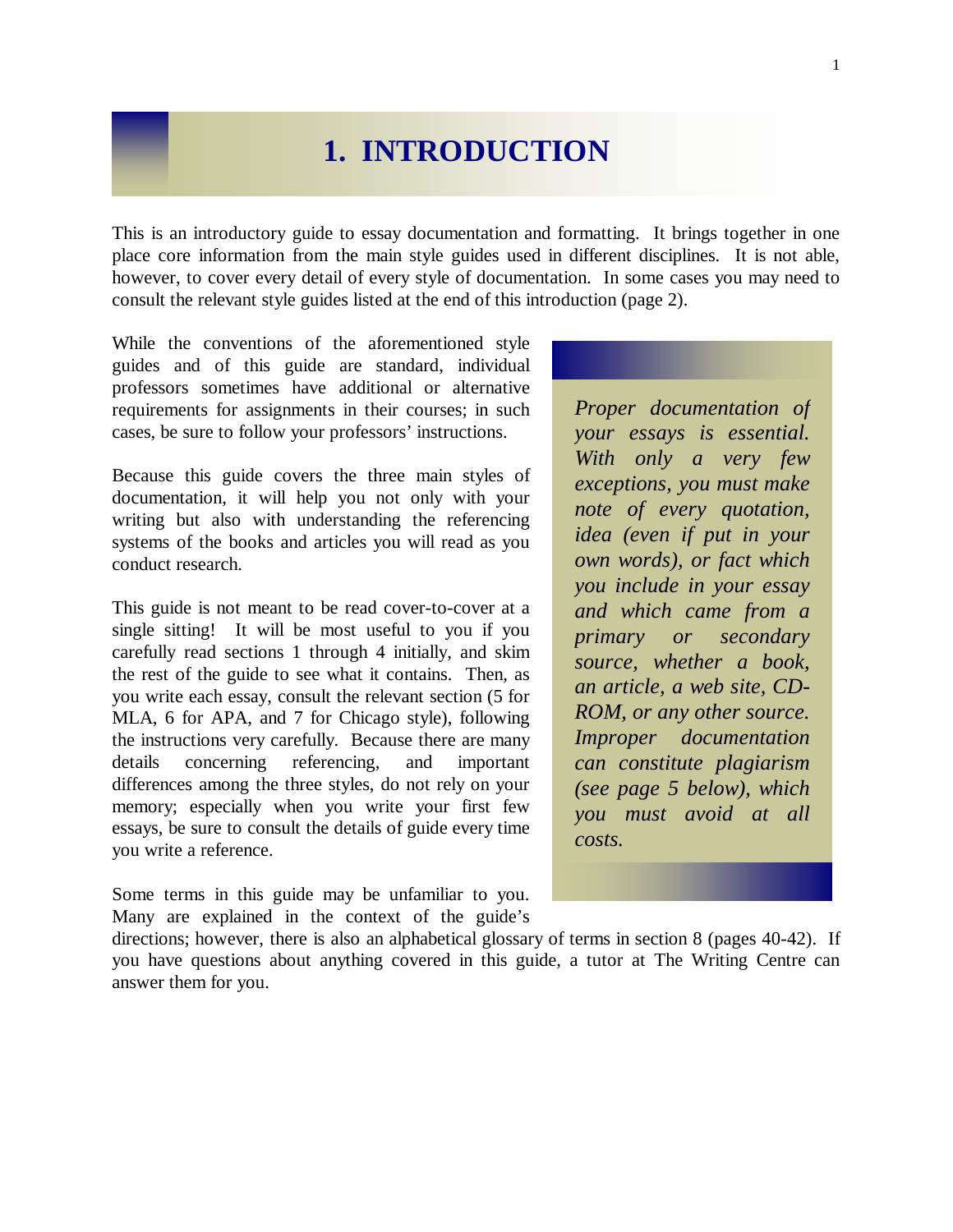## **Standard style guides:**

*For details of referencing and formatting not found in this guide, consult the style guides listed below. For your convenience, the call numbers in the reference section of the Tyndale library have been included.*

- American Psychological Association. *Publication Manual of the American Psychological Association*. 6th ed. Washington: American Psychological Association, 2009. Print. Call number: Ref BF 76.7.P83 2009.
- Gibaldi, Joseph. *MLA Handbook for Writers of Research Papers*. 7th ed. New York: Modern Language Association of America, 2009. Print. Call number: Ref LB 2369 .G53 2009
- Turabian, Kate L. *A Manual for Writers of Term Papers, Theses, and Dissertations*. 7th ed. Chicago: U of Chicago P, 2007. Print. Call number: Ref PN 147.T8 2007
- University of Chicago Press. *The Chicago Manual of Style*. 15th ed. Chicago: U of Chicago P, 2003. Print. Call number: Ref PN 147.U69 2003

## **For help with grammar, sentence structure, and essay structure:**

Hacker, Diana. *A Canadian Writer's Reference*. 4th ed. Boston: Bedford/St. Martin's, 2009. Print. Call number: Ref PE 1408.H33 2009

## **For help with essay structure and research:**

Avery, Heather, et al. *Thinking it Through: A Practical Guide to Essay Writing.* 3<sup>rd</sup> ed. Peterborough, ON: Trent University Academic Skills Centre, 2005. Print. Call number: Ref PE 1471.T45 2005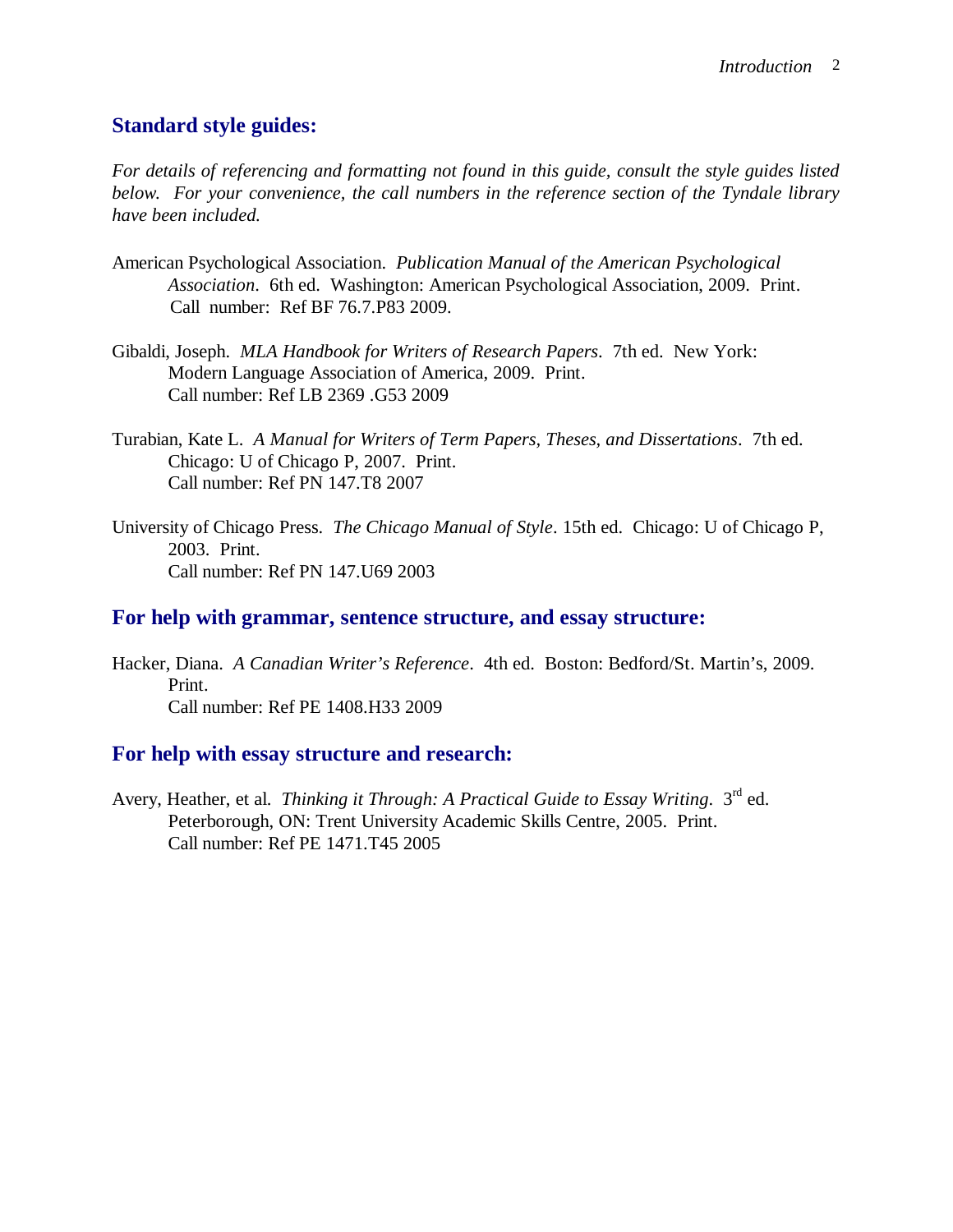## **2. FORMATTING AN ESSAY**

**Title pages**. Both Chicago and APA styles use title pages. See Appendix B for a sample APA title page, and Appendix C for a sample Chicago style title page. MLA style essays do not normally have title pages; the required information is given in the top left corner of your first page of text (see Appendix A).

**Paper clip or staple?** Always fasten together the pages of your essay with a single paper clip or a staple (you can ask your professors which they prefer). Unless asked to, never submit an essay in any kind of folder. Folders make a stack of essays cumbersome for a professor to carry, and often bind the margins, which professors like to use for writing comments.

**Page numbering and page count**. Always number your pages, preferably in the top, right-hand corner. Normally when a professor asks for an essay of a certain number of pages, you should not count your title page, endnotes, or works cited list, bibliography, or reference list in this count. Don't forget that an essay which finishes, for example, halfway down the tenth page is nine-and-a-half, not ten-and-a-half, pages long.

**Line spacing in different styles**. Unless your professor specifies otherwise, always double-space the main text of your essay. Do not leave extra spaces between paragraphs (exceptions are sometimes made when an

*Following formatting conventions, such as using standard margins and font size, helps your professors read your essays without distraction, focussing on your ideas rather than on the way your essay looks. It also prepares you for the rigour of writing within set conventions in a variety of academic and workplace settings.*

essay is divided into sections with sub-headings). However, note that the different style guides have different conventions for spacing of quotations and entries in works cited list/bibliography/reference list: in APA and MLA, block quotations and reference list/works cited list entries are all double-spaced; in Chicago style, block quotations, footnotes, endnotes, and bibliography entries are single-spaced, with a double space between each note and bibliography entry.

**Margins**.Normally you should leave a 1-inch margin all around your text.

**Font**. Use 12-point font, in a standard script such as Times Roman or Courier. In Chicago style, notes and the bibliography in published books and articles are normally in a smaller font than the main text. For essays, you may use a smaller font (preferably 10-point) for your notes, but essay bibliographies are best done in 12-point font.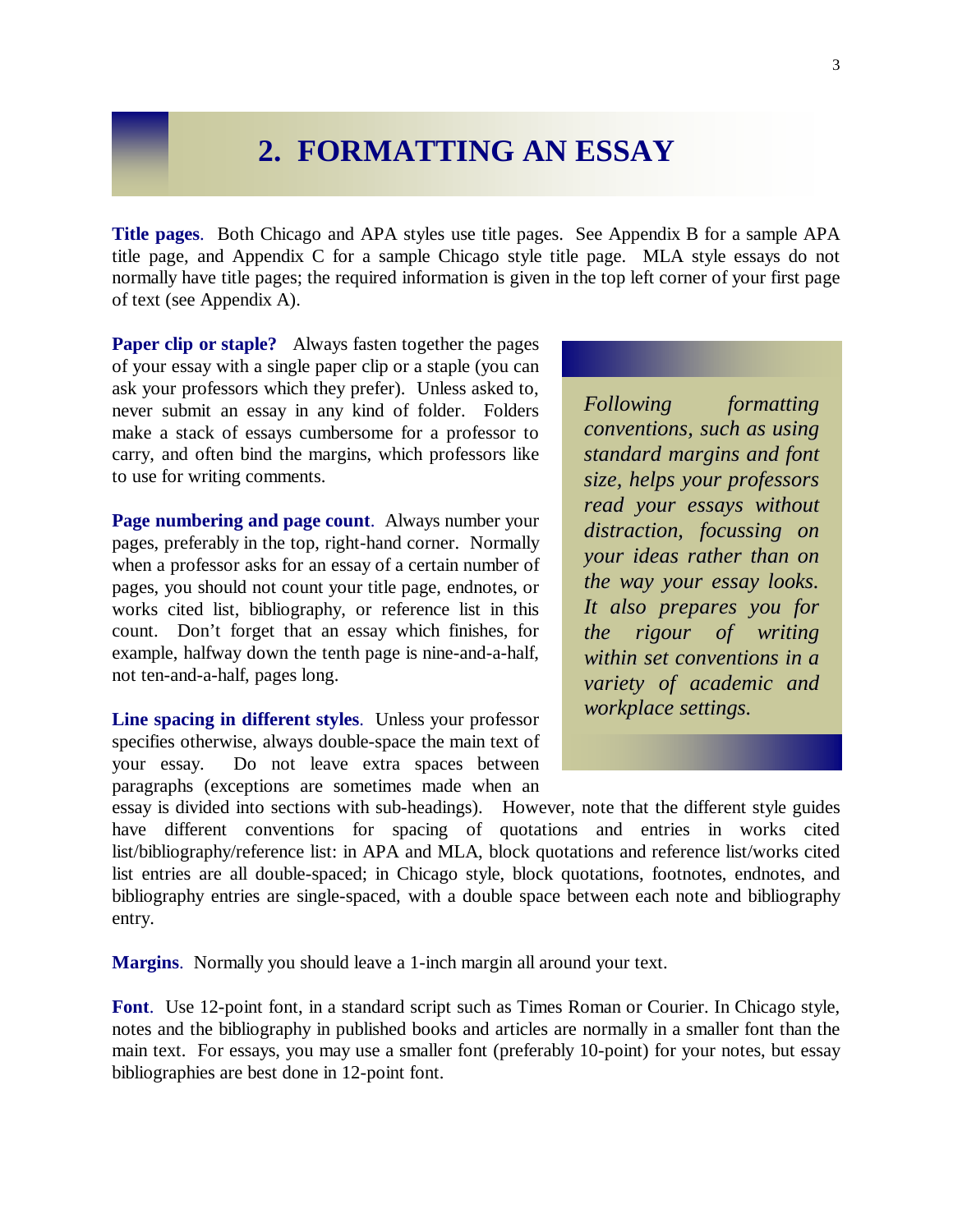**Ink/toner.** Use black ink only (including title page). Make sure the print quality is good.

**Underlining and italics**. In the body of your essay and in your documentation, italicize or underline (not both!) the titles of books, periodicals, plays, long poems such as epics, and movies. Use underlining or italics for emphasis sparingly. Titles of short poems, short stories, articles from periodicals, and chapters of books are not underlined or italicized; in MLA and Chicago style they are put in double quotation marks, and in APA they are left in regular font, with no quotation marks.

**Indentation of new paragraphs.** Indent the first word of a new paragraph.

Left justification. All text, except the first word of a new paragraph, and indented quotations, should be flush with the left margin. However, the words on the right side of the page should not all end at the margin; the right side of your page should look a bit jagged. Having the left margin only flush is called "left justification"; "full justification" has both left and right sides flush. Full justification should not be used in essays as it often creates odd spacing, which makes the text difficult to read. If your computer is not set for left justification, in Microsoft WORD, go to the toolbar icons just to the right of the bold, indent and underline icons. You should be using the first style ("align left").

**Subheadings.** The appropriateness of using subheadings for sections of essays varies among the disciplines. For example, essays for literature classes normally do not have subheadings, but those in the social sciences often do. Ask your professors what they prefer.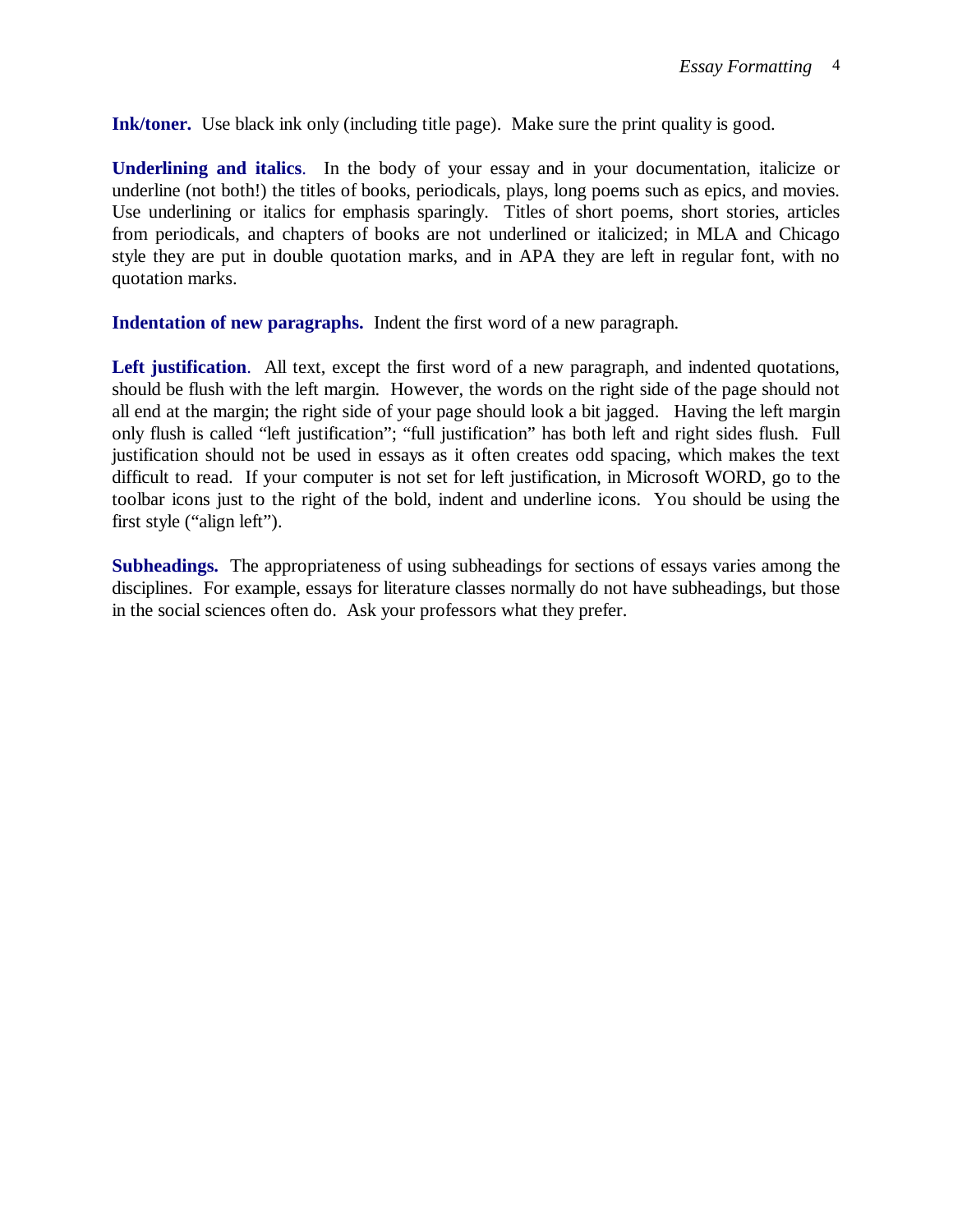## **3. GENERAL PRINCIPLES FOR CITING SOURCES AND AVOIDING PLAGIARISM**

In an essay or other written assignment, you must give full and proper documentation for all quotations and ideas that are not your own, *even if you have changed the wording from the original sources*. Failure to provide full documentation of your sources can constitute plagiarism, which is a very serious academic offence. The penalty for plagiarism is usually a grade of zero on the assignment, and often also on the whole course. If you plagiarize more than once, you may be expelled from the school. See the Tyndale University College Calendar for the school's policy.

## **Any of the following can constitute plagiarism:**

- 1. Submitting a whole assignment or part thereof as your own work (without acknowledging its source[s]), when it was actually written by someone else (another student, friend, or family member, or the author of a book, article, web site, etc). "Part thereof" can be as little as a sentence or two; plagiarism is not a question of quantity.
- 2. Including a source in your bibliography/works cited/reference list, but giving no parenthetical citations or footnotes/endnotes in your essay to show exactly which quotations, ideas, or facts were taken from that source.
- 3. Using the exact wording of a source without putting the borrowed words in quotation marks, or following the syntax (structure) and/or or wording of your source too closely. Even if you provide a citation, this is still plagiarism, as it misrepresents the wording as your own.

## **How to avoid plagiarism:**

- 1. Never submit something as your own work if it is not, thinking that the risk of getting caught is minimal; it is not! When students do this, it is usually because they are in a panic. Start your assignments early enough, and get assistance from your professors and/or The Writing Centre if you require it. If you are unhappy with the job you have done on an assignment, it is still better to hand in your own work and risk getting a low mark than to plagiarize, which compromises your integrity and will bring you a mark of zero on the assignment and possibly on the course.
- 2. Give both a parenthetical citation (MLA or APA styles) or a footnote or endnote (Chicago style) *and* a corresponding entry in a works cited list (MLA), reference list (APA), or bibliography (Chicago style) for every quotation, idea (even if paraphrased), or fact in your essay which you have taken from a source other than your own head or which is considered common knowledge. You do not need to cite a source for the fact that Ottawa is the capital of Canada. However, if you come across a source which says that Ottawa is the nicest national capital in the world, you need to give a citation for your source, because this is someone's view, not a universally acknowledged fact. When you are writing in a field with which you are not very familiar, it can be difficult to know what is considered common knowledge; if you are unsure, it is best to cite a source. If you are giving a point of common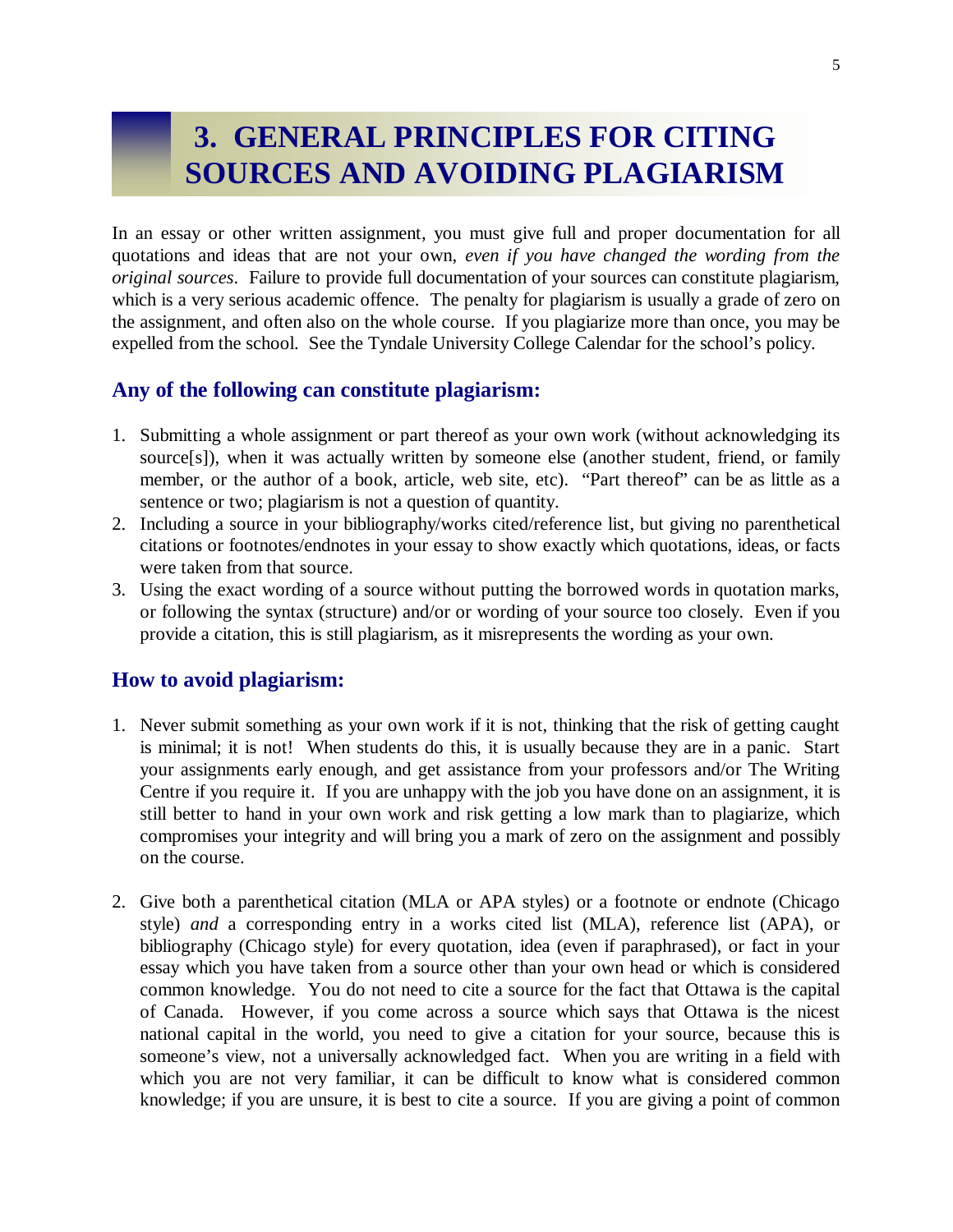knowledge, but are using the exact wording of someone else (author of a book, article, web site, or other source) to do so, you must put the words in quotation marks and cite your source. The majority of the information in this guide is designed to help you provide full and accurate documentation for your essays; follow its instructions carefully, and visit The Writing Centre (and/or consult your professors) if you need clarification.

3. Take very careful notes, recording the full bibliographic information of every source as you go along. If you come to writing the final version of your essay and you cannot find the source of one of your notes, do not use that quotation or idea; to use it without giving the source is plagiarism. Conducting research using electronic sources such as web sites brings a greater chance of unintentional plagiarism. *If* (and this is strongly discouraged!) you cut and paste from electronic sources, make absolutely sure to put quotation marks around the quotations, and note the sources (including URLs). When you take notes, make sure that you distinguish exact quotations from paraphrases by putting quotation marks around the former. If you paraphrase as you are taking notes, make sure that your language is a true paraphrase, completely different from the language of the source; otherwise, you will likely plagiarize when you convert your notes into an essay (see below for examples).

## **Sample extract from a source:**

In *Seinte Katerine*, especially, however, this martyrdom is associated not only with that of Christ himself, but also with that of the biblical prophets, who risked (and in some cases gave) their lives because of their zeal for God's law. Katherine's fidelity to, instrumentality for, and suffering because of God's word and the incarnate word, Christ, link her to the prophets of Holy Scripture. Jesus himself links his own suffering both to that of the faithful prophets of old and to that of those people who chose to follow him during his own lifetime and after. (Sunderland 219)

Source:

Sunderland, Patricia. "Speaking the Truth: God's Law and Prophecy in *Seinte Katerine*."

*Florilegium* 17 (2000): 213-228. Print.

#### **Proper use of quotation (in MLA style):**

According to Sunderland, "this martyrdom is associated not only with that of Christ himself, but also with that of the biblical prophets" (219).

Note:

In order to satisfy the requirements for full documentation, a works cited list (or reference list or bibliography) entry is also required. See the overviews to sections 5, 6, and 7.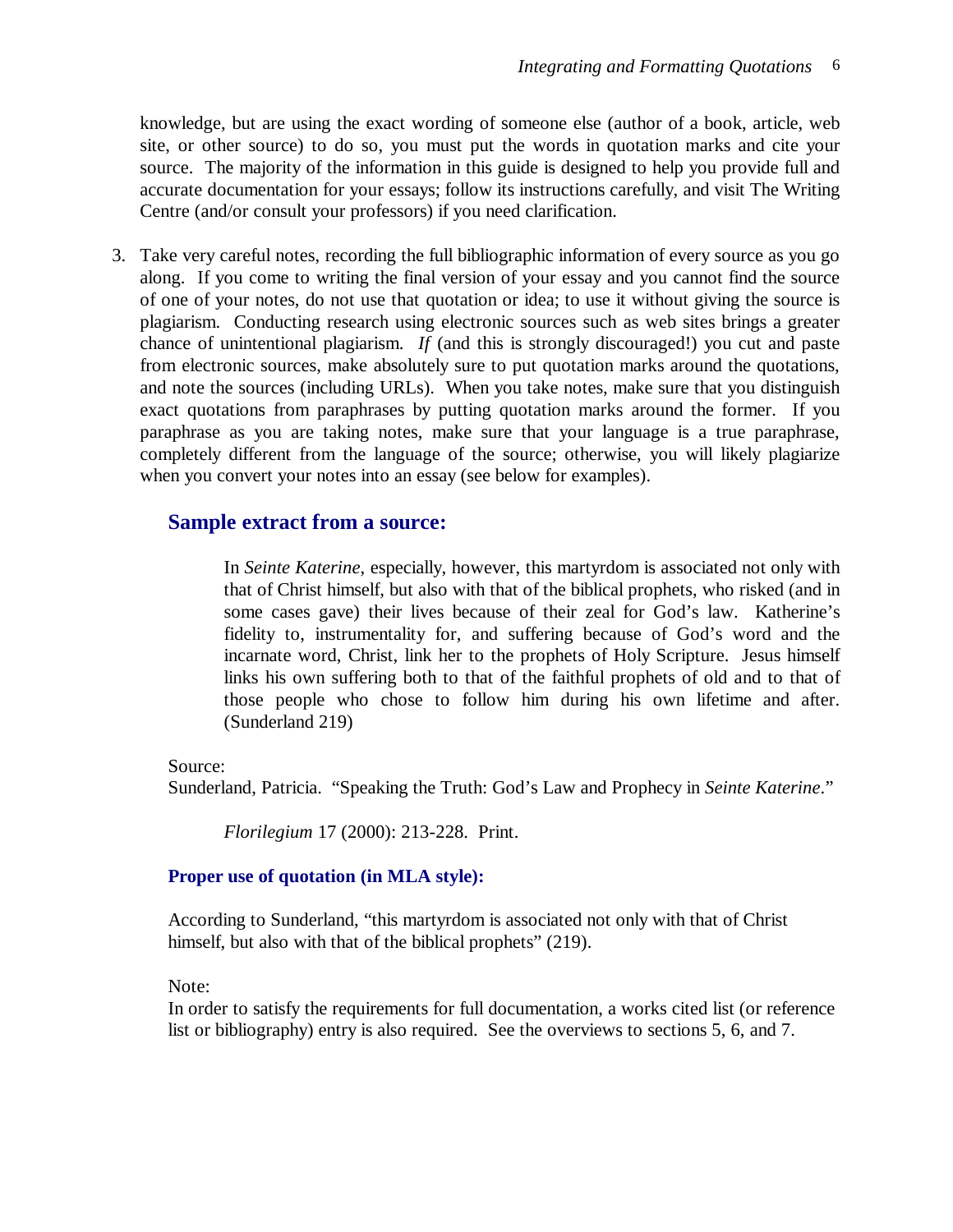#### **Plagiarism (no quotation marks around exact quotation):**

Sunderland points out that this martyrdom is associated not only with that of Christ himself, but also with that of the biblical prophets (219).

 $\triangleright$  Even though the author's name and the page number are given, this is plagiarism because there are no quotation marks around the exact quotation. The words of the author of the article are thus misrepresented as the words of the author of the essay.

#### **Plagiarism (wording and syntax too close to original):**

According to Sunderland, Katherine's martyrdom is linked with that of Christ and of the prophets in the Bible, who died because of their passion for God's law. Jesus associates his sufferings with that of both the Old Testament prophets and with that of the people who were to follow him while he was alive and after he died and was resurrected (219).

 $\triangleright$  Even though the author's name and the page number are given, the sentence structure is virtually identical to the original, and a few words have simply been replaced with synonyms. In order to avoid this kind of plagiarism, either use an exact quotation, with quotation marks, or paraphrase by thoroughly digesting the ideas and putting them entirely in your own wording and sentence structure (see example below).

#### **Acceptable paraphrase:**

According to Sunderland, Saint Katherine's martyrdom, like Christ's, is akin to that of the martyrs of the Old Testament and the early church (219).

4. When using summaries or paraphrases of your sources, make it clear where your ideas begin and end and those of your sources begin and end. The best way to do this is to introduce the summary or paraphrase by mentioning the author(s) of the source, and putting the footnote/endnote number or parenthetical citation at the end of the summary or paraphrase as in the "acceptable paraphrase" example above.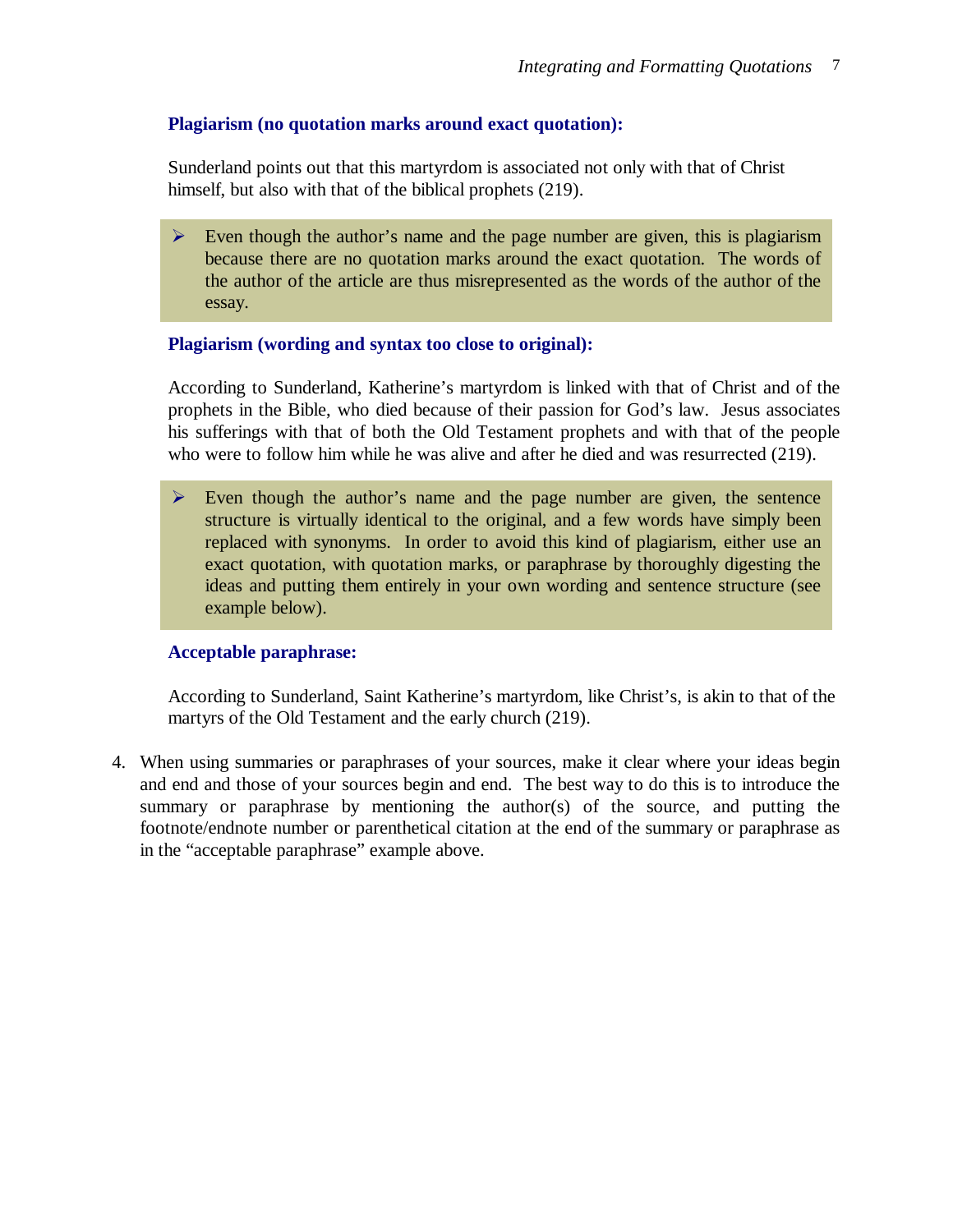## **4. INTEGRATING AND FORMATTING QUOTATIONS**

## **Integrating:**

When using direct quotations, you must integrate them into your own prose; they generally cannot stand alone as sentences. Integrate them using signal phrases and proper punctuation. One of the simplest ways is to use a signal phrase such as "he writes" or "she claims," substituting the name of your source's author when appropriate. The signal phrase is usually followed by a comma.

#### **Incorrect (the quotation is punctuated as its own sentence):**

| correct:                                                                                                                                                                                                                             |                                                                                                                                                                                                |
|--------------------------------------------------------------------------------------------------------------------------------------------------------------------------------------------------------------------------------------|------------------------------------------------------------------------------------------------------------------------------------------------------------------------------------------------|
| <b>Manuel According to the Contract of Tenants and Tenants and Tenants and Tenants and Tenants and Tenants and Tenants and Tenants and Tenants and Tenants and Tenants and Tenants and Tenants and Tenants and Tenants and Tenan</b> | $\cdot$ <sup>1</sup>                                                                                                                                                                           |
| The integrating phrase can also follow the quotation, instead of preceding it:                                                                                                                                                       |                                                                                                                                                                                                |
|                                                                                                                                                                                                                                      |                                                                                                                                                                                                |
| quotation illustrates or gives an example of the point just made:                                                                                                                                                                    | Sometimes a colon can integrate a quotation with your own prose. A colon is almost always used<br>before a block quotation (see page 9). It can also be used before a shorter quotation if the |
|                                                                                                                                                                                                                                      | , 1                                                                                                                                                                                            |
|                                                                                                                                                                                                                                      |                                                                                                                                                                                                |
|                                                                                                                                                                                                                                      | $\triangleright$ The above examples use Chicago style documentation. In MLA or APA documentation,<br>the superscript note number would be replaced by a parenthetical reference (see pages 11) |

and 23 below).

## **Formatting:**

When quoting up to four lines of prose, the quotation should be typed across the full line of your essay text, not set apart from it:

\_\_\_\_\_\_\_\_\_\_\_\_\_\_\_\_\_\_\_\_\_\_\_\_\_\_\_\_\_\_\_\_\_\_\_\_\_\_\_\_\_\_\_\_\_\_\_\_\_\_\_\_\_\_\_\_\_\_\_\_\_\_\_\_\_\_\_\_\_\_\_\_\_\_\_\_\_\_

[in APA or MLA styles, with parenthetical citations]

\_\_\_\_\_\_\_\_\_\_\_\_\_\_\_\_\_\_\_\_\_\_\_\_\_ "\_\_\_\_\_\_\_\_\_\_\_\_\_\_\_\_\_\_\_\_\_\_\_\_\_\_\_\_\_\_\_\_\_\_\_\_\_\_\_\_\_\_\_\_\_ \_\_\_\_\_\_\_\_\_\_\_\_\_\_\_\_\_" ( ). \_\_\_\_\_\_\_\_\_\_\_\_\_\_\_\_\_\_\_\_\_\_\_\_\_\_\_\_\_\_\_\_\_\_.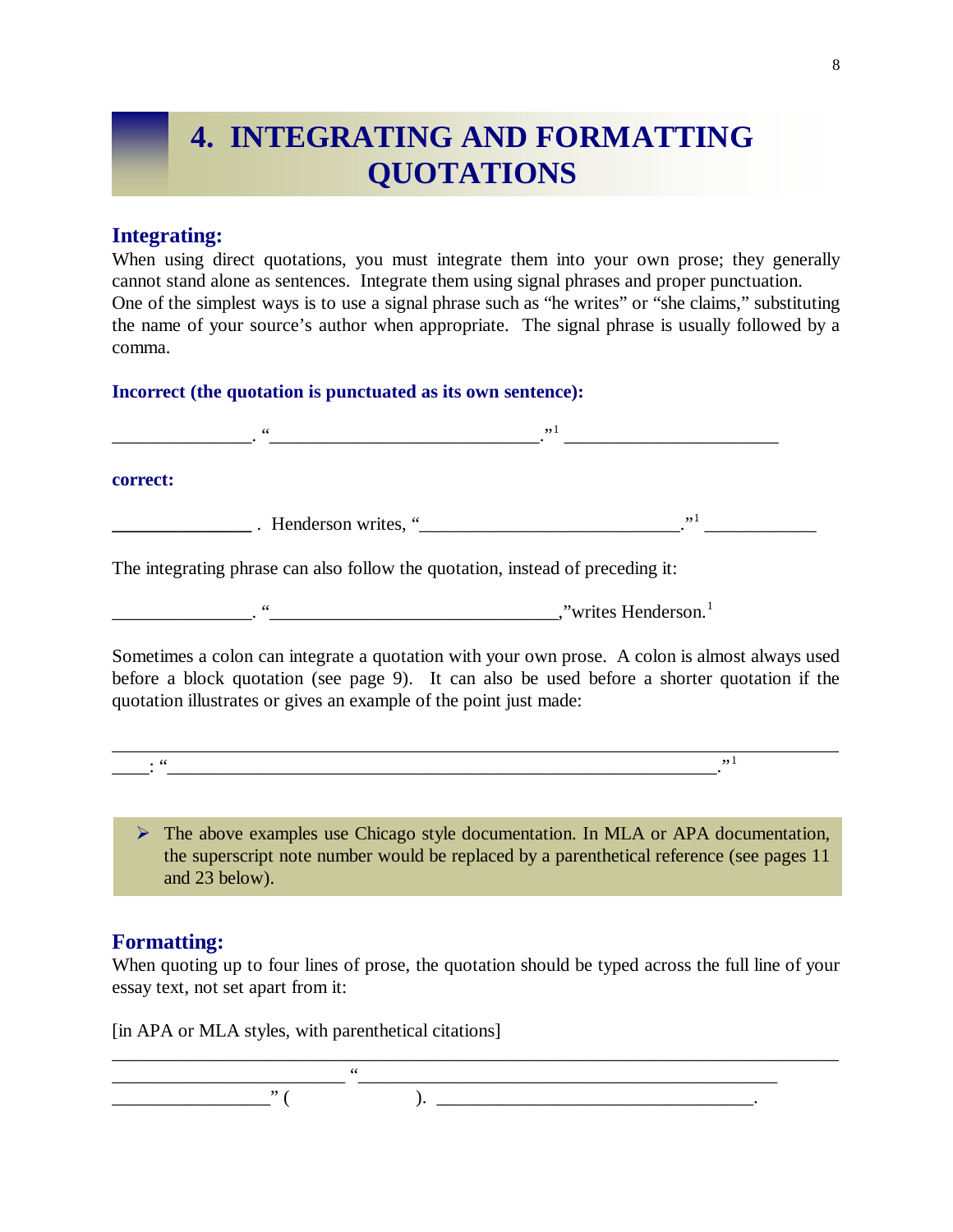[in Chicago style, with footnotes or endnotes]  $\overbrace{\phantom{aa}}^{,,1},$ \_\_\_\_\_\_\_\_\_\_\_\_.

Up to three lines of poetry should also be typed in with the text of your essay. For more than one line of poetry, indicate the line break with a forward slash (/):

|             | , , |  |
|-------------|-----|--|
| <b>OR</b>   |     |  |
| $\,$ 6 $\,$ | , 1 |  |



1. Always use double quotation marks, except for a quotation within a quotation (which takes single quotation marks).

2. Generally, retain all punctuation throughout a quotation, except at its very end. At the end, keep question marks and exclamation marks, but omit other punctuation if a parenthetical citation follows. If the quotation ends your sentence, place the period after the parenthetical citation; if the sentence carries on after the quotation, and a comma or semi-colon, or colon is needed, place it after the parentheses. For more details on punctuation with quotations, consult the standard style guides.

In MLA style, more than four lines of prose, or more than three lines of poetry, should be set apart from the text of your essay in a "block quotation," usually preceded by a colon (see sample MLA style essay in Appendix A). In APA style, use a block quotation for 40 words or more:





1. Chicago style allows for prose quotations of any length either to be integrated ("run-in") or set apart in a block quotation, but suggests that those of eight lines or longer be put in a block quotation.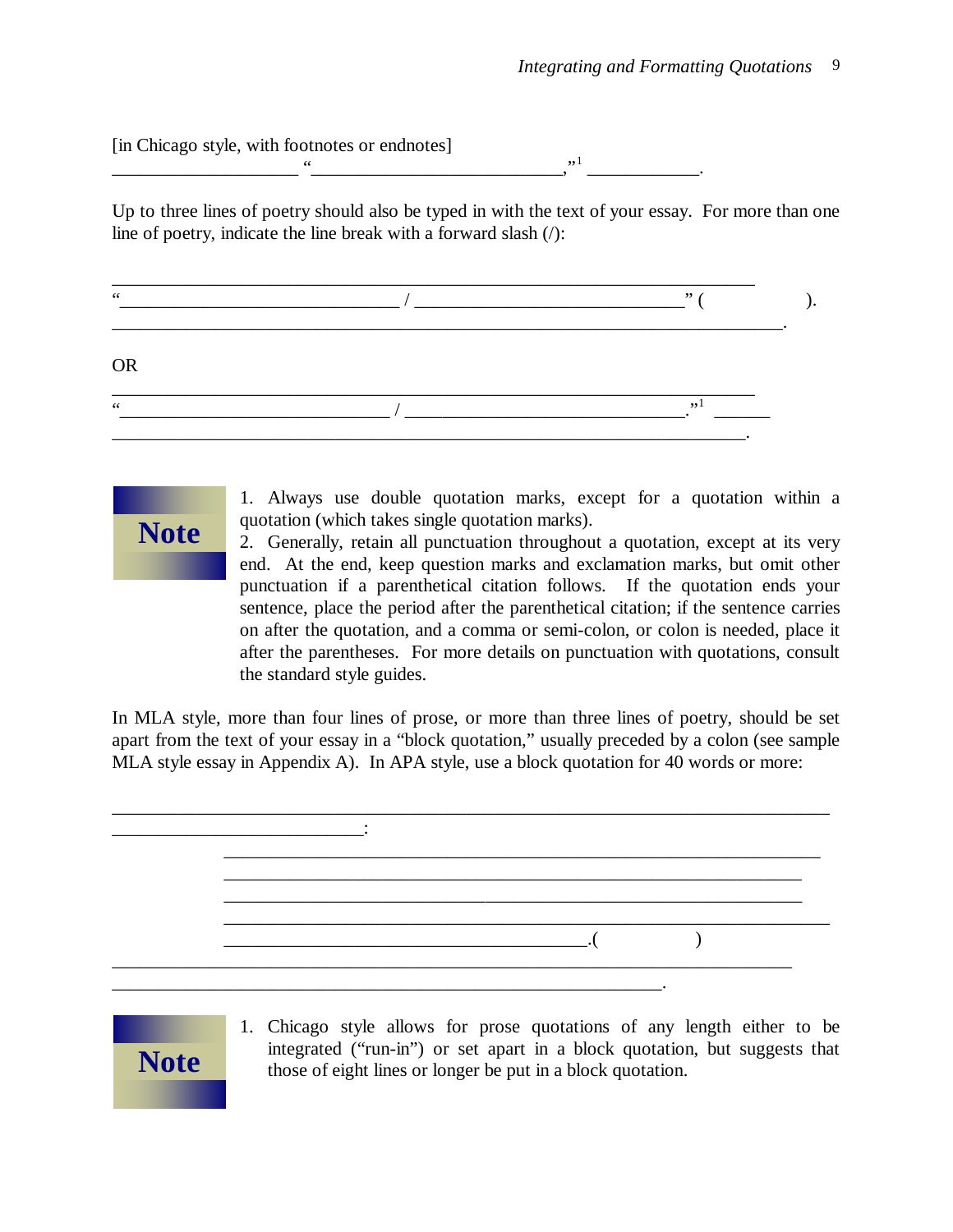- 2. There are no quotation marks around a block quotation; the indentations indicate that it is a quotation. A quotation within the block quotation should have double quotation marks around it.
- 3. In the styles which use parenthetical citations (MLA and APA), the period comes before the parentheses in a block quotation (after it in integrated quotations).
- 4. In MLA and APA styles, block quotations are double-spaced (unless your professor has requested that the whole essay be single-spaced). In Chicago style, they are single-spaced.
- 5. When more than three lines of poetry are quoted, and thus put in a block quotation, follow the line breaks of the original source, using capital letters at the beginning of each new line if they are used in the original. Follow the punctuation of the original. Do *not* separate lines of a block quotation of poetry with forward slashes.
- 6. If a block quotation contains the beginning of a new paragraph, retain the paragraph indentation.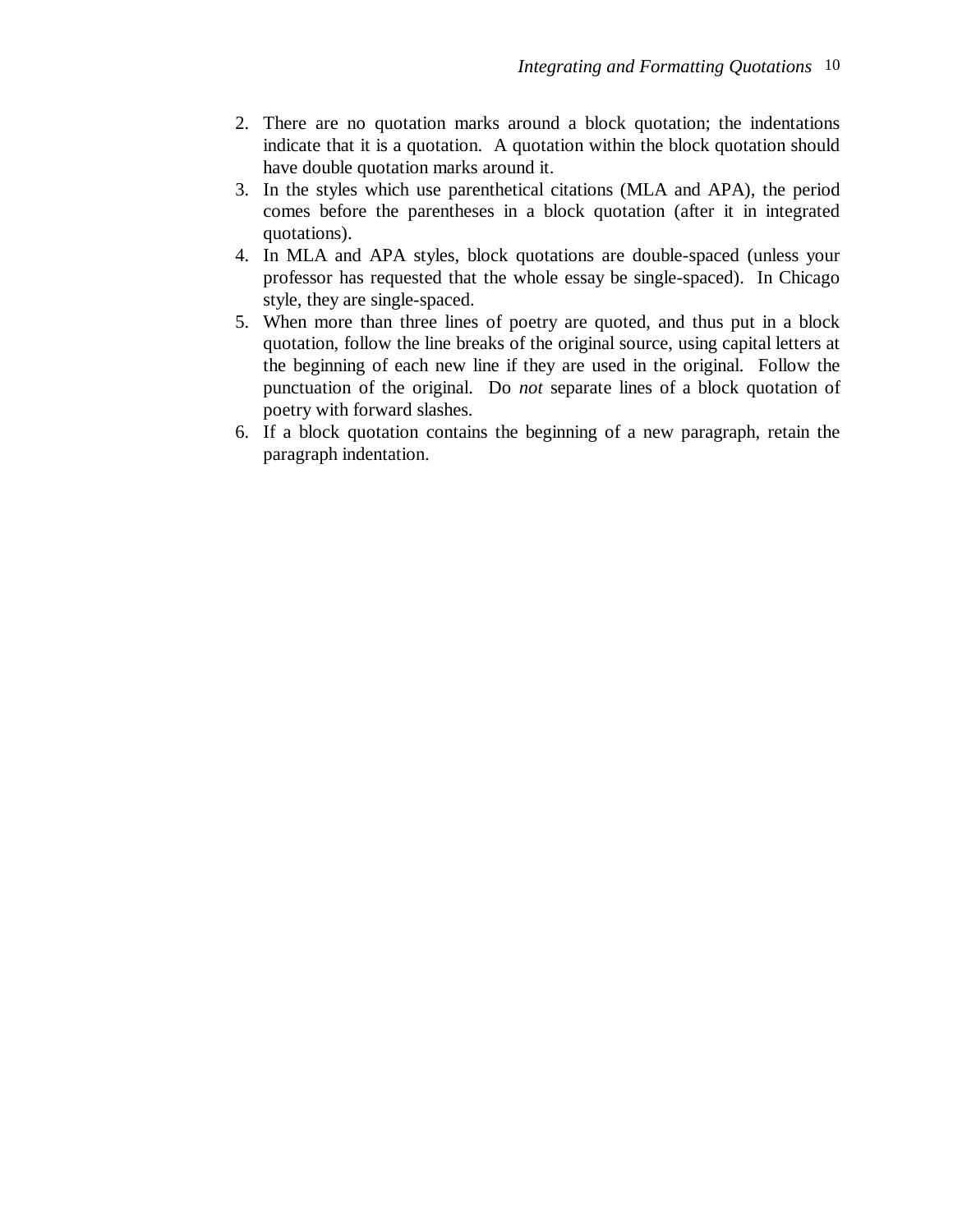## **5. MLA DOCUMENTATION**

### **Overview:**

The parenthetical documentation system in MLA style is relatively simple. It consists of parenthetical citations throughout your essay and a works cited list at the end of it. In order to fulfil the requirements for proper documentation, you must have both; a works cited list alone is not sufficient. Both primary sources and secondary sources must be cited.

In your essay, after every quotation, summary or paraphrase of a source, in parentheses give the last name of the author of the source and the page number(s) from which you took that particular quotation or idea:

 $\cdots$  (Jones 34).



- 1. There is no punctuation between the name and the page number.
- 2. There is no word "page" or abbreviation thereof.
- 3. The punctuation of the sentence comes *after* the parentheses.
- 4. MLA parenthetical citations include only the author's last name and the page number, whereas APA references include the publication date, commas, and "p." before the page number:

**MLA** parenthetical reference: (Simpson 14) **APA** parenthetical reference: (Simpson, 2004, p. 14)

There are a number of qualifications that need to be made to the above basic format:

1. If you have already mentioned the author's name in your sentence, before your quotation or paraphrase, then give only the page number in the parentheses:

Fred Jones notes that " \_\_\_\_\_\_\_\_\_\_\_\_\_\_\_\_\_\_\_\_\_\_\_\_\_\_\_\_\_" (34).

2. Any other time it is clear which source you are citing from, you may use only the page number. For example, if your whole essay is about only one primary source, and you are not using any secondary sources, you should give a full citation with the author's name and page number the first time you cite the text. For subsequent citations you can give the page number only.

3. Poems are cited by line numbers rather than page numbers. Long poems, such as epics, which are divided into book numbers are cited by book (and canto if relevant) and line numbers. Plays are cited by act, scene, and line numbers. All numbers are given in arabic, not roman, numerals (e.g., 5 rather than V), and are separated by decimal points. Titles of short poems are put in double quotation marks. Titles of long poems and plays are italicized or underlined.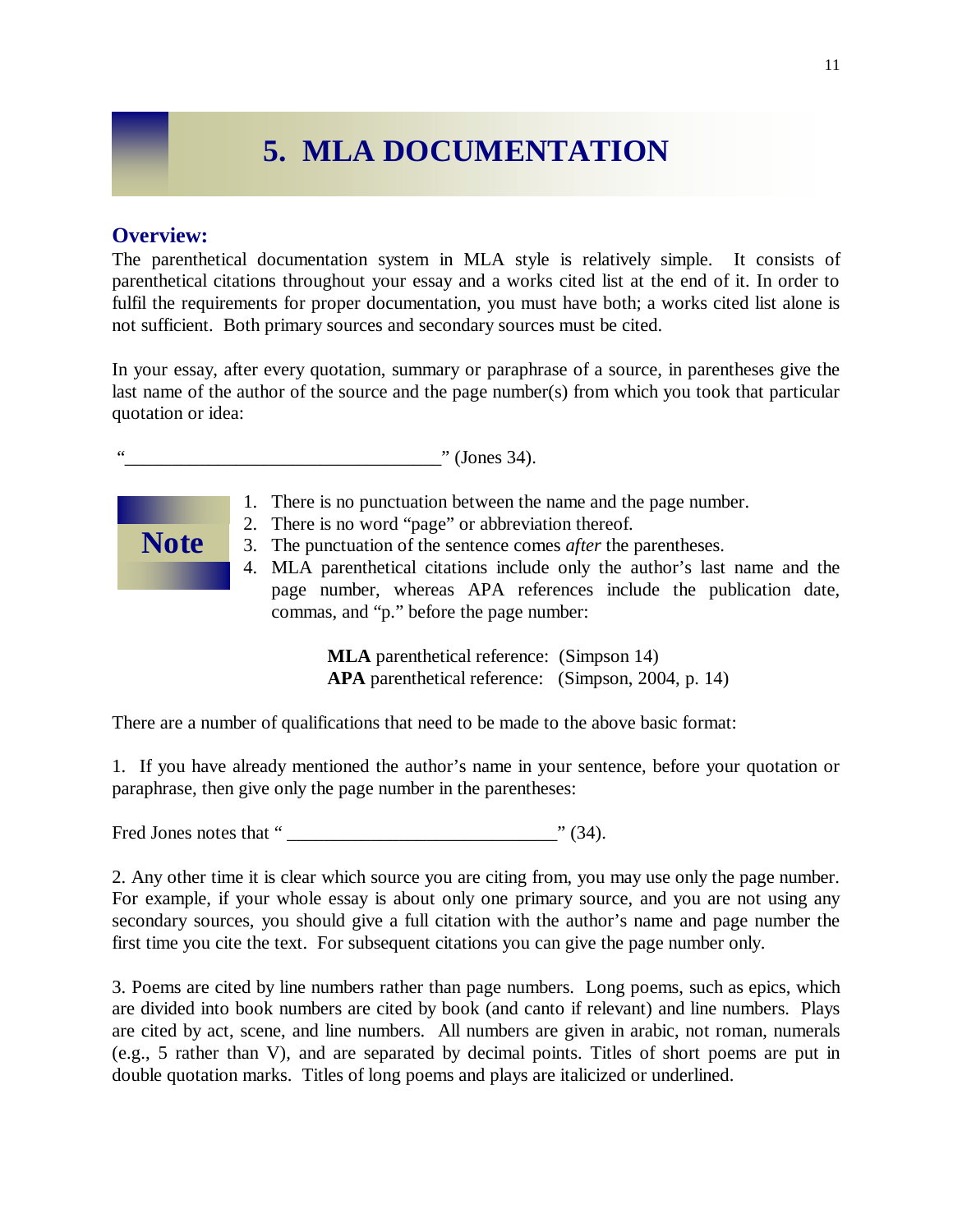4. If you are using more than one work by the same author, your parenthetical citations must include the relevant title (or a short form of it). For example, if you are writing an essay comparing Homer's epics *The Odyssey* and *The Iliad*, your first citation to each of the texts should look something like this:

(Homer, *Odyssey* 4.1-6) and (Homer, *Iliad* 2.10-20)

If these were the only two sources you were using, you could leave out the author's name in subsequent references.

In addition to parenthetical citations, documentation in MLA style requires a works cited list. This is placed at the end of your essay, and is a list of all the primary and secondary sources you have cited in your essay. Begin the works cited list on a new page, even if the last page of your essay is not full. The works are listed alphabetically by the authors' last names. If there is more than one work by the same author, alphabetize those entries by their titles. For the first entry of two or more by the same author, give the author's name; for second and subsequent entries, replace the name with three hyphens (---). The first line of each entry is flush with the margin, but each subsequent entry is indented half an inch. In a double-spaced essay, double-space your works cited list also. For a sample works cited list, see Appendix A.

Each works cited list entry normally includes the author's name, the title of the work (and any larger work in which it is published), the city of publication, the name of the publisher, the year of publication, and whether the source is printed, web, CD-ROM, or other media. Follow the information given on the title pages of books, or the first pages of articles and the title pages of journals; do not rely on covers, because the information on them is often abbreviated. Depending upon the type of source, other information may also be required. All this information is to be given in a particular order, with particular conventions of punctuation and formatting, so follow carefully the examples given below.

#### **Examples of citations from various types of sources:**

The following are models for parenthetical citations and works cited list entries for the most commonly cited types of sources. For information on other sources, consult the *MLA Handbook for Writers of Research Papers*. Please note that a number of requirements have changed in the newest edition of the *MLA Handbook*. Notably, every works cited list entry must now specify the medium of the source (e.g., print, web, CD-ROM, etc.). The conventions for citing electronic sources have also changed. The entries below reflect the latest conventions.

#### **Book with one author:**

#### *Parenthetical citation*:

(Jenkins 11)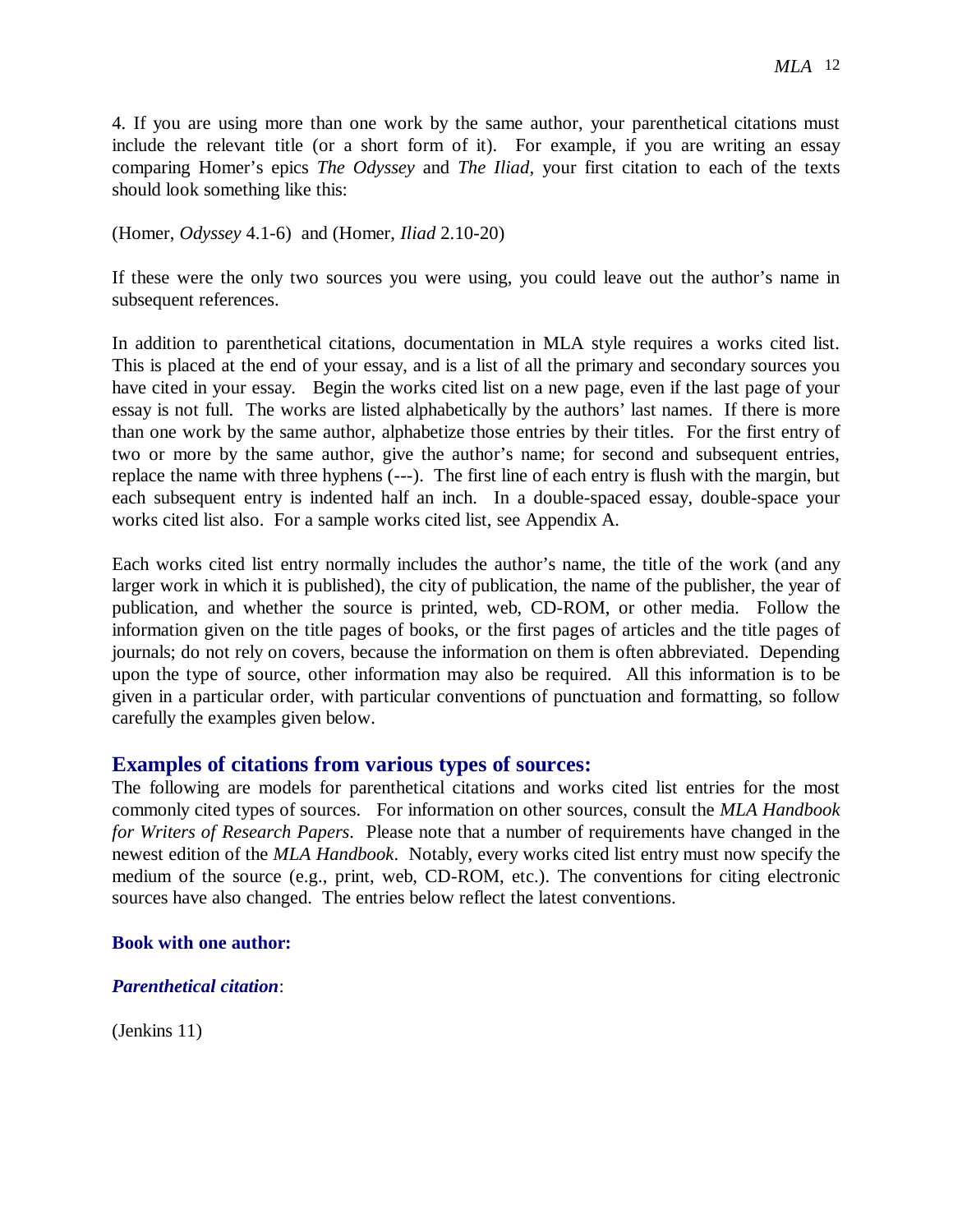#### *MLA* 13

### *Corresponding entry in works cited list:*

Jenkins, Philip. *The Next Christendom: The Coming of Global Christianity*. Oxford: Oxford

UP, 2002. Print.

- $\triangleright$  In a double-spaced essay, double-space the works cited list also.
- $\triangleright$  Second and subsequent lines of each entry are indented half an inch.
- $\triangleright$  Always follow the information given on the title page, not the cover of the book.
- If more than one city of publication is listed, you may give only the first.
- "UP" is the abbreviation (used in MLA style) for "University Press." For other MLA publisher abbreviations, see the *MLA Handbook*.
- $\triangleright$  If a book has been revised, give the date of the most recent edition listed; however, if a book has merely been reprinted, give the original date.

### **Electronic book (first published in print, then scanned and accessed through database):**

(Dickens 37)

Dickens, Charles. *A Christmas Carol*. Philadelphia and New York, 1915. *Project Gutenberg*.

Web. 10 Aug. 2009. <http://www.gutenberg.org/files/24022/24022-h/24022-h.htm>.

- $\triangleright$  Following the title are the place and date of the original print publication. For works published before1900, the place of publication may be omitted.
- *Project Gutenberg* is the database title in the example above.
- $\triangleright$  URLs are not absolutely required; however, if more than one edition of the book is available in the same database, the URL may help locate the edition cited.

#### **Book with two or three authors:**

(La Sor, Hubbard, and Bush 45)

La Sor, William Sanford, David Allan Hubbard, and Frederic William Bush. *Old Testament* 

*Survey*. 2nd ed. Grand Rapids, MI: Eerdmans, 1996. Print.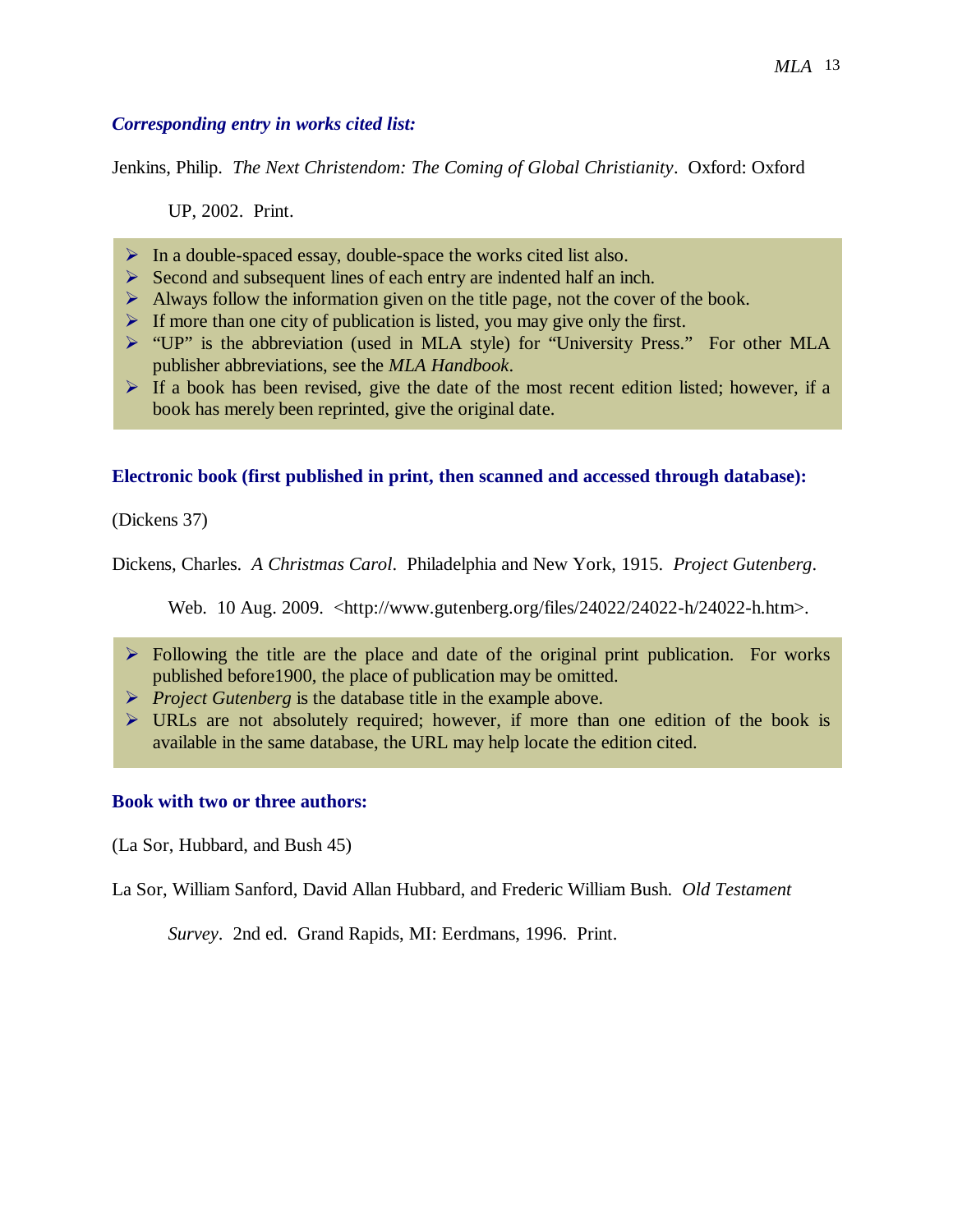- The authors' names are given *not* in alphabetical order, but in the order in which they appear on the title page.
- $\triangleright$  The name of only the first author is inverted (last name first); the others are given in their natural order.
- $\triangleright$  When the city of publication is not one widely known for publishing, indicate the state (for an American publisher), the province (Canadian publisher), or country.

#### **Book with four or more authors (or editors):**

(Lawall et al. 2180)

Lawall, Sarah, et al., eds. *The Norton Anthology of Western Literature*. 8th ed. Vol. 2. New

York: Norton, 2005. Print.

- > "et al." is the abbreviation for Latin "et alia," which means "and others."
- $\triangleright$  "eds." is the abbreviation for "editors," whereas "Ed." in the next example below is the abbreviation for "Edited by." The second is used when there is also an author mentioned in the entry.

#### **Book with an editor, when the selection cited has a named author:**

#### (Herbert 1-5)

Herbert, George. "The Pulley." *The Complete English Poems*. Ed. John Tobin. London:

Penguin, 1991. 150. Print.

- $\triangleright$  The parenthetical citation is to lines 1 to 5 of the poem "The Pulley," the whole of which is found on page 150 of the volume edited by Tobin.
- $\triangleright$  The author's, not the editor's, name is given in the parenthetical citation, and is the first item in the works cited list entry.

#### **Edition other than the first:**

(Foster 27)

Foster, Richard J. *Celebration of Discipline: The Path to Spiritual Growth*. 3rd ed. New York:

Harper Collins, 1998. Print.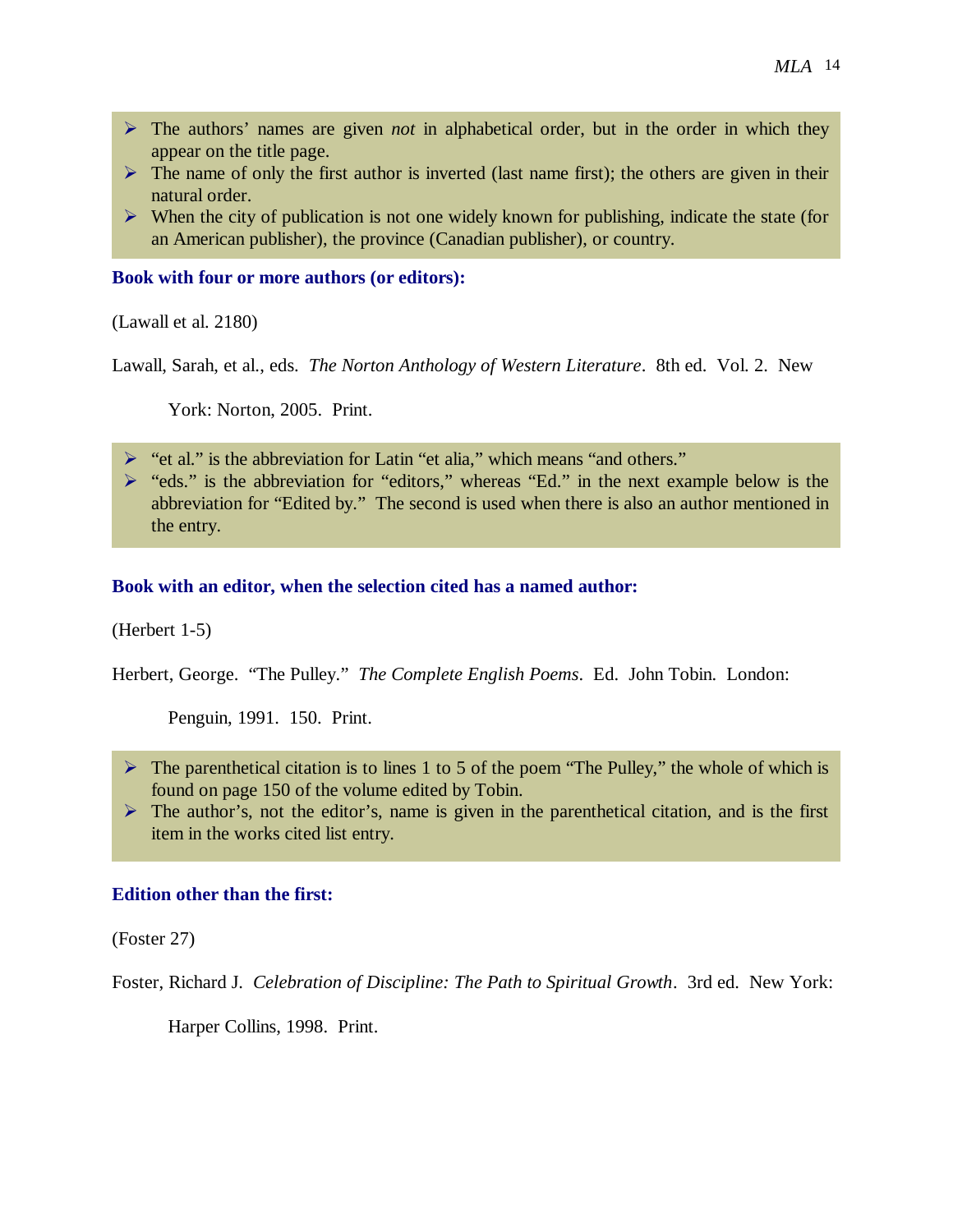#### **Multi-volume work if you are using two or more volumes (see note below for one volume):**

(McGrath 2:119)

McGrath, Alister E. *A Scientific Theology*. 3 vols. Grand Rapids, MI: Eerdmans, 2001-2003.

Print.

- $\triangleright$  In the parenthetical reference, the first number refers to the volume, and the second number to the page.
- $\triangleright$  If you are using only one volume, the parenthetical reference can give only the page number(s), and not the volume number. The works cited list entry, after the title, must then give the volume number used (e.g., "Vol. 2") rather than the total number of volumes.
- $\triangleright$  When the city of publication is not one widely known for publishing, indicate the state (for an American publisher), the province (Canadian publisher), or country.

#### **Book in a series:**

(Myles 109)

Myles, Robert. *Chaucerian Realism*. Cambridge: D.S. Brewer, 1994. Print. Chaucer Studies

20.

### **Story, poem, play or other selection in a collection of one author's works, without an editor:**

(O'Connor 120)

Straus and Giroux. 117-133. Print.

 $\triangleright$  The last numbers are the pages on which the whole story appears in the collection.

#### **Story, poem, play, or other selection in a collection of one author's works, with editor(s):**

(Shakespeare 2.1.1-9)

Shakespeare, William. *Romeo and Juliet*. *The Riverside Shakespeare*. Ed. G. Blakemore Evans.

Boston: Houghton Mifflin, 1987. 1058-1099. Print.

O'Connor, Flannery. "A Good Man is Hard to Find." *The Complete Stories*. New York: Farrar,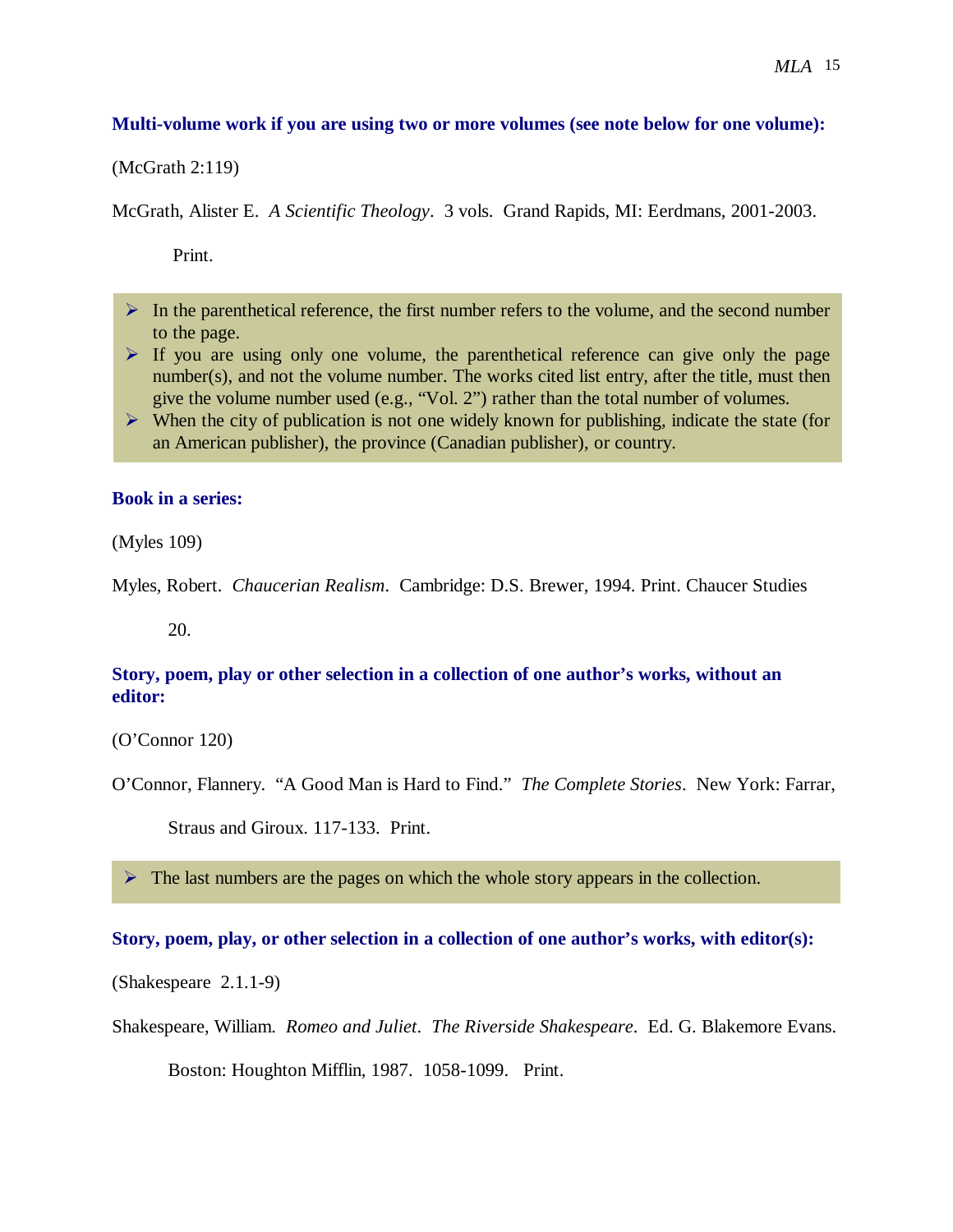- $\triangleright$  The parenthetical citation is to Act Two, Scene One, lines one to nine.
- $\triangleright$  The last numbers in the works cited entry are the pages on which the play appears in the collection.

### **Story, poem, play, essay, chapter, or other selection in an edited anthology of several authors' works:**

(Homer 2.7-12)

Homer. *The Odyssey*. Trans. Robert Fitzgerald. *Literature of the Western World*. 5th ed. Vol.

1. Ed. Brian Wilkie and James Hurt. Upper Saddle River, NJ: Pearson, 2001. 273-594.

Print.

- $\triangleright$  The author's, not the editor's, name is given in the parenthetical citation and as the first item in the works cited list entry.
- $\triangleright$  If the work is a translation from another language, as in the example above, give the translator's name after the title of the work.
- $\triangleright$  "et al." is the abbreviation for Latin "et alia," which means "and others." When a work has more than three editors (or authors), "et al." is used to indicate all but the first.
- $\triangleright$  The last numbers in the works cited list entry are the pages on which the poem appears in the anthology.

### **More than one story, poem, play, essay, chapter, or other selection in an edited anthology of several authors' works:**

(Homer, *Odyssey* 2.7-12); (Homer, *Iliad* 6.52-28)

Homer, *The Iliad*. Wilkie and Hurt. 132-272.

---. *The Odyssey*. Wilkie and Hurt. 273-594.

Wilkie and Hurt, eds. *Literature of the Western World*. 5th ed. Vol. 1. Upper Saddle River,

NJ: Pearson, 2001. Print.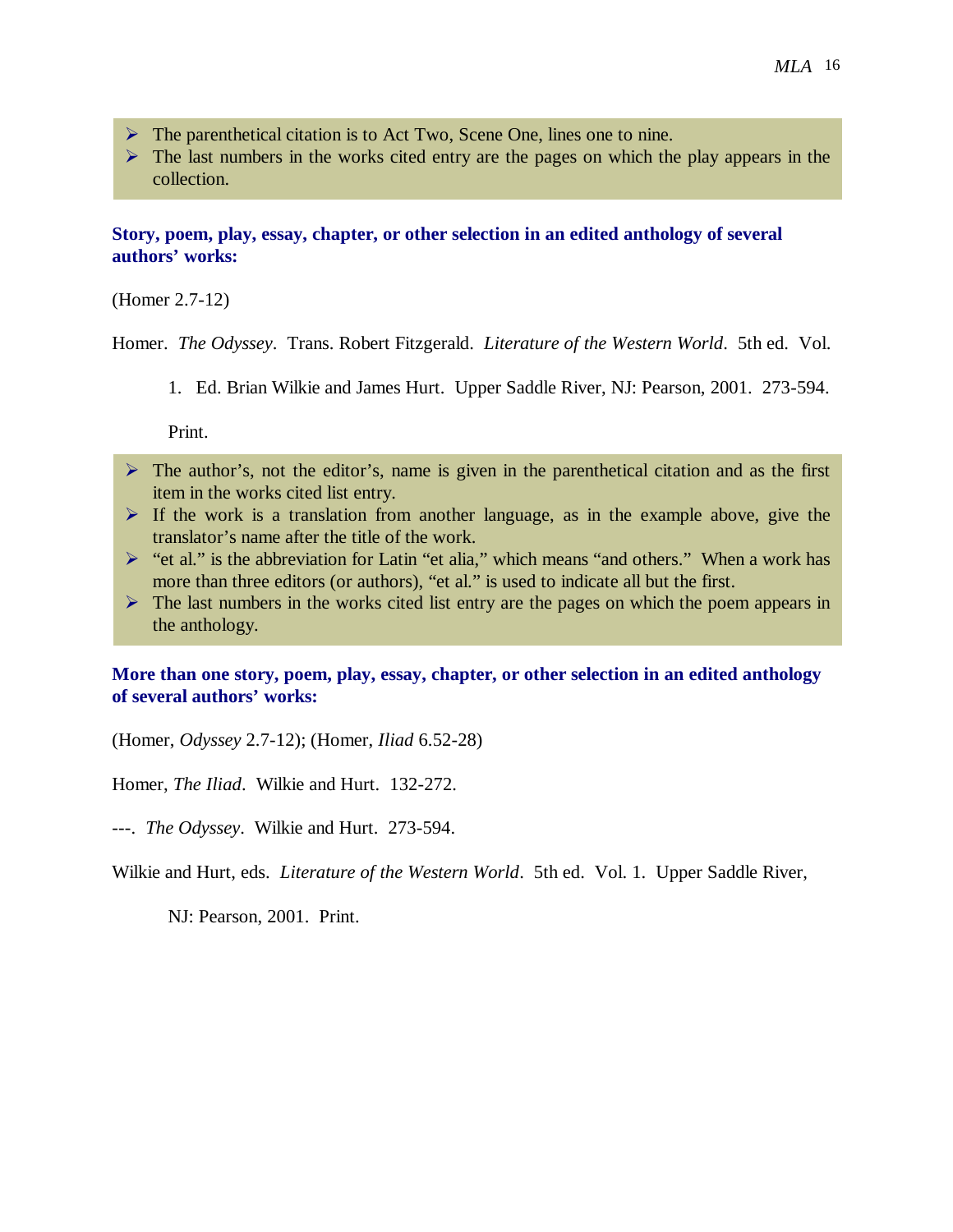- $\triangleright$  The first line above shows the two different parenthetical citations for two works by the same author (i.e., this is not one citation).
- $\triangleright$  The last three items above would all appear in the works cited list. When using the short form for works in an anthology, there must be a separate entry for each of the works, and a full citation for the anthology itself, as above.
- $\triangleright$  When more than one work by the same author(s) or editor(s) appears in the works cited list, after the first entry replace the name(s) with three hyphens.

#### **Anonymous poem or other work:**

("A Dream of the Rood" 1-14)

"A Dream of the Rood." Trans. Charles W. Kennedy. *An Anthology of Old English Poetry*. Ed.

Charles W. Kennedy. New York: Oxford UP, 1960. 144-148. Print.

 $\triangleright$  For an anonymous work, give the title in the parenthetical citation, and as the first item in the works cited list entry. Include the translator's and/or editor's name, if any, in the works cited list entry.

#### **Journal article accessed in print form:**

(Ellis 283)

Ellis, Steve. "Chaucer, Dante, and Damnation." *Chaucer Review* 22 (1998): 282-294. Print.

 $\triangleright$  After the title of the journal, give the volume, the publication year, and the page numbers on which the entire article is found.

#### **Journal article available in print but accessed through an online database:**

(Goodwin 43)

Goodwin, Amy W. "The Griselda Game." *The Chaucer Review* 39 (2004): 41-69. *Project* 

*Muse*. Web. 22 July 2004.

- $\triangleright$  Sometimes online versions of printed journals will include page numbers corresponding to those in the print version; in this case, you can give a page reference in the parenthetical reference. If no page numbers are indicated, give only the author's name.
- In the above example, the journal title is *The Chaucer Review*, and the database title is *Project Muse*.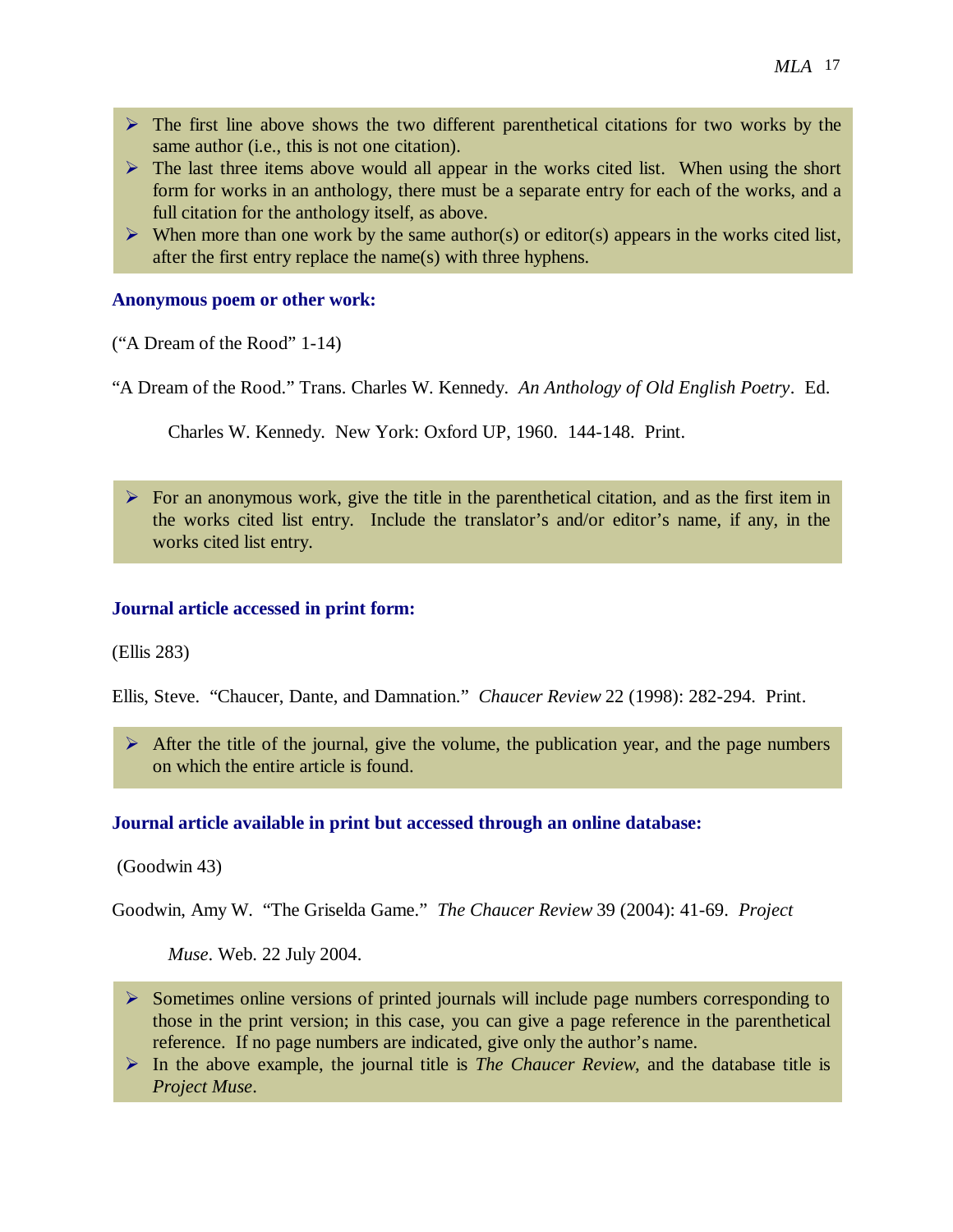#### **Journal article in an online-only journal:**

(Tomka)

Tomka, Andrea. "Staging Nabokov." *Nabokov Online Journal* 2 (2008): n. pag. Web. 7 Aug.

2009.

- $\triangleright$  Online journals often do not have page numbers. If no page numbers are indicated, give only the author's name either in a parenthetical reference, or simply stated within the relevant sentence (e.g., "Tomka notes that...").
- $\triangleright$  In the works cited list entry, "n. pag." after the volume number and year stands for "no pagination"; include this if the journal has no page numbers.

#### **Newspaper article:**

(Winsor A4)

Winsor, Hugh. "Tight Race Creates Dilemma for Clarkson." *Globe and Mail* [Toronto] 24 June

 $2004: A1 +$ . Print.

- Articles (a, an, the) at the beginning of newspaper titles are omitted (i.e., *Globe and Mail*, not *The Globe and Mail*).
- $\triangleright$  If the newspaper article continues on a later, but not adjoining, page(s), give the first page number followed by a plus sign (+). The letter before the page number indicates the newspaper section.
- $\triangleright$  For an article accessed online, add the database or web site name, state "Web" instead of "Print," and add the date accessed (see example for journal article accessed online, page 17 above).

#### **Encyclopedia or dictionary entry in familiar reference work:**

("Irony")

"Irony." Def. 1. *The Concise Oxford Dictionary of Current English*. 8th ed. 1990. Print.

- $\triangleright$  Page numbers are needed only if the whole entry covers more than one page.
- $\triangleright$  "Def. 1" means that the first of multiple definitions is the one being cited.
- $\triangleright$  For familiar reference works, editor, city and publisher do not need to be given.
- $\triangleright$  If using an electronic version, state the relevant medium (e.g,, CD-ROM), as in the example for CD-ROM below, page 21.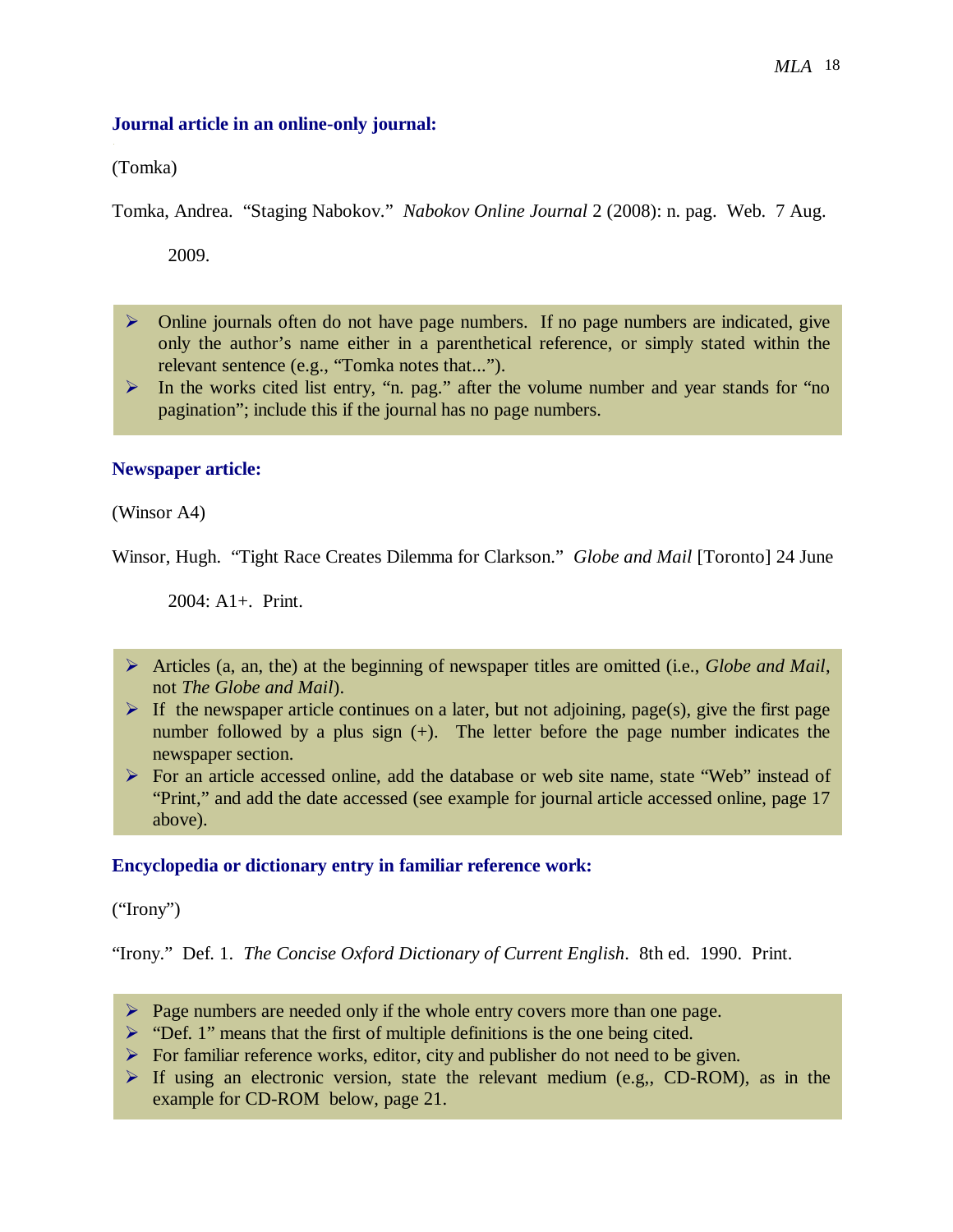#### **Encyclopedia or dictionary entry in less common reference work:**

(Root-Bernstein 559)

Root-Bernstein, R. "Discovery." *Encyclopedia of Creativity*. Ed. Mark A. Runco and Steven

Pritzker. Vol. 1. San Diego: Academic Press, 1999. Print.

- $\triangleright$  If no author is given, put the entry title in the author position.
- $\triangleright$  Page number in the parenthetical citation should be given only if the whole entry covers more than one page.
- $\triangleright$  If using an electronic version, state the relevant medium (e.g., CD-ROM), as in the example for CD-ROM below, page 21.

#### **Book review:**

(Minnis 363)

Minnis, A.J. Rev. of *The Ethical Poetic of the Later Middle Ages: A Decorum of Convenient* 

*Distinction*, by Judson Boyce Allen. *Speculum* 59 (1984): 363-366. Print.

#### **The Bible:**

(*New International Version*, 1 Cor. 13.1-12)

*The New International Version of the Holy Bible*. Grand Rapids, MI: Zondervan, 1984. Print.

- $\triangleright$  If you are using the same translation of the Bible throughout your essay, after the first citation you may omit the name of the translation, giving only the book, chapter and verse(s).
- $\triangleright$  MLA now uses a period, rather than a colon, to separate chapter and verse numbers.

#### **Preface, introduction, or foreword by the author:**

(Wood ix)

The *MLA Handbook* (7.7.1) lists conventional abbreviations of biblical books, or you can use the list at the front of whichever biblical translation you are citing.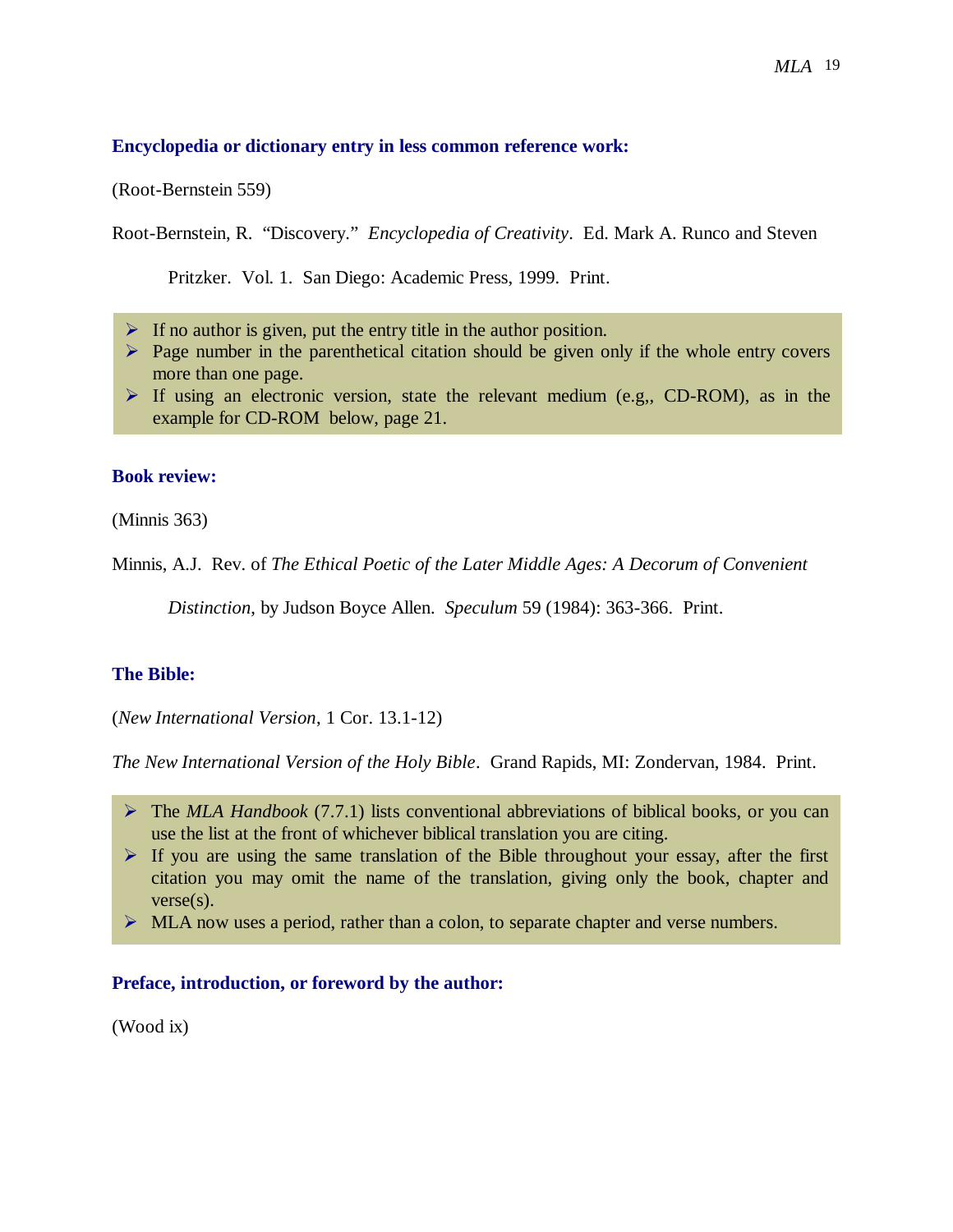Wood, Ralph C. Preface. *Flannery O'Connor and the Christ-Haunted South*. By Wood. Grand

Rapids, MI: Eerdmans, 2004. vii-xii. Print.

 $\triangleright$  Sometimes, as here, the pages of prefatory or introductory material are numbered using small roman numerals. When this is the case, give the page numbers in the parenthetical citation and the works cited entry in small roman numerals.

### **Preface, introduction, or foreword by someone other than the author:**

(Brown xxii)

Brown, Terence. Introduction. *Dubliners*. By James Joyce. New York: Penguin, 1993. vii-xlix

Print.

#### **Footnote or endnote:**

(Jones 34n5)

- $\triangleright$  This citation is to footnote or endnote number 5, for the text appearing on page 34.
- $\triangleright$  Works cited entries for notes follow the same format as for regular text.

#### **Quotation from one work in another work:**

(McKeon qtd. in Scanlon 41)

Scanlon, Michael J. "Augustine and Theology as Rhetoric." *Augustinian Studies* 25 (1994): 37-

50. Print.

 $\triangleright$  "qtd." is the abbreviation for "quoted."

 $\triangleright$  Only the source from which you took the quotation is included in your works cited list.

#### **Web site:**

(Simons)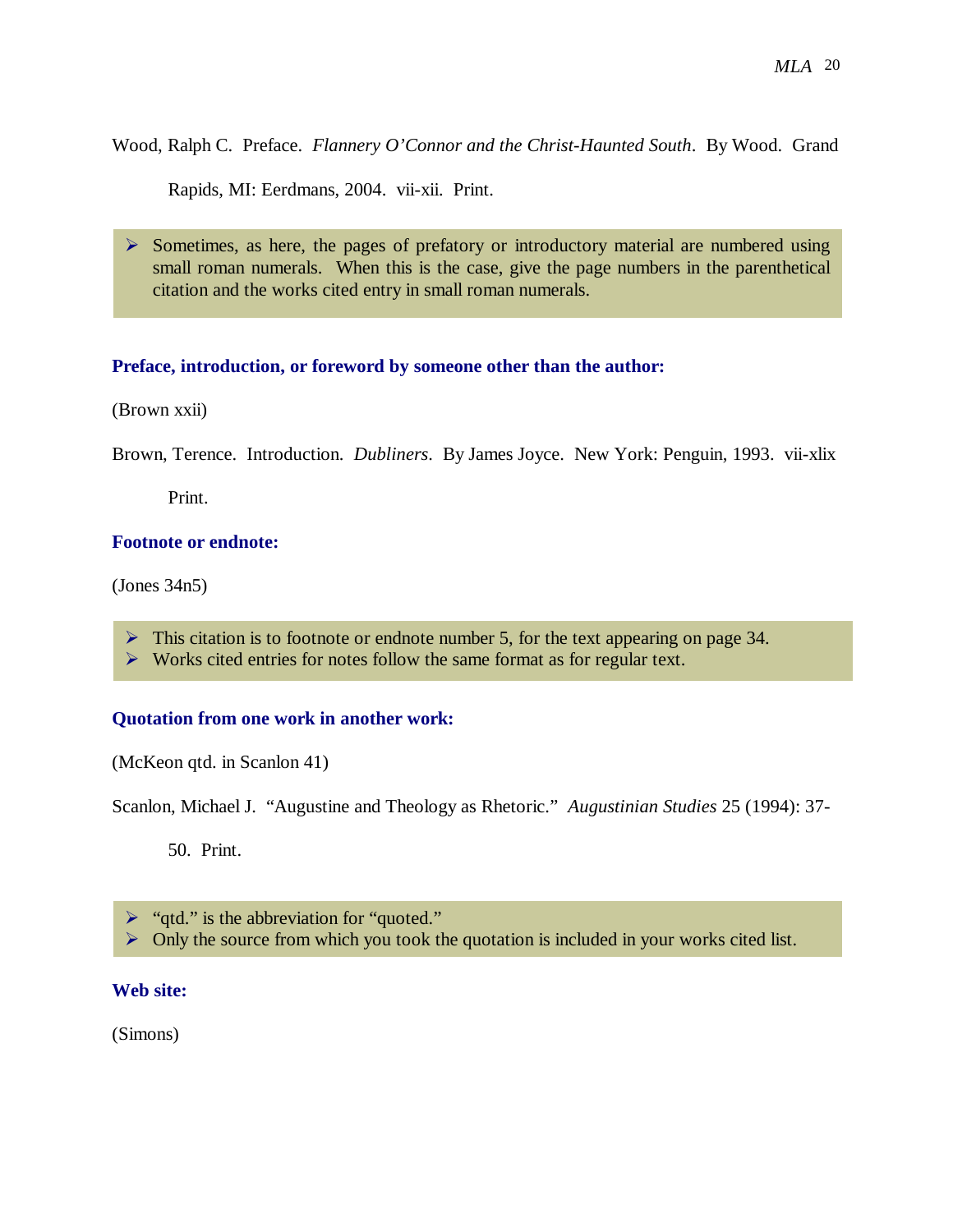Simons, Mark, ed. *Thomas Hardy*. 2006. Web. 12 Aug. 2009. <http://pages.ripco.net/

~mws/hardy.html>.

- $\triangleright$  If the site is published by an organization rather than an individual, give the organization's name in the parenthetical citation, and as the first item in the works cited list entry.
- $\triangleright$  If you are citing a single work within a web site and are able to identify its title, give that title (in quotation marks, not italicized) before the title of the site. In the example above, the reference is to the site, *Thomas Hardy*.
- $\triangleright$  The first date in the works cited list entry (2006) is the year in which the site was first published or, when this information is given, when it was last updated. The second date (12 Aug. 2009) is the day on which the site was accessed.
- The MLA no longer *requires* that URLs always be given in citations; however, do include the URL if there seems no other clear way for your reader to find the site, or if your professor wishes you to. The URL above is included to show its placement and format.



Almost anyone can publish a web site on the internet; unlike most books and journals, it does not have to go through any sort of editorial process. The information on web sites may thus be unreliable, and you should not rely too heavily upon them in your research. If you do choose to use web sites, try to ascertain that they are published by a reputable organization or individual.

## **CD-ROM, nonperiodical publication:**

(Metzger et al.)

Metzger, Bruce, A., et al., eds. *Word Biblical Commentary: The Top Five Volumes Edition*.

Nashville: Thomas Nelson, 1999. CD-ROM.

- $\triangleright$  If the CD-ROM provides page numbers, include the relevant one(s) in your parenthetical citation.
- $\triangleright$  When citing a specific entry from a CD-ROM version of a dictionary or encyclopedia, use the format for dictionary or encyclopedia entries (see page 18-19 above), adding the designation "CD-ROM" in the appropriate place.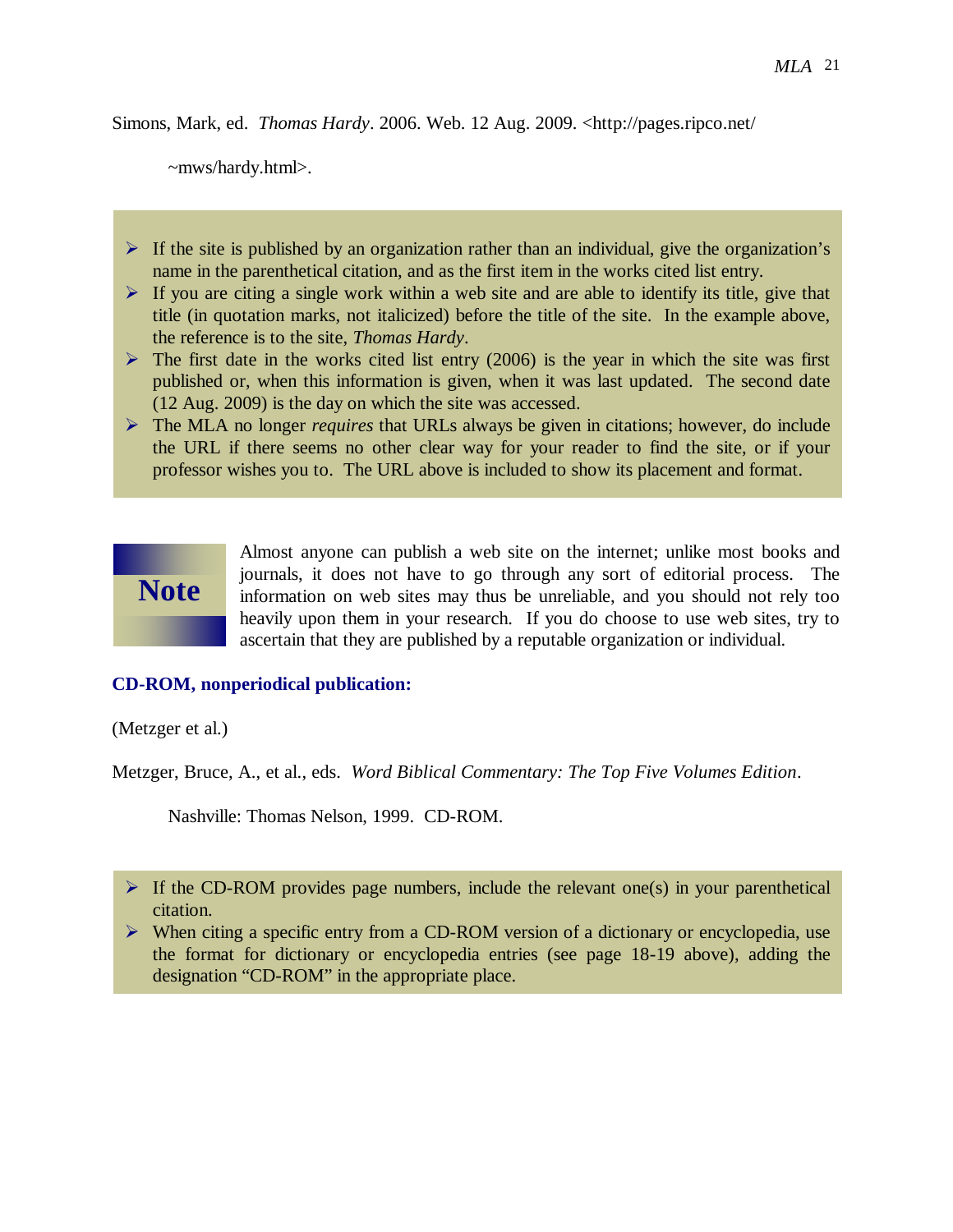## **DVD or Videocassette**

(*Hamlet*)

*Hamlet*. Dir. Laurence Olivier. Perf. Laurence Olivier, Eileen Herlie, Basil Sydney, Jean

Simmons, Felix Aylmer, Norman Wooland, and Terence Morgan. 1948. MGM, 2000.

Videocassette.

 $\triangleright$  The entry gives the name of the director, as well as the names of performers listed on the cassette. The original release date is given before, and the video release date after, the type of media and the name of the distributor.

If the point in your essay has more to do with the work of the director or one of the performers, you may use the appropriate name instead of the film title in the parenthetical citation, and as the first item in your works cited list entry:

(Olivier)

Olivier, Laurence, Dir. *Hamlet*. Perf. Laurence Olivier, Eileen Herlie, Basil Sydney, Jean

Simmons, Felix Aylmer, Norman Wooland, and Terence Morgan. 1948. MGM, 2000.

Videocassette.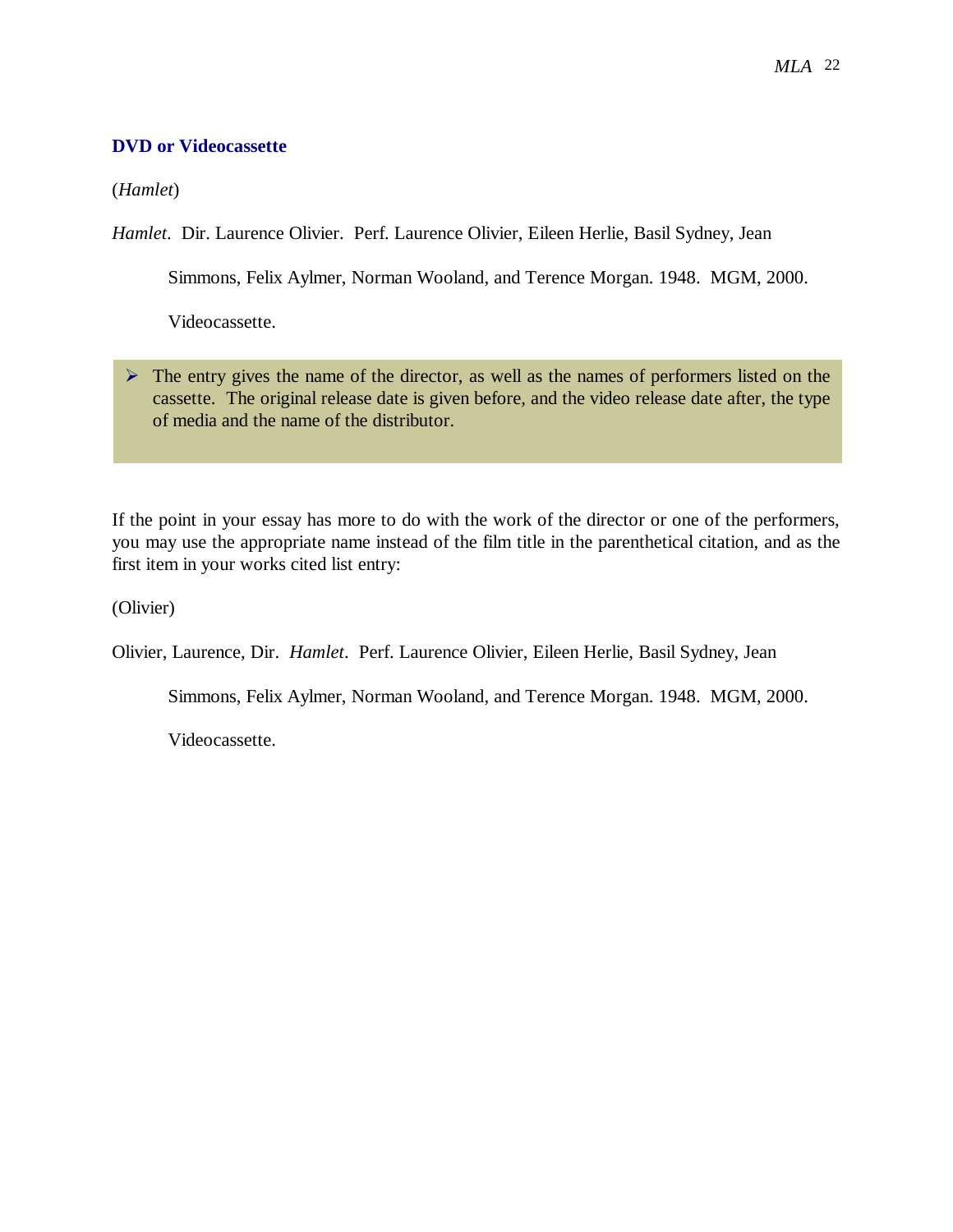## **6. APA DOCUMENTATION**

## **Overview:**

APA documentation consists of parenthetical citations and a reference list. In order to fulfil the requirements for proper documentation, you must have both; a reference list alone is not sufficient. Both primary sources and secondary sources must be cited.

In your essay, you must provide a citation for every quotation, summary or paraphrase of a source. In a set of parentheses, include the name of the author(s) of the source, the publication date, and the page number(s) from which you took that particular quotation or idea. APA style *requires* page numbers for direct quotations only, but *suggests* them also for paraphrases, as they help a reader locate the source. Note the differences between APA and MLA in-text citations:

**MLA** citation: (Simpson 14) **APA** citation: (Simpson, 2004, p. 14)

Sometimes your sentence structure will sound better if you give the author's name and the publication date before the quotation or paraphrase:

Simpson (2004) notes that "\_\_\_\_\_\_\_\_\_\_\_\_\_\_\_\_\_\_\_\_\_\_\_\_\_\_\_\_\_\_\_\_\_\_\_\_\_\_\_\_\_\_\_\_\_\_" (p. 14).

For an electronic source without page numbers, but which has paragraph numbers, give the latter:

Simpson  $(2004)$  notes that " $\blacksquare$ " (para. 23).

If your citation is to a whole work (article, study, book, etc.,), then no page or other section number is required:

 $Simpson (2004)$  notes that  $\Box$ 



*The Chicago Manual of Style* and Turabian's *A Manual for Writers of Term Papers, Theses, and Dissertations* include guidelines for a referencing system called the "author-date" system. It has slightly different conventions than the APA style, and the two should not be confused. Throughout this *Guide*, "Chicago style" implies footnotes/endnotes and a bibliography.

An APA reference list is an alphabetized list, at the end of an essay or book, of all cited sources. Entries in an MLA works cited list, an APA reference list, and a Chicago style bibliography differ, so be sure to follow exactly the conventions of the style in which your essay is to be submitted. The required information for a basic reference list entry includes, in this order, the author's name, the publication date, the title, the city of publication, the publisher, and, when the source is part of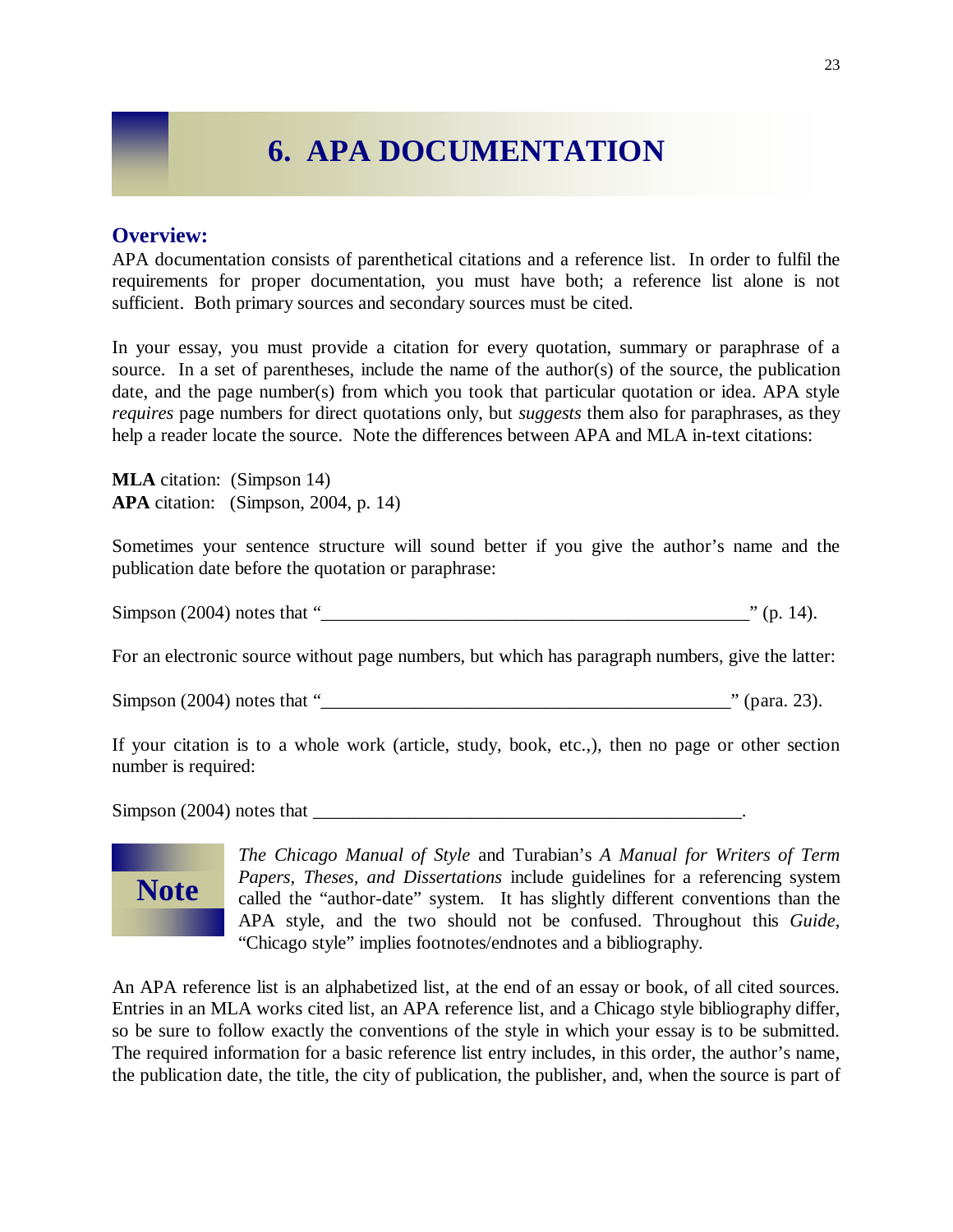a larger work (journal or book), the full range of pages on which the source appears. Note in the examples below the APA conventions for punctuation and capitalization.

## **Examples of citations from various types of sources:**

The following are models for in-text parenthetical citations to specific pages or sections, and corresponding reference list entries for the most commonly cited types of sources. For information on other sources, see the *Publication Manual of the American Psychological Association*. In a double-spaced essay, double-space each reference list entry, and double-space between entries. For a sample reference list, see Appendix B.

#### **Book with one author:** *Sample parenthetical citation***:**

(Childs, 1995, p. 67)

## *Corresponding reference list entry:*

Childs, J.M., Jr. (1995). *Ethics in business: Faith at work*. Minneapolis: Fortress Press.

- APA style *requires* page numbers in parenthetical citations for direct quotations only, but *suggests* them also for paraphrases, as they help a reader locate the source.
- $\triangleright$  In a double-spaced essay, double-space the reference list also.
- $\triangleright$  Initials only are given for first and middle names. Omit "Jr." and other suffixes from the parenthetical citation, but include in the reference list entry.
- $\triangleright$  Only the first word of the title and the first word of the subtitle, as well as any proper nouns, are capitalized (this is different from MLA and Chicago styles).

#### **Book with two authors:**

(Bordens & Abbott, 2002, p. 57)

Bordens, K.S., & Abbott, B.B. (2002). *Research design and methods: A process approach* (5th

ed.). Boston: McGraw Hill.

- $\triangleright$  The authors' names are given not in alphabetical order, but in the order in which they appear on the title page.
- Parenthetical citations normally contain last names only. Include initials (before the last name) only if your essay cites two or more authors with the same last name.
- $\triangleright$  An ampersand (&) rather than the word "and" is used between authors' names in parenthetical citations; however, when giving their names in the body of your text, use the word "and," e.g., Bordens and Abbott (2002) explain that …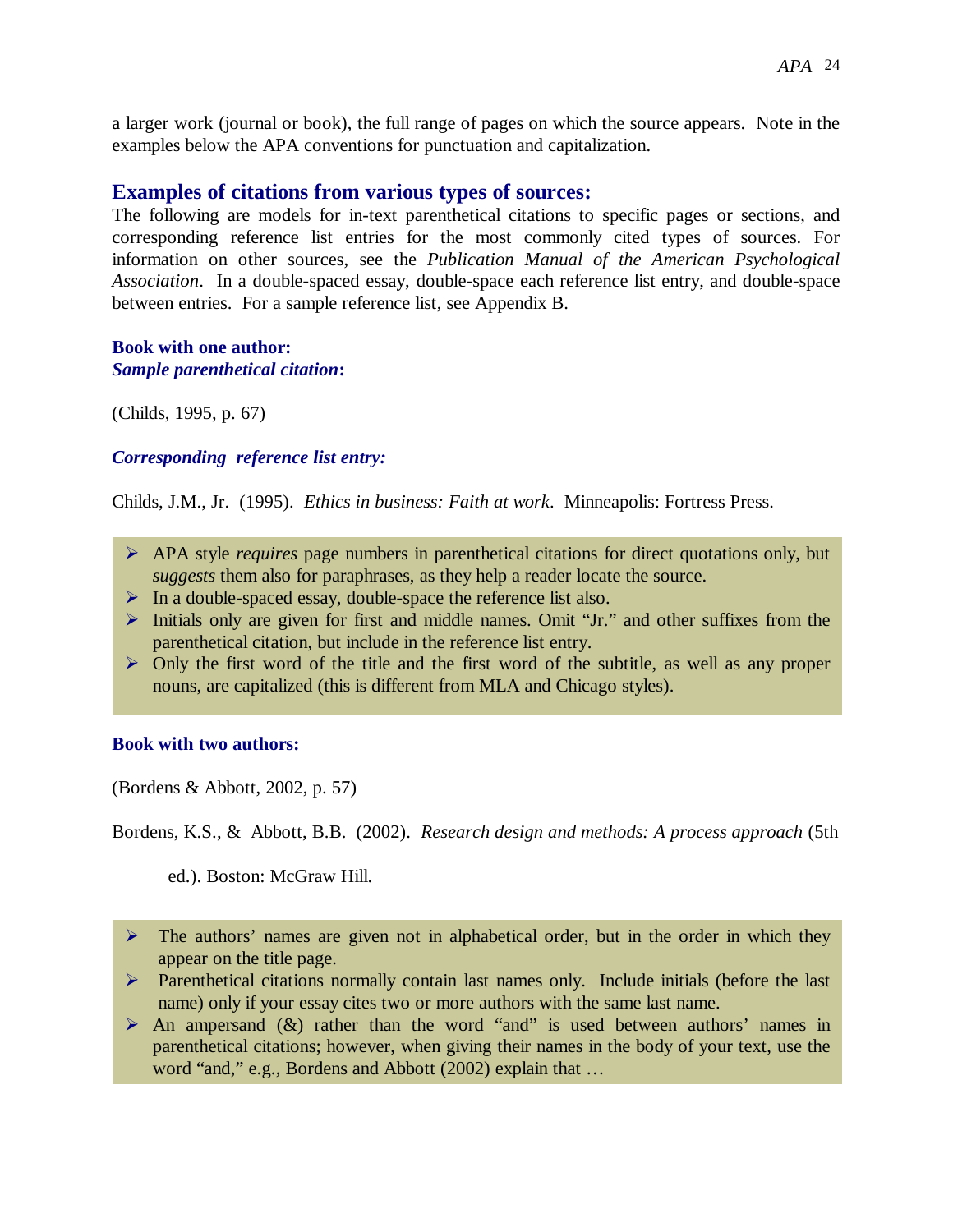#### **Book with three, four, or five authors:**

(Aronson, Wilson, Akert, & Fehr, 2004, chap. 3) [first citation]

(Aronson et al., 2004, chapter 5) [subsequent citations]

Aronson, E., Wilson, T.D., Akert, R.M., & Fehr, B. (2004). *Social psychology* (2<sup>nd</sup> Cdn. ed.).

Toronto: Pearson Education.

 $\triangleright$  Second and subsequent lines are indented.

► "et al." is the abbreviation for Latin "et alia," which means "and others."

#### **Chapter or reading in an edited compilation:**

(Armstrong, 1997, p. 57)

Armstrong, P. (1997). The welfare state as history. In R.B. Blake, P.E. Bryden, & J.F. Strain

(Eds.), *The welfare state in Canada: Past, present and future* (pp. 52-73). Concord, ON:

Irwin.

- $\triangleright$  In the reference list entry, give the full range of pages on which the chapter is found.
- $\triangleright$  When the city of publication is not internationally known, include the province, state, or country.

#### **Multi-volume work:**

(Magida, 1996, p. 235)

Magida, A.J. (Ed.). (1996). *How to be a perfect stranger: A guide to etiquette in other people's* 

*religious ceremonies*: Vol. 1. Woodstock, VT: Jewish Lights.

#### **Journal article accessed in print, single author:**

(Wyer, 2004, p. 707)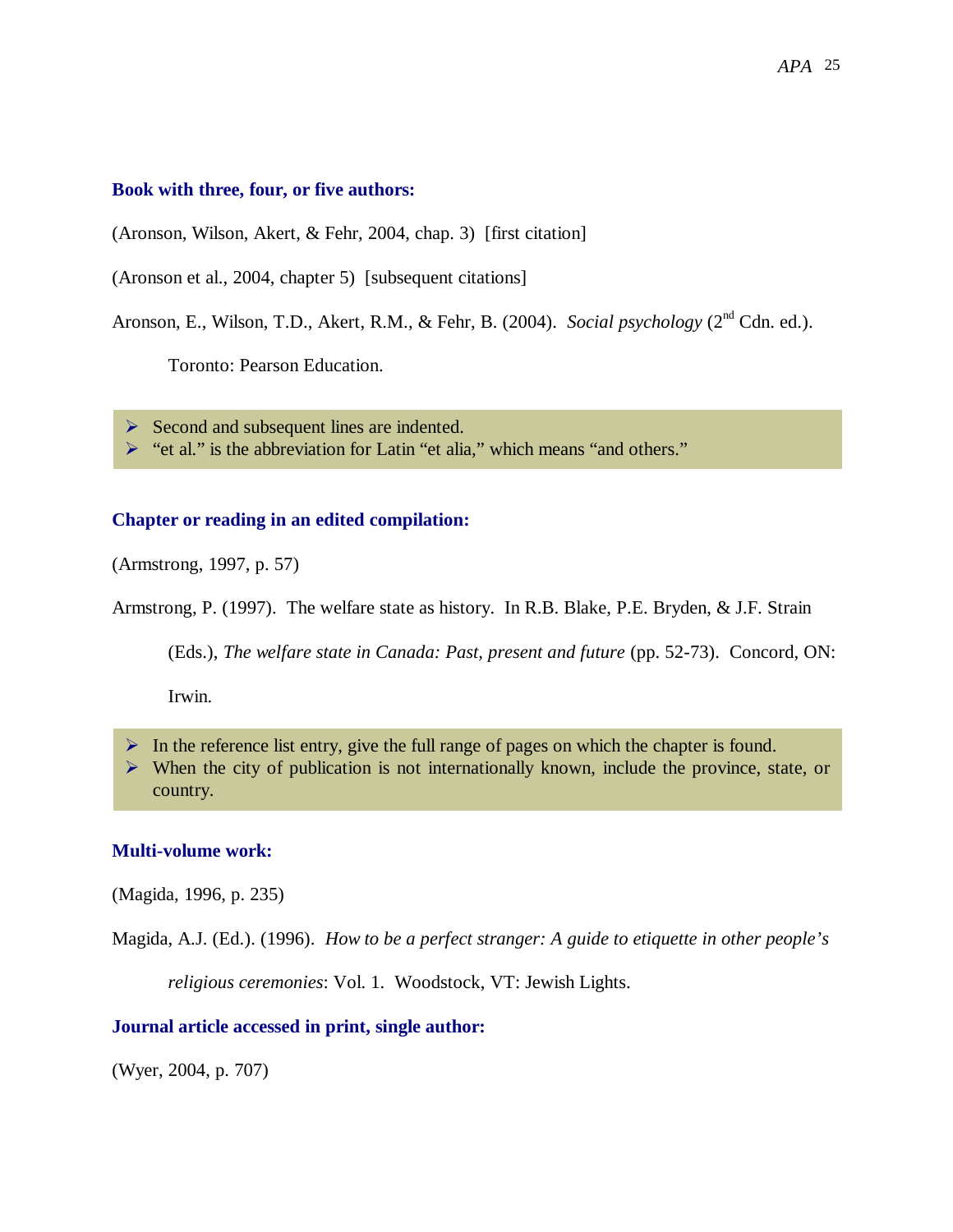Wyer, N.A. (2004). Not all stereotypic biases are created equal: Evidence for a stereotype-

disconfirming bias. *Personality and Social Psychology Bulletin, 30*, 706-720.

- APA style *requires* page numbers in parenthetical citations for direct quotations only, but *suggests* them also for paraphrases, as they help a reader locate the source.
- $\triangleright$  In APA style (unlike MLA and Chicago), there are no quotation marks around article titles.
- $\triangleright$  Only the first word of the title and subtitle of the article, as well as any proper nouns, are capitalized, but the title of the journal follows standard capitalization for titles.

### **Online access of an article from a journal also available in print:**

(Bartoli, 2007, p. 55)

Bartoli, E. (2007). Religious and spiritual issues in psychotherapy practice: Training the trainer.

*Psychotherapy: Theory, Research, Practice, Training*, *44*(1), 54-65. doi: 10.1037/0033-

3204.44.1.54

- $\triangleright$  Many electronic articles now have a DOI (Digital Object Identifier), a number assigned in order to facilitate identification and retrieval. This number can normally be found on the citation page of the database, on the abstract, and/or at the top of the first page of the text of the article. It will begin with the number "10," and will usually be preceded by the designation "DOI."
- If there is no DOI given, finish the reference list entry instead with "Retrieved from" and the URL of the home page of the journal.

## **Journal article accessed in print, two authors (for electronically accessed articles, see above):**

(Gelman & Brenneman, 2004, p. 157)

Gelman, R., & Brenneman, K. (2004). Science learning pathways for young children. *Early* 

*Childhood Research Quarterly, 19*, 150-158.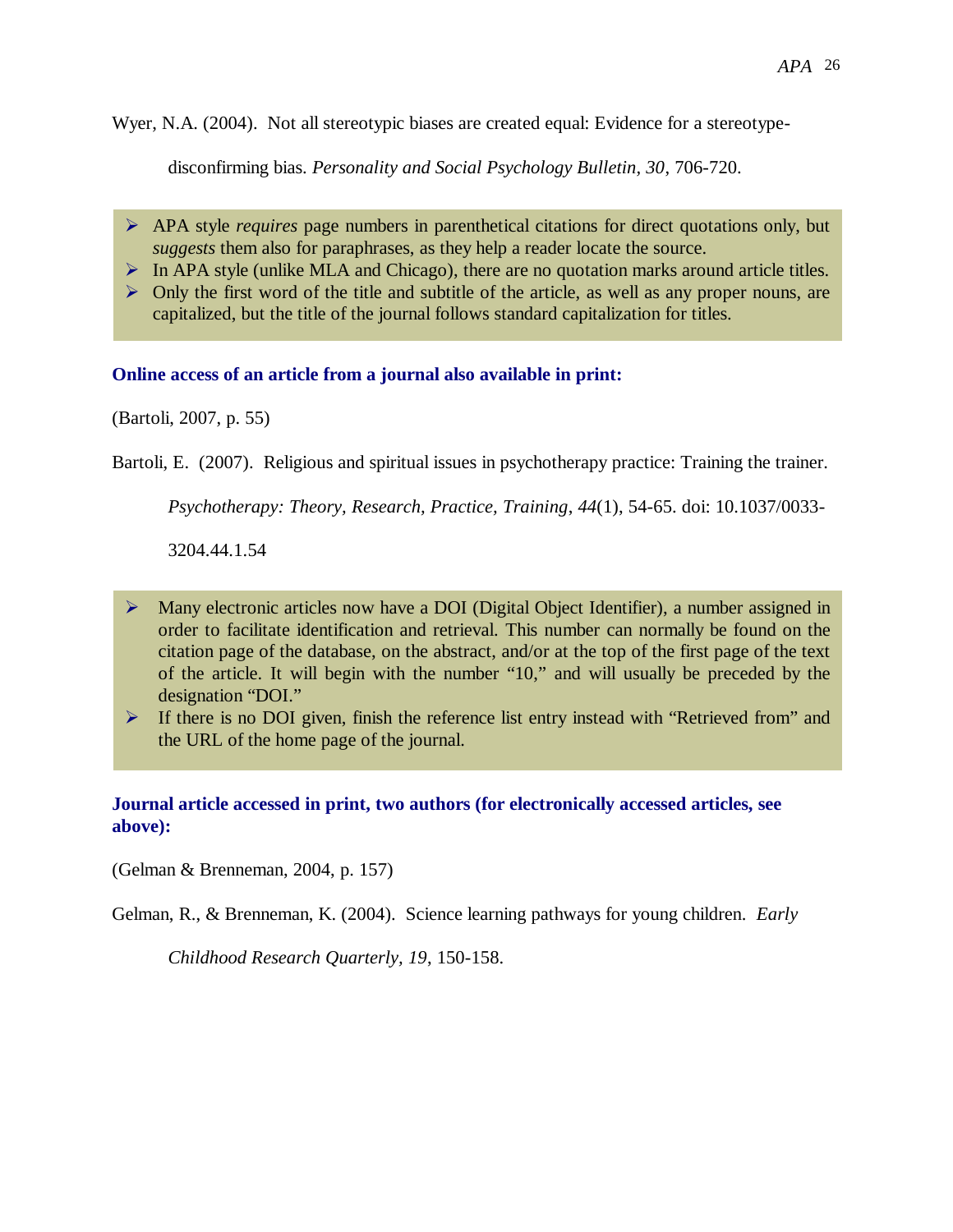$\triangleright$  The authors' names are given not in alphabetical order, but in the order in which they appear at the beginning of the article.

### **Journal article accessed in print, three to six authors (for electronically accessed, see also above example for one author:**

(Lee, Farrell, & Link, 2004, p. 41) [first citation]

(Lee et al., 2004, p. 45) [subsequent citation]

Lee, B.A., Farrell, C.R., & Link, B.G. (2004). Revisiting the contact hypothesis: The case of

public exposure to homelessness. *American Sociological Review, 69*, 40-63.

 $\triangleright$  If the article has three, four, or five authors, in the first parenthetical citation to the article give all authors' names. In subsequent citations, give the name of only the first author, followed by "et al.," the abbreviation for Latin "et alia," which means "and others." If the article has six authors, give the name of only the first author, followed by "et al." in all citations, but in the reference list, give the names of all six authors.

#### **Journal article, more than seven authors:**

(Stiles et al., 2004, p. 91)

Stiles, W.B., Glick, M.J., Osatuke, K, Hardy, G.E., Shapiro, D.A., Agnew-Davies, R., . . .

Barkham, M. (2004). Patterns of alliance development and the rupture-repair hypothesis:

Are productive relationships U-shaped or V-shaped? *Journal of Counseling Psychology,* 

*51*, 81-92.

 $\triangleright$  In the reference list, give the names of the first six authors, followed by three ellipsis points, then the name of the last author.

### **Report in print:**

(Campbell, 1984, p. 33)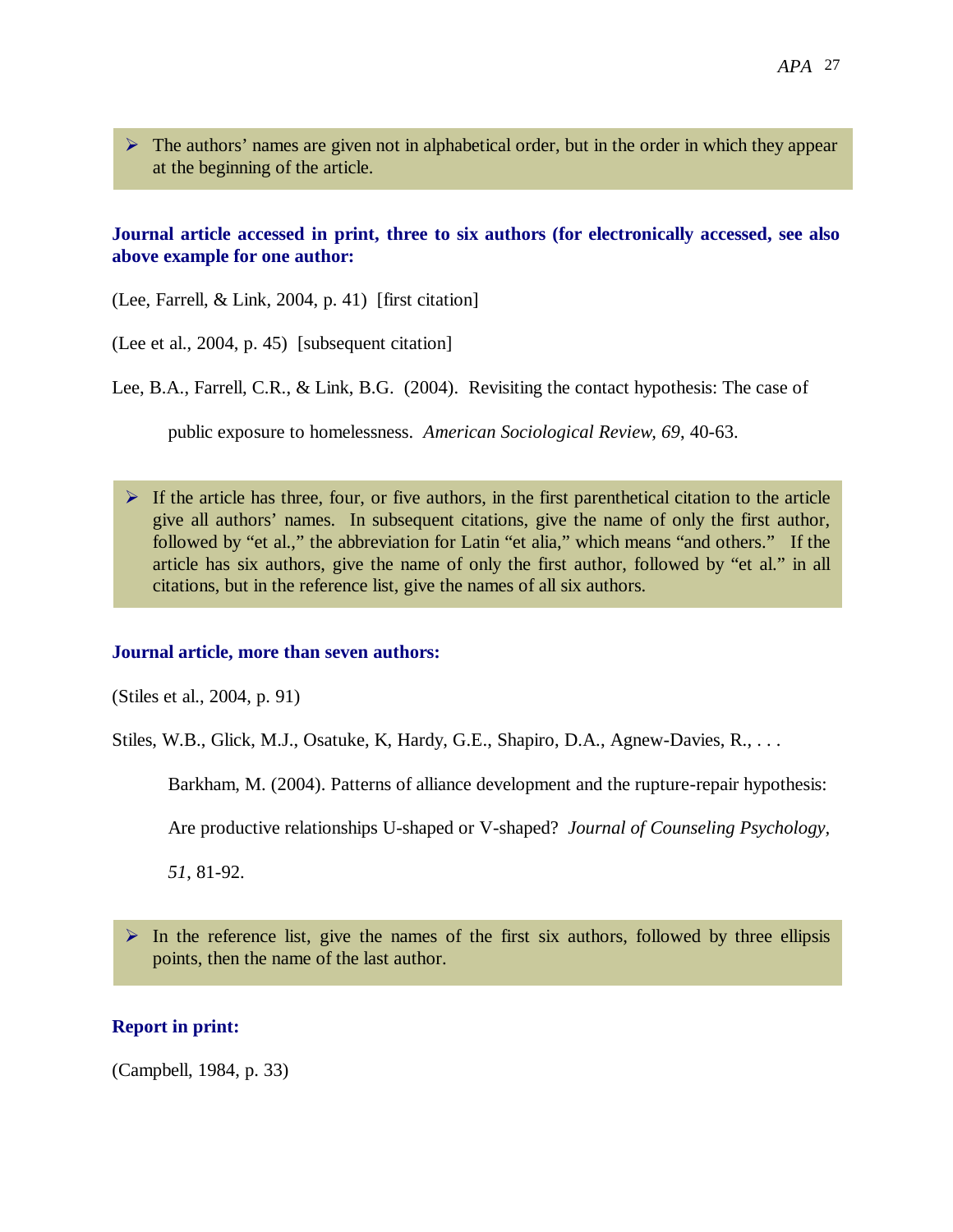Campbell, S.D. (1984). *Facilities and equipment for day care centres*. (Catalogue No. H74-

12/1984 E). Ottawa, ON: Health and Welfare Canada.

 $\triangleright$  If no specific author is named, put the government department or name of other issuing organization in the author position.

#### **Report from a web site:**

(UNAIDS, 2008, p. 80)

UNAIDS. (2008). *2008 Report on the global AIDS epidemic*. Geneva, Switzerland: UNAIDS.

Retrieved from UNAIDS web site: http://www.unaids.org/en/KnowledgeCentre/HIVData/

GlobalReport/2008/default.asp

#### **Encyclopedia or dictionary entry:**

(Root-Bernstein, 1999, p. 559)

Root-Bernstein, R. (1999). *Discovery*. In *Encyclopedia of creativity* (Vol. 1, pp. 559-571). San

Diego: Academic Press.

- $\triangleright$  If no author is given, put the entry title in the author position.
- $\triangleright$  If using an electronic version, give web site URL (as above) and access date (because online entries often change), or specify "Computer software," as in CD-ROM example, page 29 below.

#### **Book review:**

(Greenfield, 2004, p. 91)

Greenfield, R. (2004) [Review of the book *The soul of recovery*]. *Social Work and Christianity,* 

*31,* 90-92.

#### **The Bible:**

(1 Cor. 13:1 [Revised Standard Version])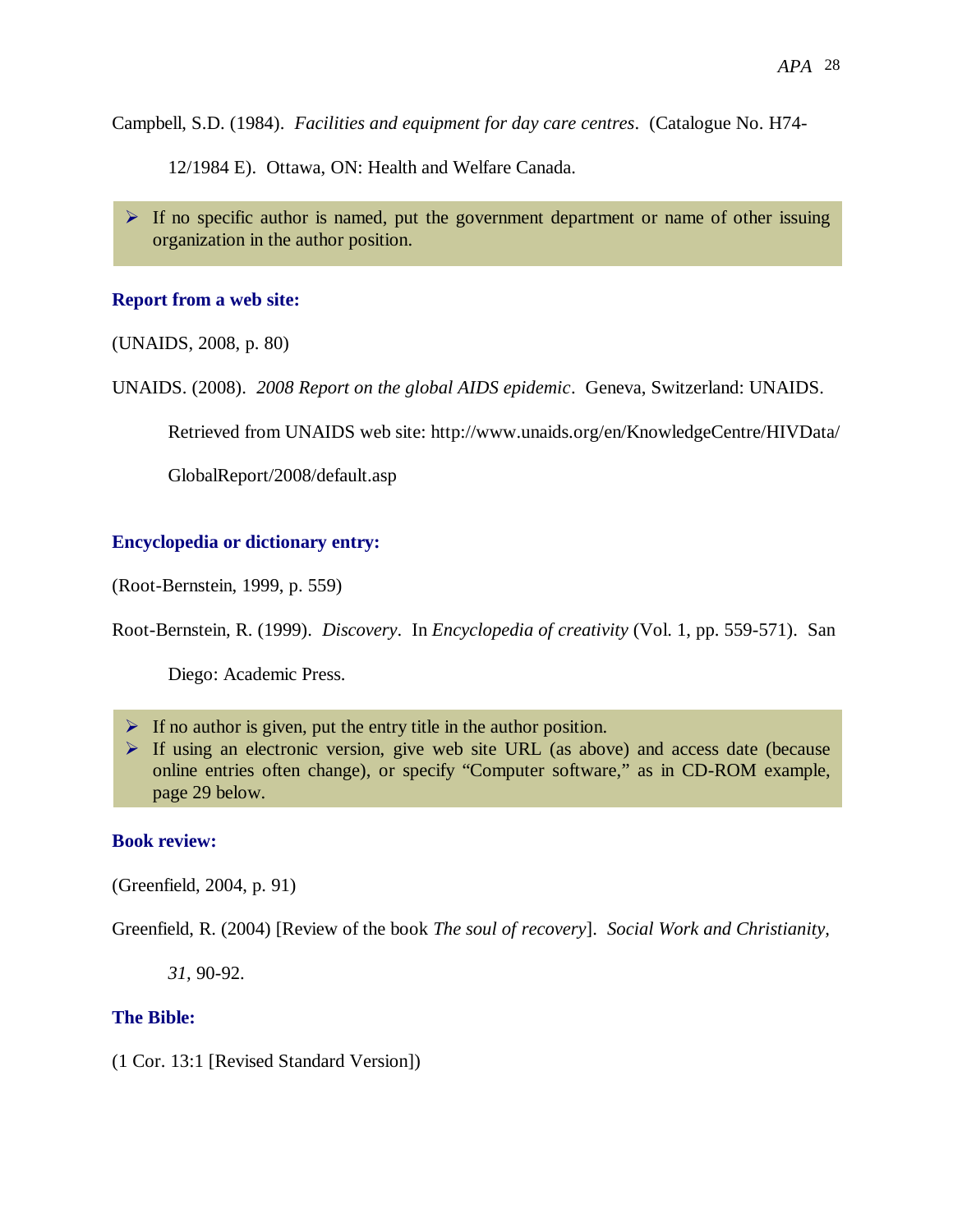$\triangleright$  The newest APA manual gives no guidelines for citing the Bible. According to the 5<sup>th</sup> edition, you do not need a reference list entry for the Bible; however, include the name of the cited version in your first parenthetical citation. If you are citing different versions of the Bible throughout the essay, give the version in each citation.

#### **More than one work by the same author(s):**

If the works were published in different years, parenthetical citations to them are differentiated by the years given in the citations. In the reference list, entries by the same author(s) are given in chronological order, beginning with the oldest publication date and ending with the most recent.

#### **More than one work in the same year by the same author(s):**

(Van Hiel & Mervielde, 2002a, p. 385)

(Van Hiel & Mervielde 2002b, p. 965)

Van Hiel, A., & Mervielde, I. (2002a). Effects of ambiguity and need for closure on the

acquisition of information. *Social Cognition*, *20,* 380-408.

Van Hiel, A., & Mervielde, I. (2002b). Explaining conservative beliefs and political preferences:

A comparison of social dominance orientation and authoritarianism. *Journal of Applied* 

*Social Psychology*, *32*, 965-976.

#### **CD-ROM:**

(Metzger et al., 1999)

Metzger, B.A., et al. (Eds.). (1999). Word biblical commentary: The top five volumes edition.

[Computer software]. Nashville: Thomas Nelson.

 $\triangleright$  If the CD-ROM provides page numbers, include the relevant one(s) in your parenthetical citation.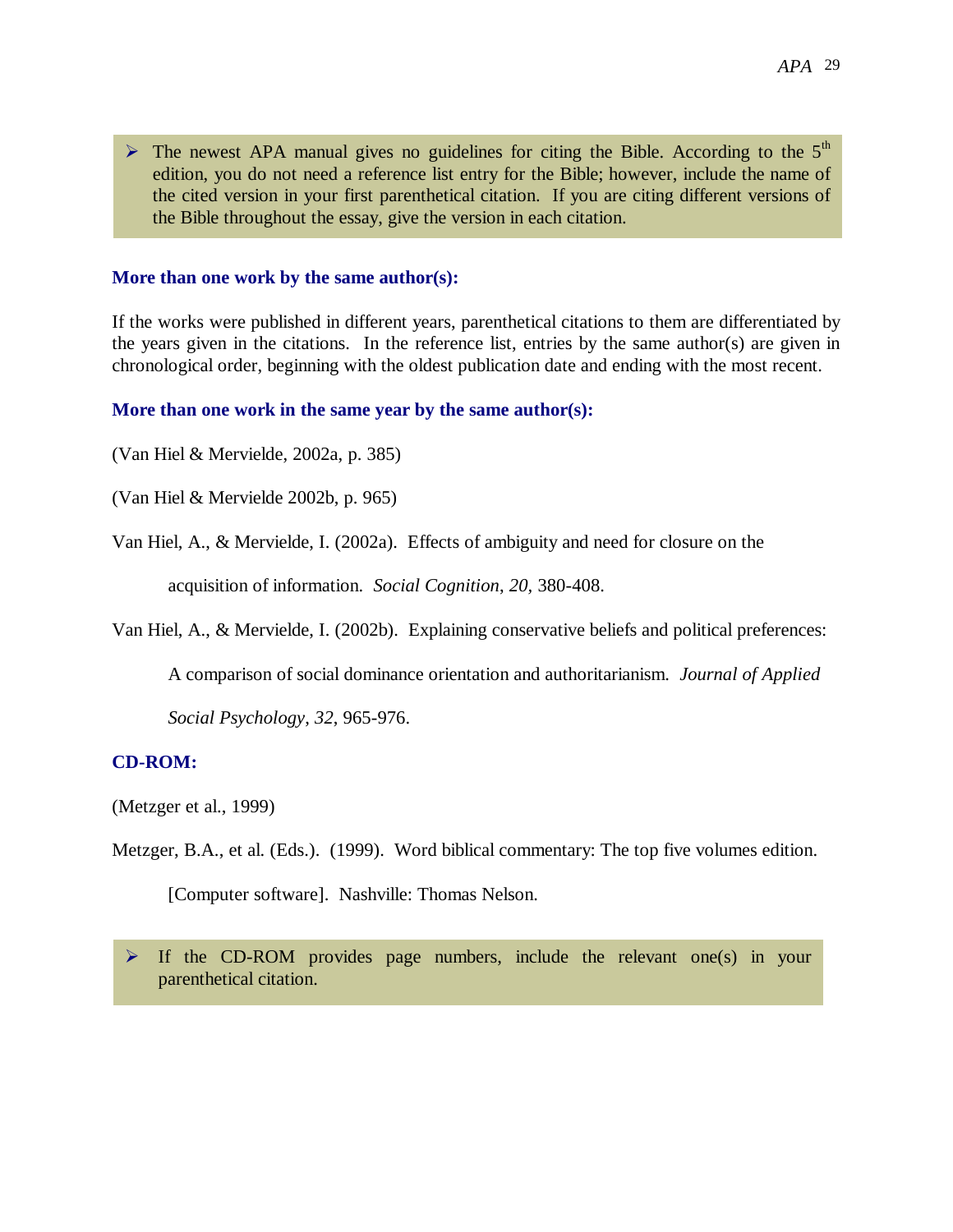## **DVD or Videocassette:**

(American Psychological Association, 2009)

American Psychological Association (Producer). (2009). *Helping skills in practice: A three-*

*stage model* [DVD]. Available from http://www.apa.org/videos/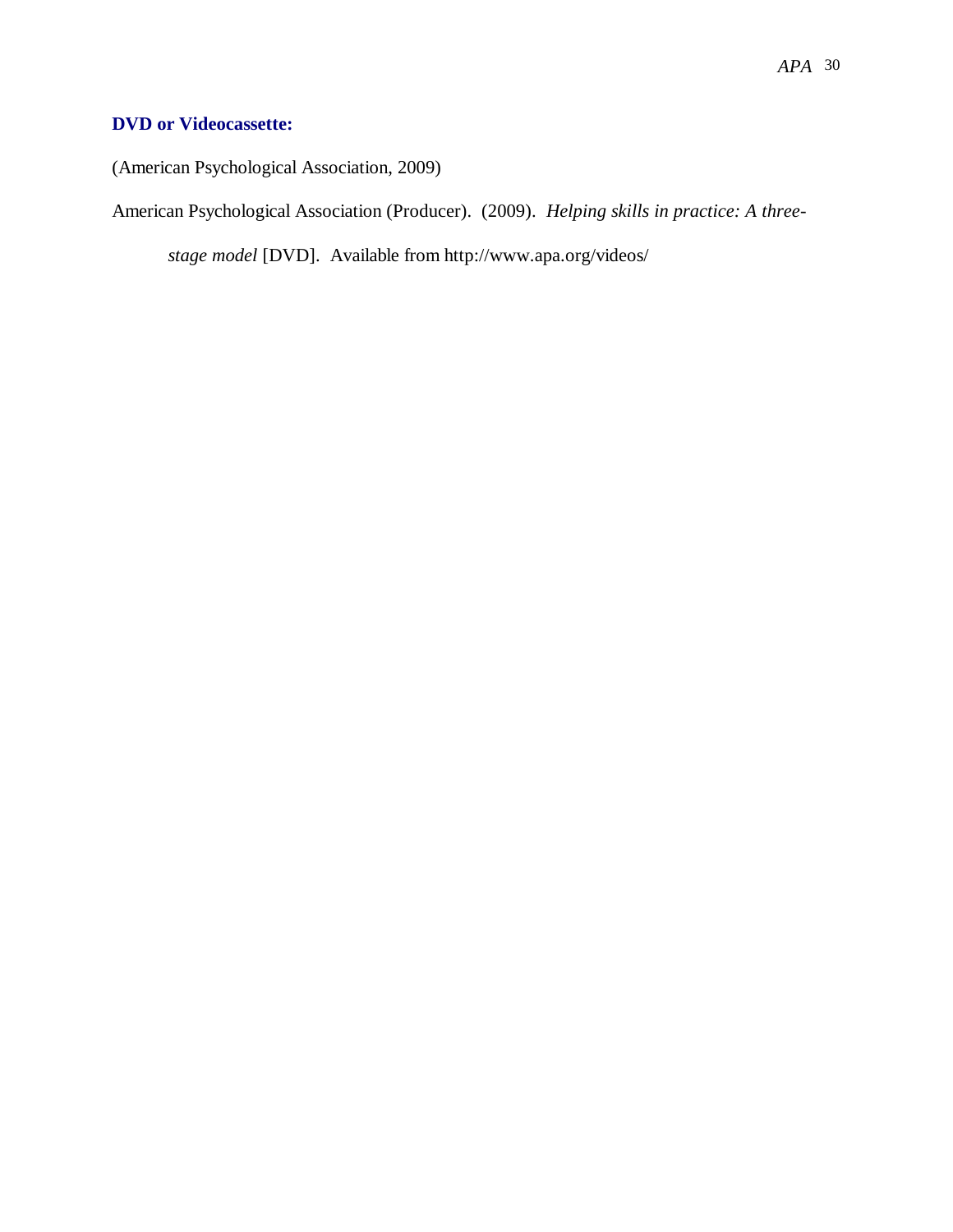## **7. CHICAGO STYLE DOCUMENTATION (NOTES AND BIBLIOGRAPHY)**

## **Overview:**

MLA and APA styles use parenthetical references within the body of the text. Provision is made in Chicago style also for author-date parenthetical citations; however, generally professors asking for the use of "Chicago style" are referring to the system of either footnotes (at the bottom of each page) or endnotes (at the end of the essay) and a bibliography. This is the documentation system outlined below, and understood throughout this *Guide* as "Chicago style"; if you are required to use the author-date Chicago system, please consult *The Chicago Manual of Style* for guidelines.

In Chicago style, in order to fulfil the requirements for proper documentation, you must include both notes and a bibliography; a bibliography alone is not sufficient. Both primary sources and secondary sources must be cited.

In Microsoft WORD, create footnotes or endnotes by using the "Insert" function on the toolbar, clicking on "footnote," and following the prompts. Even in a double-spaced essay, footnotes or endnotes themselves are normally single-spaced, with a double space between each note. In your text, a superscript (raised) number indicates that there is a footnote or endnote giving a citation or additional information. Before the footnote itself, the number may either be superscript or on the line. For a sample essay page with footnotes, see Appendix C.

The required information for a basic note or bibliography entry includes, in this order, the author's name, the title, the city of publication, the publisher, the publication (or latest copyright) date, and, in a note, the page number(s) cited. Standard philosophical and theological works which are divided into sections (e.g., Plato's *Republic*; Calvin's *Institutes*) are often cited by section numbers rather than, or in addition to, page numbers. Additional information may also be required to locate electronic sources, or unpublished or unusual print sources.

There are differences between the footnote/endnote and the bibliography entry: order of first and last names; punctuation and brackets; indentation of lines; page reference not included in bibliography, except when the source is part of a larger work (such as an article in a journal or a chapter in a book, in which case the first and last page numbers of the source, separated by a hyphen, are given. See model below under "Journal article").

When using footnotes or endnotes, the first time you cite any given work, you must give a full note with all the information provided in the examples below. However, subsequent citations of the same works may be given in abbreviated form. When a note cites the same page of the same work as the immediately previous note, you may simply use the abbreviation "ibid." (short for Latin "ibidem," which means "in the same place"). If you are citing the same work but a different page as the previous note, use "ibid." and the new page number: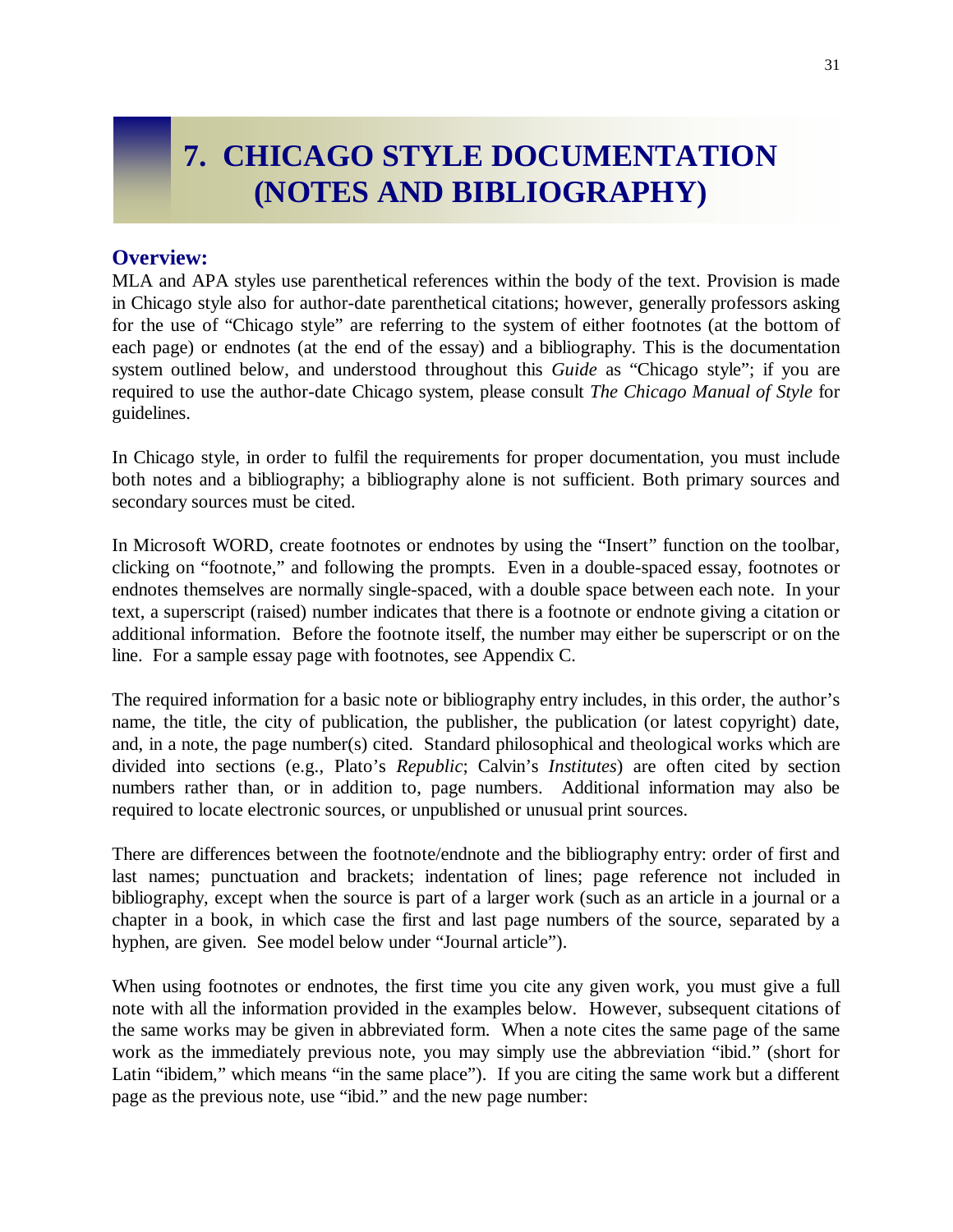<sup>1</sup>Philip Jenkins, *The Next Christendom: The Coming of Global Christianity* (New York: Oxford University Press, 2002), 9.

 $\mathrm{^{2}Ibid.}$ 

 $3$ Ibid., 14.

 Notes one and two cite page nine of *The Next Christendom*, while note number three cites page fourteen of the same book.

If your note cites a work you have already cited in a previous note, but not the one immediately previous, you must give the author's last name and the page number. If you are using more than one work by the same author, also give a shortened form of the title.

Bibliography entries are given in alphabetical order by the last name of the author or editor. When there is no author or editor listed, the first word (except "a," "an," or "the") of the first item in the entry (usually a title) is put in alphabetical order with the other entries. For more than one work by the same author or editor, give the full name for the first entry, but for the second and subsequent entries substitute an 8-space underscore ( \_\_\_\_\_\_\_\_\_). For a sample bibliography, see Appendix C.

## **Examples of citations from various types of sources:**

The following are models for footnotes/endnotes and bibliography entries for the most commonly cited types of sources. For information on how to cite sources not covered below, see Kate Turabian, *A Manual for Writers of Term Papers, Theses, and Dissertations*, or *The Chicago Manual of Style*, 15th edition.

Each of the following examples gives a sample footnote (and, in the first example, also an endnote), then a bibliography entry.

#### **Book with one author:** *Sample footnote***:**

<sup>1</sup>Philip Jenkins, *The Next Christendom: The Coming of Global Christianity* (New York: Oxford University Press, 2002), 9.

#### *Sample endnote (or footnote with non-superscript number):*

1. Philip Jenkins, *The Next Christendom: The Coming of Global Christianity* (New York: Oxford University Press, 2002), 9.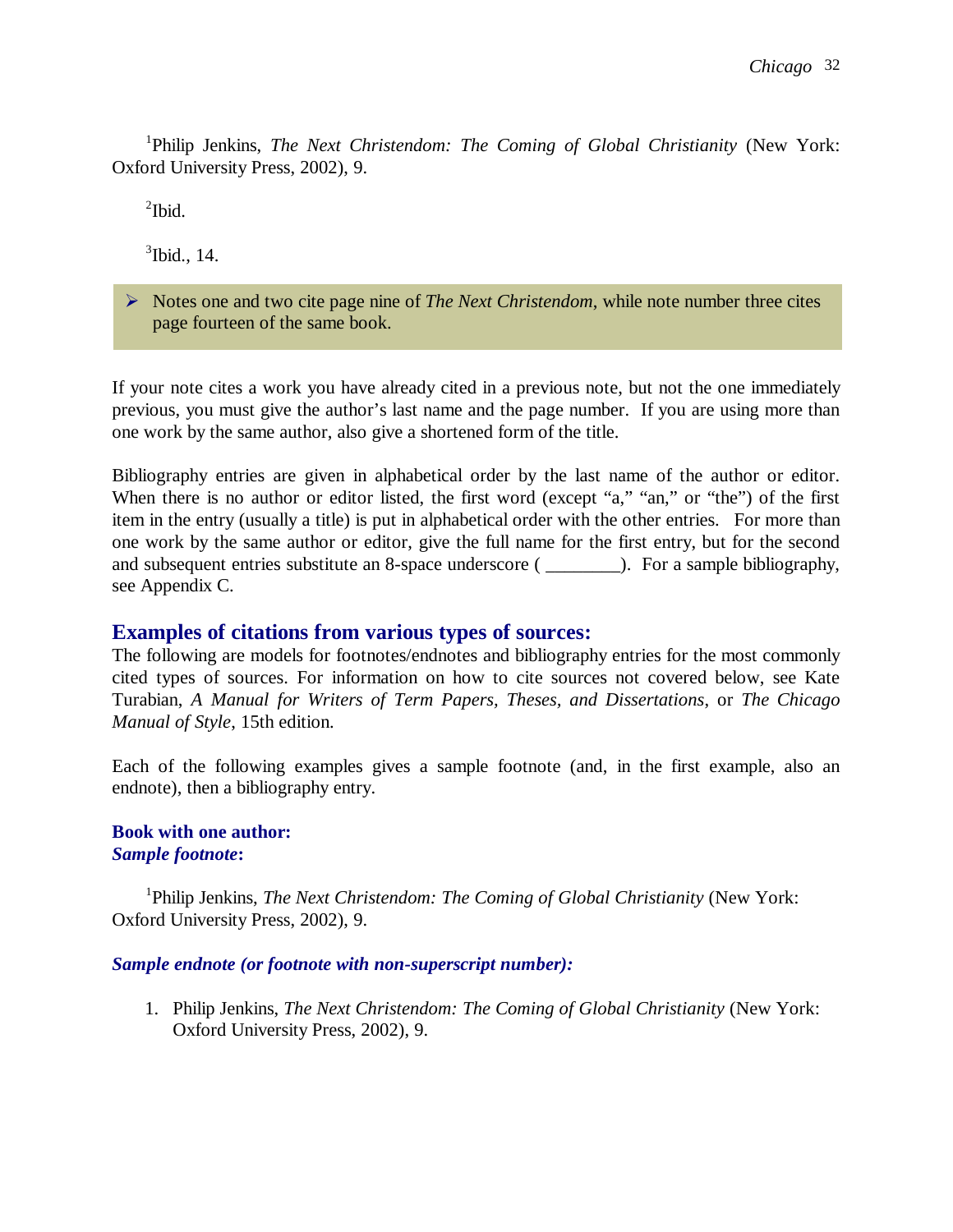$\triangleright$  Endnotes are identical to footnotes, except for their placement (at the end of the paper rather than at the bottom of each page), and sometimes the number placement (endnote numbers are on the line, while footnote numbers may either be on the line or superscript). From this point, only footnote examples with superscript numbers will be given.

## *Corresponding bibliography entry:*

Jenkins, Philip. *The Next Christendom: The Coming of Global Christianity*. New York: Oxford University Press, 2002.

#### **Electronic book (first published in print, then scanned and accessed through a database):**

<sup>1</sup>Charles Dickens, *A Christmas Carol* (Project Gutenberg, 2007), 37. http://www.gutenberg.org/files/24022/24022-h/24022-h.htm

Dickens, Charles. *A Christmas Carol*. Project Gutenberg. http://www.gutenberg.org/files/ 24022/24022-h/24022-h.htm

 $\triangleright$  If the book's original publication information is provided by the database, you may include it.

#### **Book with two or three authors:**

<sup>1</sup>J. Richard Middleton and Brian J. Walsh, *Truth is Stranger than it Used to Be: Biblical Faith in a Postmodern Age* (Downers Grove, IL: Intervarsity Press, 1995), 171.

Middleton, J. Richard, and Brian J. Walsh. *Truth is Stranger than it Used to Be: Biblical Faith in a Postmodern Age*. Downers Grove, IL: Intervarsity Press, 1995

 $\triangleright$  In the bibliography, invert (last name first) the name of only the first author.

#### **Book with four or more authors:**

<sup>1</sup>Wilfred L. Guerin et al., *A Handbook of Critical Approaches to Literature*, 4th ed. (Oxford: Oxford University Press, 1999), 269.

- Guerin, Wilfred L., Earle Labor, Lee Morgan, Jeanne C. Reesman, and John R. Willingham. *A Handbook of Critical Approaches to Literature*. 4th ed. Oxford: Oxford University Press, 1999.
	- $\triangleright$  "et al." is the abbreviation for Latin "et alia," which means "and others." In Chicago style, both "et al." and "and others" are acceptable.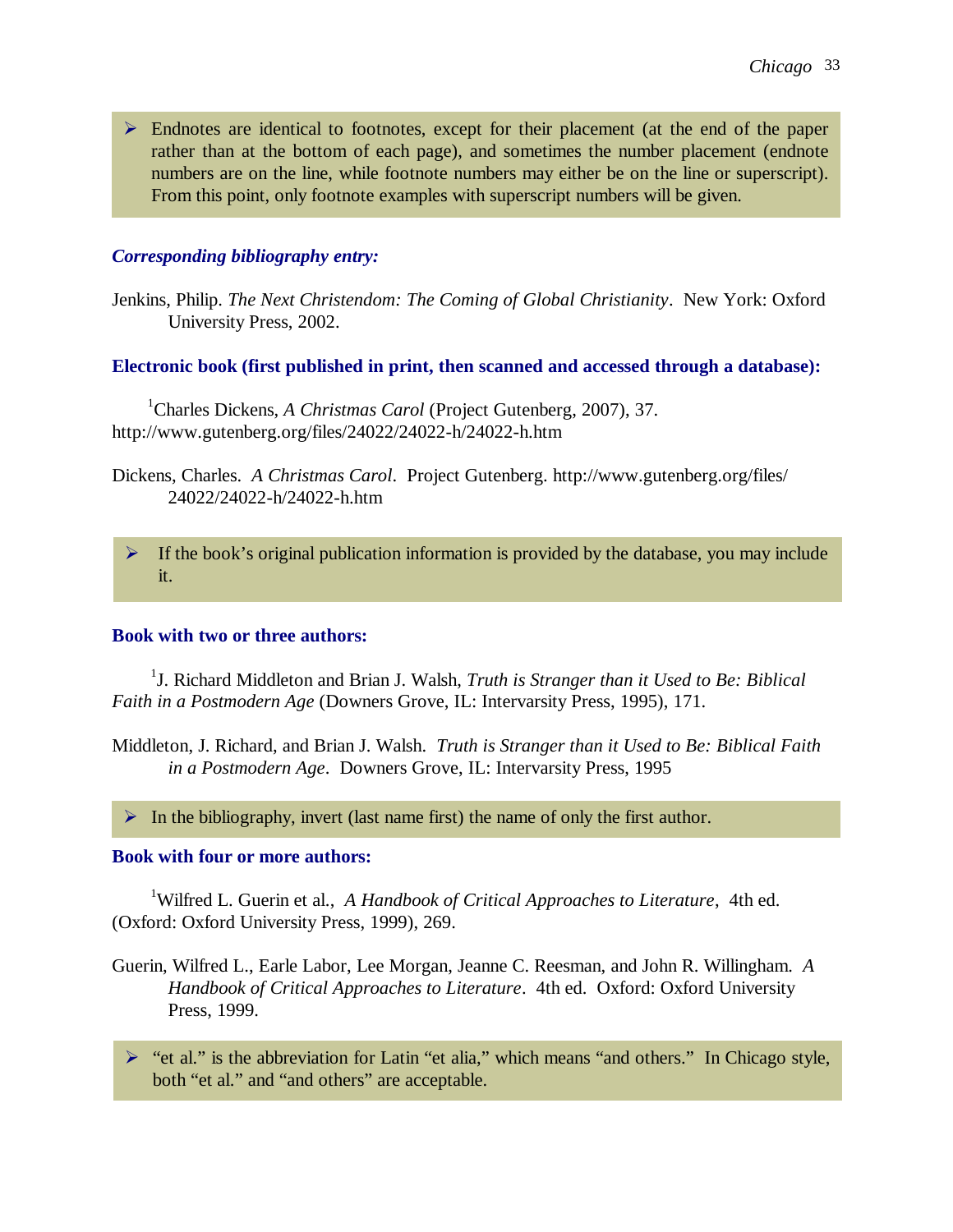#### **Edited collection:**

<sup>1</sup>Denis R. Janz, ed., *A Reformation Reader: Primary Texts with Introductions* (Minneapolis: Fortress Press, 1999), 109.

- Janz, Denis R., ed. *A Reformation Reader: Primary Texts with Introductions*. Minneapolis: Fortress Press, 1999.
	- $\triangleright$  For a book with more than one editor, follow the examples above for more than one author, adding the abbreviation "eds." after the names.

#### **Essay or other selection in an edited compilation or anthology:**

<sup>1</sup>Brian Leftow, "The Eternal Present," in *God and Time: Essays on the Divine Nature*, ed. Gregory E. Ganssle and David M. Woodruff (Oxford: Oxford University Press, 2002), 23.

- Leftow, Brian. "The Eternal Present." In *God and Time: Essays on the Divine Nature*. Edited by Gregory E. Ganssle and David M. Woodruff, 21-48. Oxford: Oxford University Press, 2002.
- $\triangleright$  The numbers 21-48 in the bibliography entry represent the full range of pages on which the essay appears, whereas the page number given in the note is the specific page cited.

### **Edition other than the first:**

<sup>1</sup> Everett Ferguson, *Backgrounds of Early Christianity*, 2d ed. (Grand Rapids, MI: Eerdmans, 1993), 257.

Ferguson, Everett. *Backgrounds of Early Christianity*, 2d ed. Grand Rapids, MI: Eerdmans, 1993.

#### **Book in a multi-volume work:**

<sup>1</sup> Alister E. McGrath, *A Scientific Theology*, vol. 2, *Reality* (Grand Rapids, MI: Eerdmans, 2002), 58.

McGrath, Alister E. *A Scientific Theology*. Vol. 2, *Reality*. Grand Rapids, MI: Eerdmans, 2002.

 "*A Scientific Theology*" is the overall title of the three-volume work, and "*Reality*" is the title of the second volume.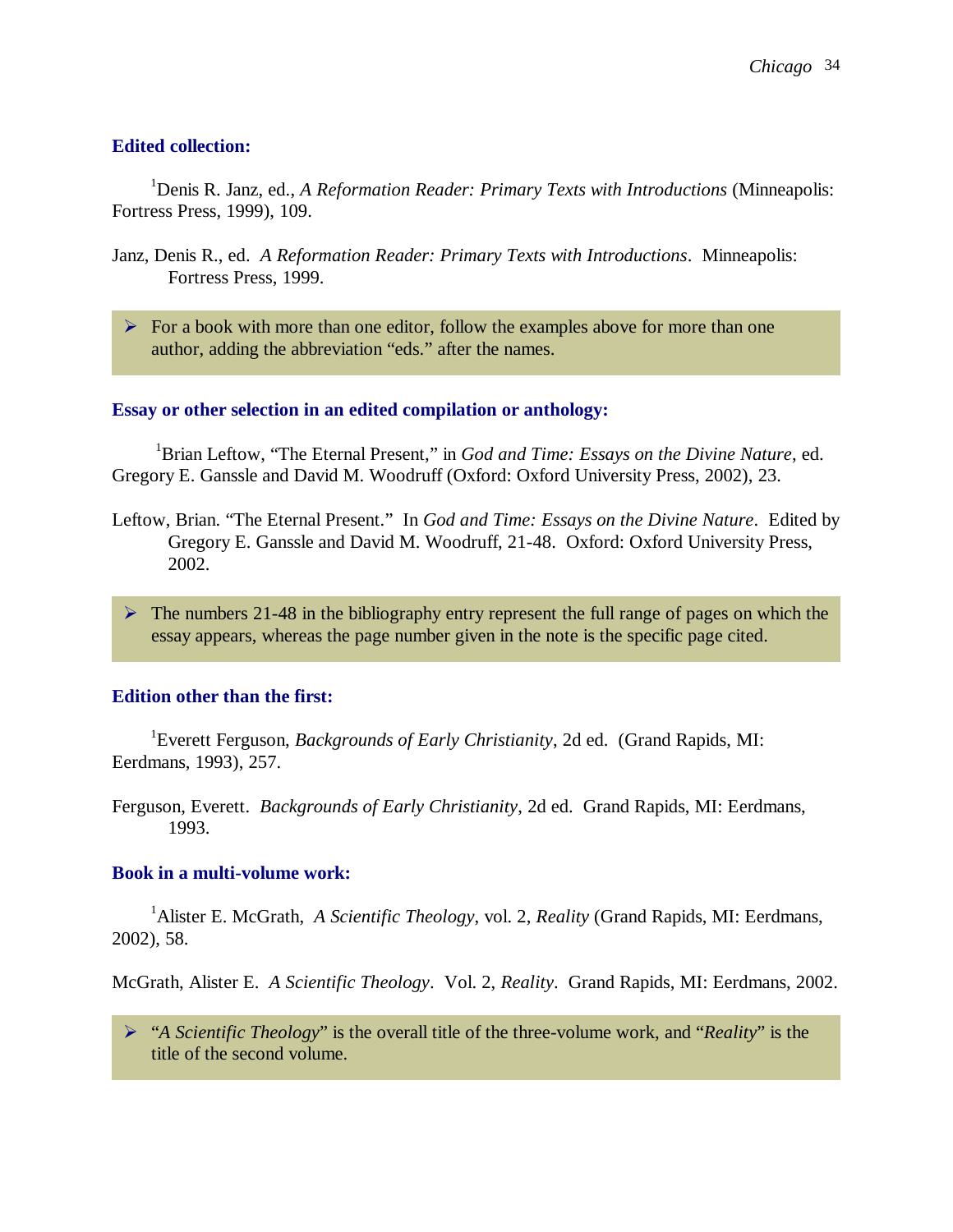### **Book in a series:**

<sup>1</sup>C. Stephen Evans, *Faith Beyond Reason: A Kierkegaardian Account*. Reason and Religion. (Grand Rapids, MI: Eerdmans, 1998), 85.

- Evans, C. Stephen. *Faith Beyond Reason: A Kierkegaardian Account*. Reason and Religion. Grand Rapids, MI: Eerdmans, 1998.
	- $\triangleright$  The series title comes after the book title, and is not italicized or underlined. If the books in the series are numbered, give the volume number after the series title.

#### **Journal article accessed in print:**

 ${}^{1}$ Gary J. Kornblith, "Rethinking the Coming of the Civil War: A Counterfactual Exercise," *Journal of American History* 90, no. 3 (2003): 99.

- Kornblith, Gary J. "Rethinking the Coming of the Civil War: A Counterfactual Exercise." *Journal of American History* 90, no. 3 (2003): 76-105.
	- $\triangleright$  The numbers 76-105 in the bibliography entry represent the full range of pages on which the essay appears, whereas the page number given in the note is the specific page cited.

#### **Journal article available in print but accessed electronically, with DOI:**

<sup>1</sup>Ronald Fadel and Ilya Sega, "The Communication Cost of Selfishness," *Journal of Economic Theory* 144, no. 5 (2009): 1898. doi: 10.1016/j.jet.2007.09.015

Fadel, Ronald, and Ilya Sega. "The Communication Cost of Selfishness." *Journal of Economic Theory* 144, no. 5 (2009). doi: 10.1016/j.jet.2007.09.015

 $\triangleright$  In 2003, the Chicago Manual of Style anticipated the widespread use of the DOI, or Digital Object Identifier, the number assigned to an electronic article in order to facilitate its identification and retrieval. Not all journals provide DOI's, which may be found on the top of the article's first page, and/or on a citation or abstract page from a database. When there is a DOI it should be given, and Chicago style allows that it may take the place of the page number range in the bibliography entry.

#### **Journal article accessed electronically through a database, no DOI:**

<sup>1</sup>, Doyle, Mary C., "From Desegregation to Resegregation: Public Schools in Norfolk, Virginia 1954-2002 ." *The Journal of African American History* 90 (2005): 81.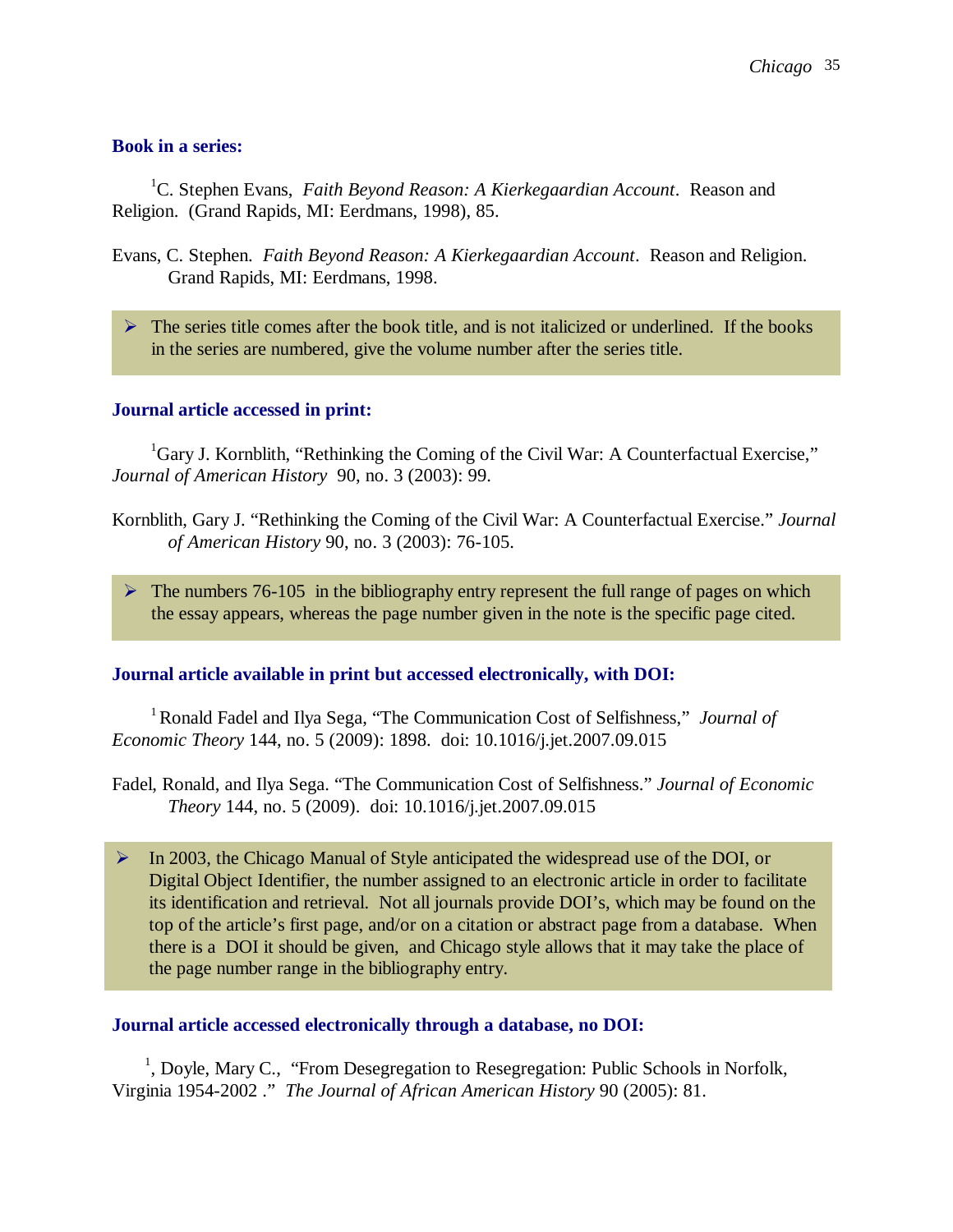http://www.jstor.org/stable/20063976

- Doyle, Mary C. "From Desegregation to Resegregation: Public Schools in Norfolk, Virginia 1954-2002 ." *The Journal of African American History* 90 (2005): 64-83. http://www.jstor.org/stable/20063976
	- $\triangleright$  You do not necessarily need to provide a URL if the article was accessed via a database; however, this stable URL facilitates location of the online source.
	- $\triangleright$  At the end of the note and bibliography entry, add the date you accessed the article only if the material is time-sensitive.

#### **Newspaper article:**

<sup>1</sup>Hugh Winsor, "Tight Race Creates Dilemma for Clarkson," *Globe and Mail* (Toronto). 24 June 2004.

- Articles (a, an, the) at the beginning of newspaper titles are omitted (i.e., *Globe and Mail*, not *The Globe and Mail*.
- $\triangleright$  In Chicago style, newspapers articles are not normally listed in a bibliography; the footnote or endnote is sufficient.
- $\triangleright$  For an article accessed online, you may add the URL at the end of the note.

#### **Government Documents:**

<sup>1</sup> Bill C-7, An Act to Amend the Criminal Records Act and to Amend Another Act in *Consequence*, 2d sess., 36th Parliament, 2000 (assented to 30 March 2000), *Statutes of Canada* [or SC] 2000, c.1.

 $\triangleright$  There is an enormous variety of types of government documents. For details on citing each type, see *The Chicago Manual of Style*, 17.295-17.335.

#### **Dictionary or encyclopedia entry when the author of the entry is not given:**

<sup>1</sup>Chambers Biographical Dictionary,  $5<sup>th</sup>$  ed., s.v. "Eisenhower, Dwight David," 470.

- With well-known dictionaries and encyclopedias, you may omit the city and publisher. Include either the edition number or the copyright date if this is an edition other than the first. Normally in Chicago style, well-known dictionaries and encyclopedias are not listed in the bibliography; however, if you are uncertain, it is better to include it. "s.v." stands for the Latin words "sub verbo," meaning "under the word." If the entry extends over more than one page, include the page number in your citation.
- Online encyclopedias are often updated frequently; therefore, conclude your note with the URL of the entry and the date accessed.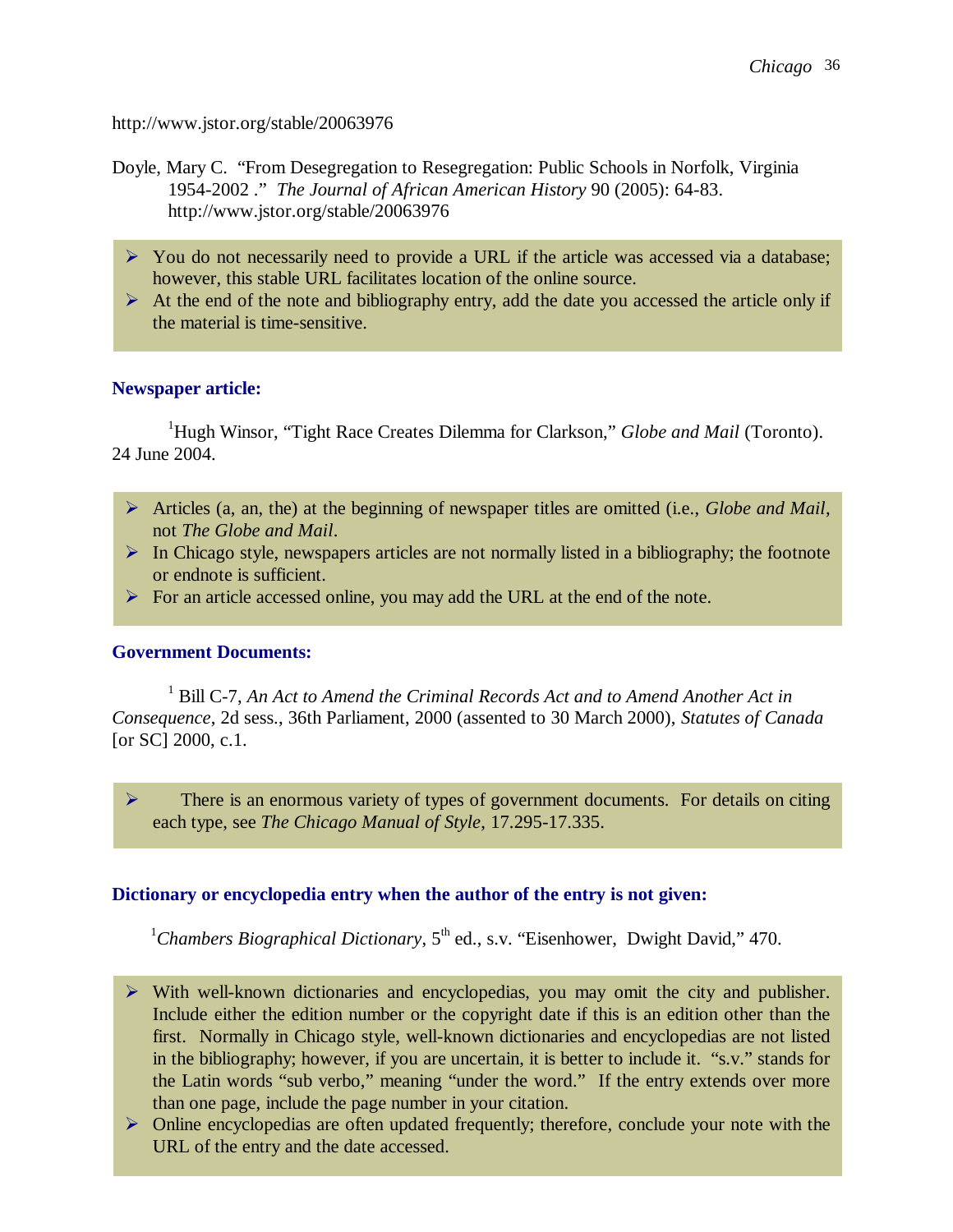### **Dictionary or encyclopedia entry when the author of the entry is given:**

<sup>1</sup>Paul Rigby, "Original Sin," in *Augustine through the Ages: An Encyclopedia*, ed. Allan D. Fitzgerald (Grand Rapids, MI: Eerdmans, 1999), 612.

Rigby, Paul, "Original Sin." In *Augustine through the Ages: An Encyclopedia*. Edited by Allan D. Fitzgerald, 607-614. Grand Rapids, MI: Eerdmans, 1999.

- $\triangleright$  Because this is not yet a widely-known encyclopedia, the publication information is included in the footnote, and a bibliography entry is provided.
- $\triangleright$  Many online encyclopedias are often updated frequently; therefore, if you used an online version, conclude your note and bibliography entry with the URL of the entry and the date accessed.
- $\triangleright$  The entry "Original Sin" begins on page 607 and ends on page 614; this page range is given in the bibliography. In the note, however, only the page number which is cited (in this case page 612) is given.

#### **Book review:**

<sup>1</sup>Melvyn P. Leffler, review of *At Home and Abroad: Identity and Power in American Foreign Policy*, by Henry H. Nau. *International History Review* 26 (March 2004): 222.

Leffler, Melvyn P. Review of *At Home and Abroad: Identity and Power in American Foreign Policy*, by Henry H. Nau. *International History Review* 26 (March 2004): 221-223.

## **The Bible:**

 $1$  Cor 13:1-2 NIV.

*New International Version of the Holy Bible*. Grand Rapids, MI: Zondervan, 1984.

- $\triangleright$  Publication information for the Bible is given in the bibliography, but not in the notes.
- A list of abbreviations for books of the Bible can be found in *The Chicago Manual of Style*, or use the list at the beginning of your Bible; do not invent abbreviations!
- $\triangleright$  The translation you are citing should be indicated, especially if you use different ones throughout your essay.

#### **Introduction, preface, or foreword by someone other than the author of the book:**

<sup>1</sup> Alexander Smellie, introduction to *The Religious Affections*, by Jonathan Edwards (1746; Reprint, Edinburgh: Banner of Truth Trust, 1986), 13.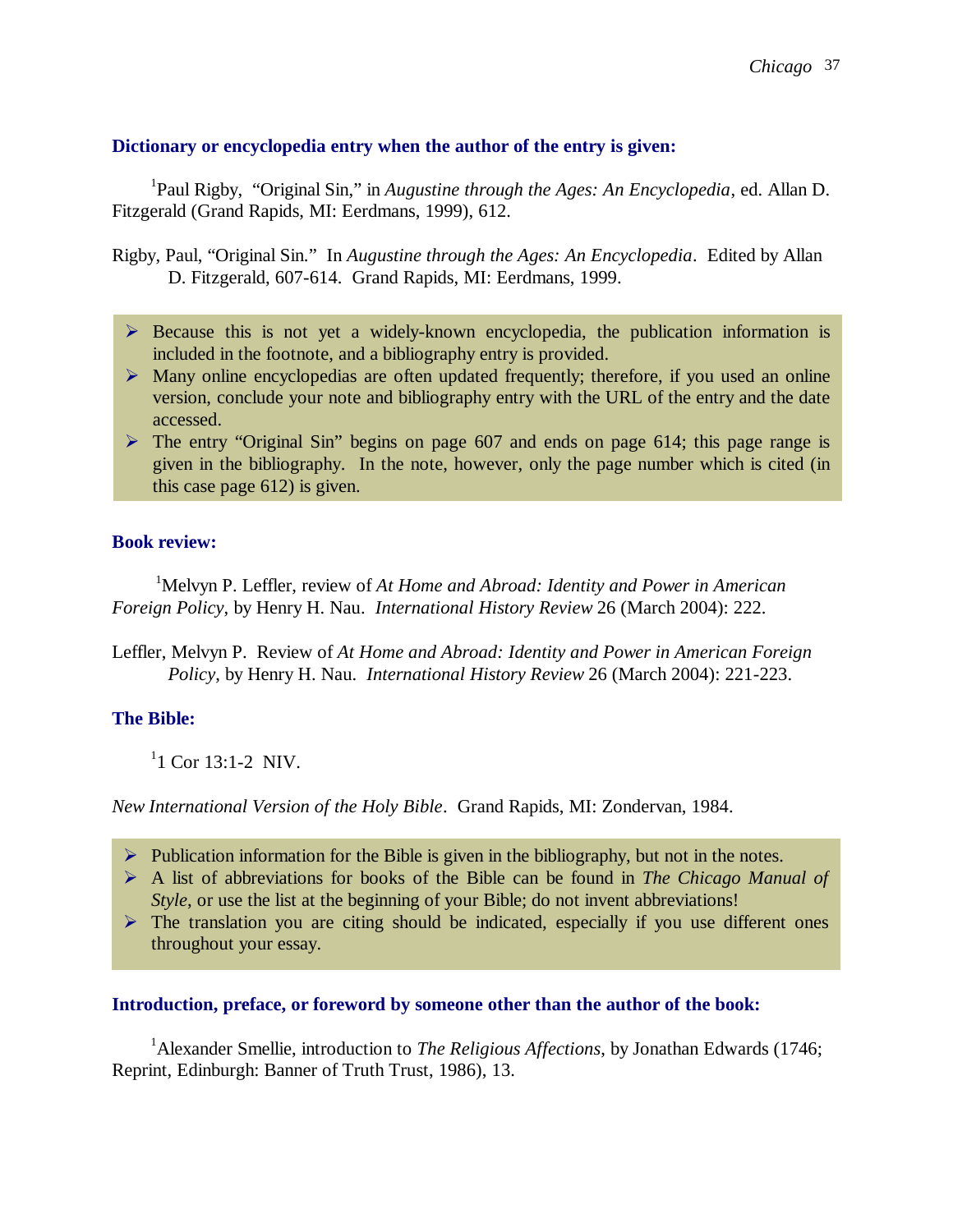- Smellie, Alexander. Introduction to *The Religious Affections*, by Jonathan Edwards. 1746; Reprint, Edinburgh: Banner of Truth Trust, 1986.
	- 1746 is the original publication date of *The Religious Affections*, while the modern reprint here cited was published in 1986.

#### **Quotation from one work in another work:**

The normal practice, especially in History essays, is as follows:

<sup>1</sup>Thomas F. Torrance, quoted in Roger E. Olson, *The Mosaic of Christian Belief* (Downers Grove, IL: InterVarsity Press, 2002), 130-131.

Olson, Roger E. *The Mosaic of Christian Belief*. Downers Grove, IL: InterVarsity Press, 2002.

However, if full publication information is required for both your source and the source it quotes, use the following format:

<sup>1</sup>Thomas F. Torrance, Space, Time, and Incarnation (New York: Oxford University Press, 1969, 74-75; quoted in Roger E. Olson, *The Mosaic of Christian Belief* (Downers Grove, IL: InterVarsity Press, 2002), 130-131.

Torrance, Thomas F. *Space, Time, and Incarnation*. New York: Oxford University Press, 1969, 74-75. Quoted in Roger E. Olson, *The Mosaic of Christian Belief*, 130-131, n 14. Downers Grove, IL: InterVarsity Press, 2002.

## **Web site:**

<sup>1</sup>Discovery Communications, "Animal Planet," *Discovery.com*, http://animal.discovery.com/

Discovery Communications. "Animal Planet." *Discovery.com*. http://animal.discovery.com/.

 $\triangleright$  If an individual is identifiable as the author of the site, give his or her name in the first position.

If there is a name for the page you have cited, give both it and the site name. In the example above, "Animal Planet" is the name of the page, and "Discovery.com" is the name of the whole site.



Anyone can publish a web site on the internet; unlike most books and journals, it does not have to go through any sort of editorial process. The information on web sites may thus be unreliable, and you should not rely too heavily upon them in your research. If you do choose to use web sites, try to ascertain that they are published by a reputable organization or individual.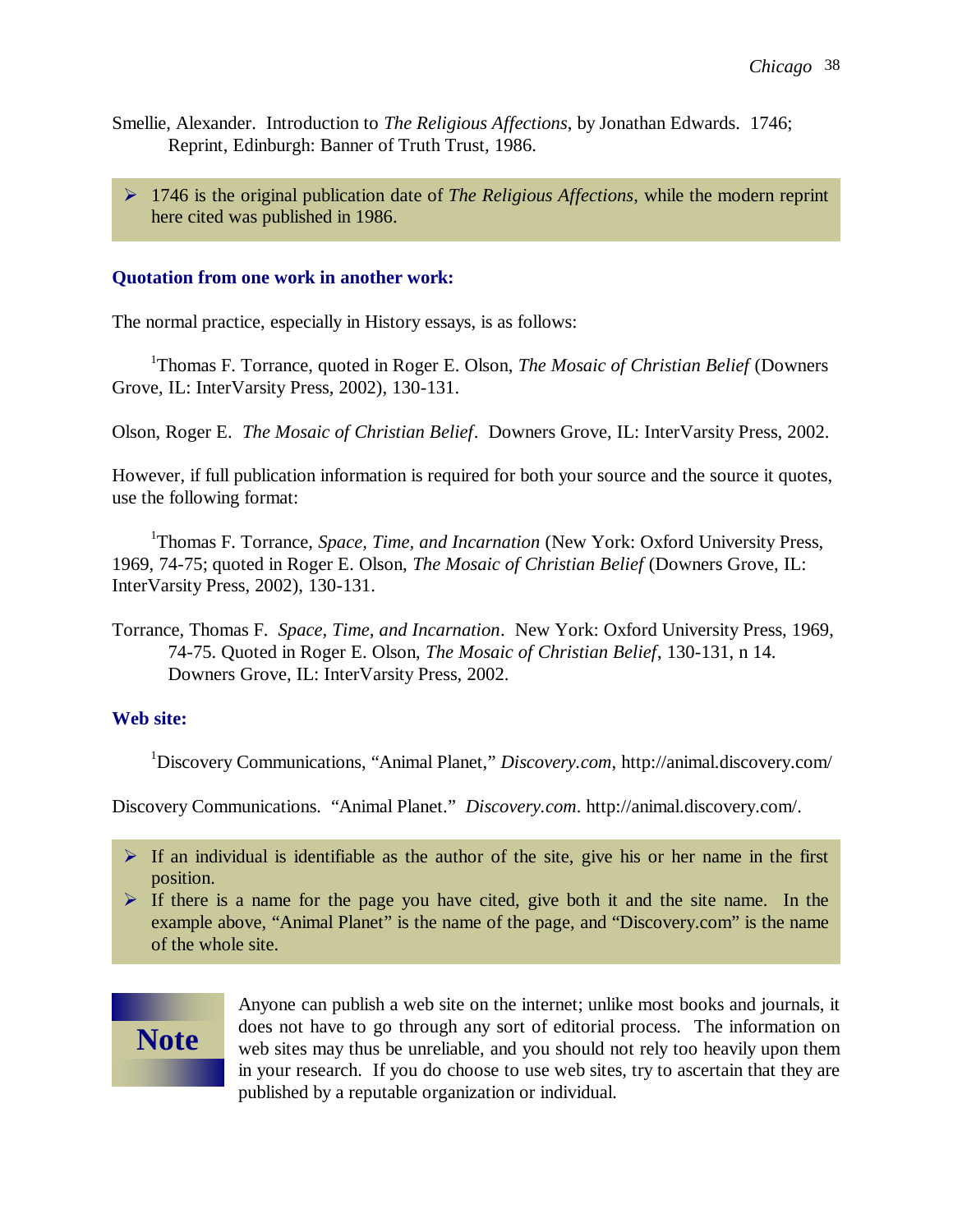#### **CD-ROM:**

<sup>1</sup>Bruce A. Metzger, et al., eds., *Word Biblical Commentary: The Top Five Volumes Edition* (Nashville: Thomas Nelson, 1999) [CD-ROM].

- Metzger, Bruce A., et al., eds. *Word Biblical Commentary: The Top Five Volumes Edition*. Nashville: Thomas Nelson, 1999. CD-ROM.
	- $\triangleright$  If the CD-ROM provides page numbers, include the relevant one(s) in your footnote or endnote.

#### **DVD or Videocassette, no director or performers indicated:**

<sup>1</sup>William Wilberforce. (Worcester, PA: Gateway Films/Vision Video, 1992), videocassette.

*William Wilberforce*. Worcester, PA: Gateway Films/Vision Video, 1992. Videocassette.

#### **DVD or Videocassette, director and/or performers indicated:**

<sup>1</sup>*Hamlet*, dir. Laurence Olivier, perf. Laurence Olivier, Eileen Herlie, Basil Sydney, Jean Simmons, Felix Aylmer, Norman Wooland, and Terence Morgan. 1948. (MGM, 2000), videocassette.

*Hamlet*. Directed by Laurence Olivier. Performed by Laurence Olivier, Eileen Herlie, Basil Sydney, Jean Simmons, Felix Aylmer, Norman Wooland, and Terence Morgan. 1948. MGM, 2000. Videocassette.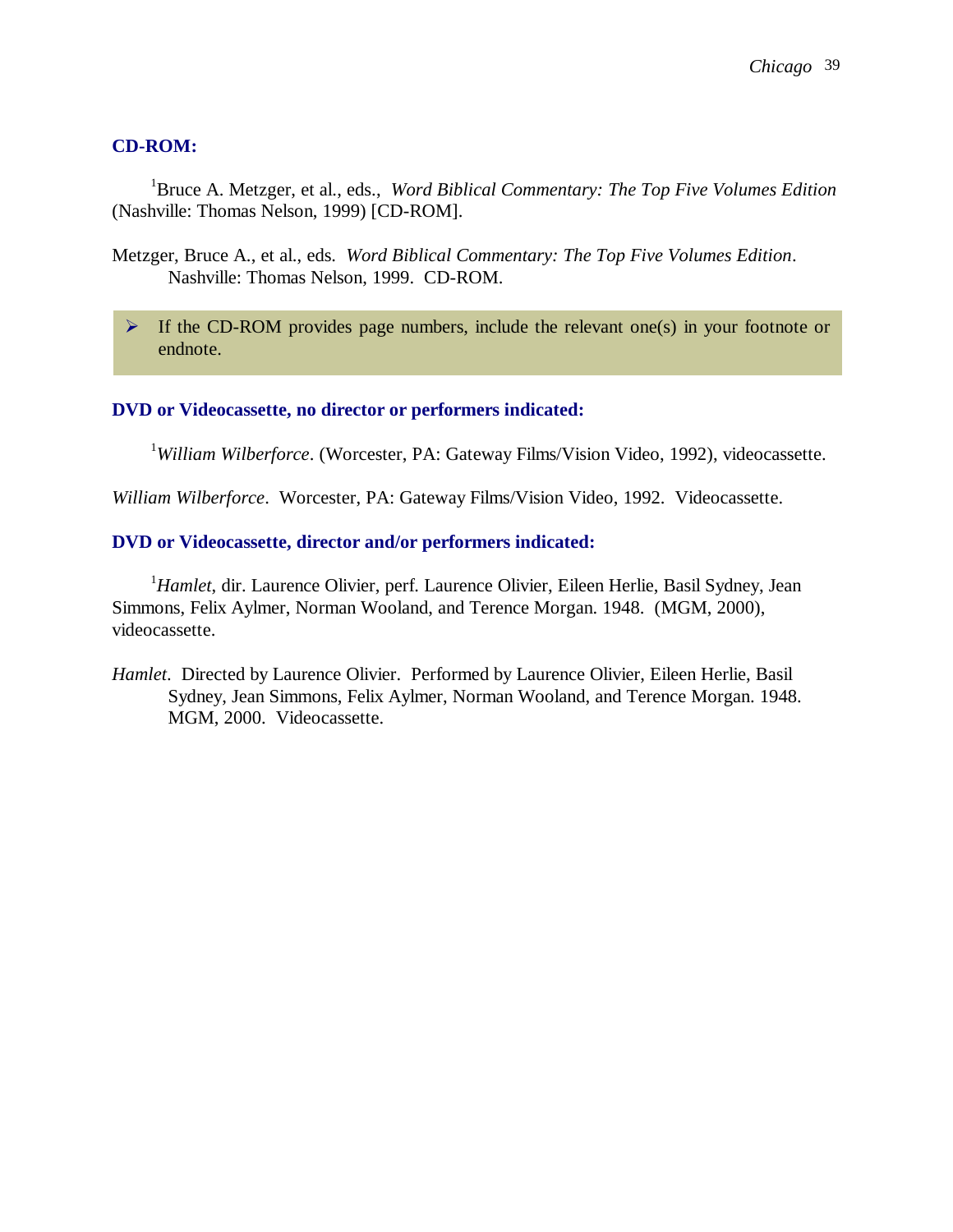## **8. GLOSSARY OF TERMS**

**APA:** The American Psychological Association. This scholarly association publishes its own style guide, *The Publication Manual of the American Psychological Association*, which provides conventions for essays in most social science disciplines (eg., Psychology, Sociology, Social Work).

**Bibliography:** in Chicago style, normally the alphabetical list (at the end of an essay or book) of all works quoted or otherwise referred to in the essay or book. Unless your professor says otherwise, your bibliography should contain only items which you have actually cited in your essay. For a sample bibliography, see Appendix C. "Bibliography" also has the more general meaning of a list of books, articles and other resources. Such lists, which may serve as research tools, appear in the form of monographs (individual books), lists in articles and books, and special editions of periodicals, as well as in various electronic formats.

**Chicago style:** the conventions of *The Chicago Manual of Style* (and Turabian's *Manual for Writers*). While provision is made in Chicago style for author-date parenthetical references and a reference list, "Chicago style" throughout this *Guide* implies footnotes/endnotes and a bibliography.

**Citation:** a reference, in parentheses, footnote, or endnote, to a source of a quotation, idea or fact.

**Convention:** the way something is normally done. Essay writing has certain conventions which tend to apply in all disciplines (fields of study). For example, all essays should contain an introduction (with a thesis statement), body paragraphs, and a conclusion. However, some conventions are specific to certain disciplines. For example, subtitles are used in essays in some disciplines, but not in others. Also, each major style guide (MLA, APA, and Chicago) has its own conventions for referencing sources and other details of the essay.

**Digital Object Identifier (DOI):** the number assigned to an electronic article or other document in order to facilitate its identification and retrieval. The DOI system is relatively new, and not every electronic article has a DOI.

**Discipline:** a field of academic study, e.g., Biblical Studies, Business, English, Psychology.

**Documentation:** the systematic acknowledgement of every source used in your essay. Two components are required: 1) Parenthetical references (MLA and APA styles) or footnotes or endnotes (Chicago), and 2) a works cited list (MLA), reference list (APA), or bibliography (Chicago).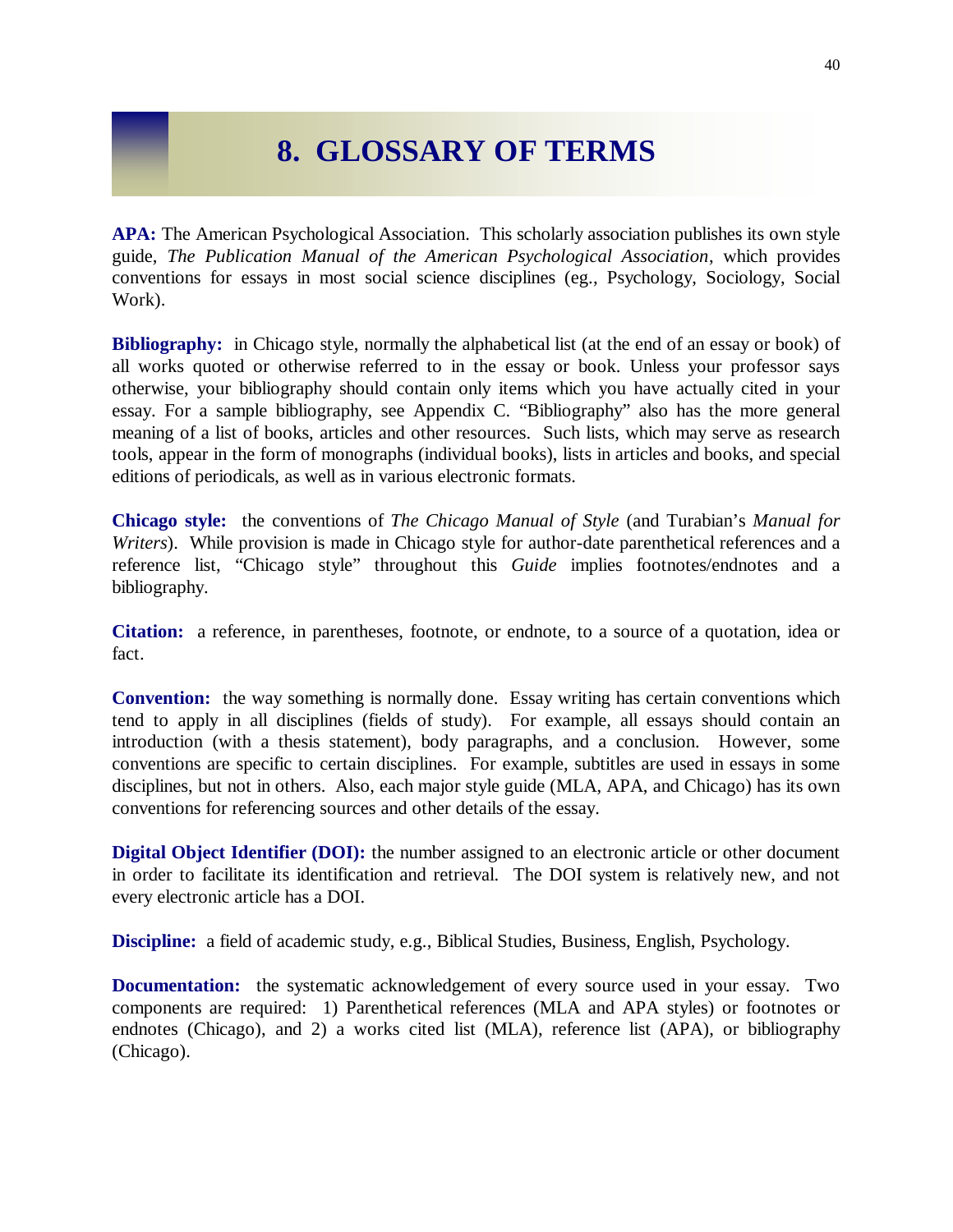**Endnote:** in Chicago style, a citation given with all the others in a separate list at the end of the essay or book (just before the bibliography), or at the end of each chapter. An endnote can also appear in MLA, APA, or Chicago styles when it is required for giving information other than the source of a citation. Endnotes are numbered sequentially in the order in which they appear in the essay, chapter, or book.

**Footnote:** in Chicago style, a citation given at the bottom of the page. A footnote can also appear in MLA, APA, or Chicago styles when it is required for giving information other than the source of a citation. Footnotes are numbered sequentially in the order in which they appear in the essay, chapter, or book. See section 7 for sample footnotes for various sources, and Appendix C for sample essay pages with footnotes.

**Journal:** a periodical containing articles normally written by academics or other professionals and intended largely for academic or other professional readers. See also "Peer-reviewed journal."

**Magazine:** a periodical intended for a popular (rather than academic) reading audience.

**MLA:** The Modern Languages Association. This scholarly association publishes its own style guide, the *MLA Handbook*, which provides conventions for essays in many arts and humanities disciplines, especially literature.

**Parenthetical citation/reference:** a citation appearing in an essay, right after a quotation, summary, or paraphrase. Both MLA and APA styles use parenthetical citations, but there are differences in what is included in the parentheses. See section 5 and Appendix A for sample parenthetical citations in MLA style. See section 6 and Appendix B for sample citations in APA style.

**Peer-reviewed journal [also known as "refereed journal"]:** a journal which sends article manuscripts to expert reviewers (sometimes referred to as "readers") for evaluation and suggestions for revisions. A list of advisory board members and/or external reviewers at the front of a journal often indicates that its articles are peer-reviewed; the instructions for submission of manuscripts may also indicate this. These instructions are usually found either in the front of the journal, or on the official website of the journal or of the scholarly association which publishes it. Peer-reviewed journals are normally considered to be more reliable sources of academic information than non peer-reviewed journals.

**Periodical:** a publication which is published on a regular (usually daily, weekly, bi-weekly, or monthly) basis. Newspapers, magazines, and journals are all periodicals.

**Plagiarism:** use of any ideas and/or wording which are not your own, without full documentation. Plagiarism is an academic offence and will not be tolerated; *any* amount could result in your receiving a grade of zero on an essay, and even on the entire course.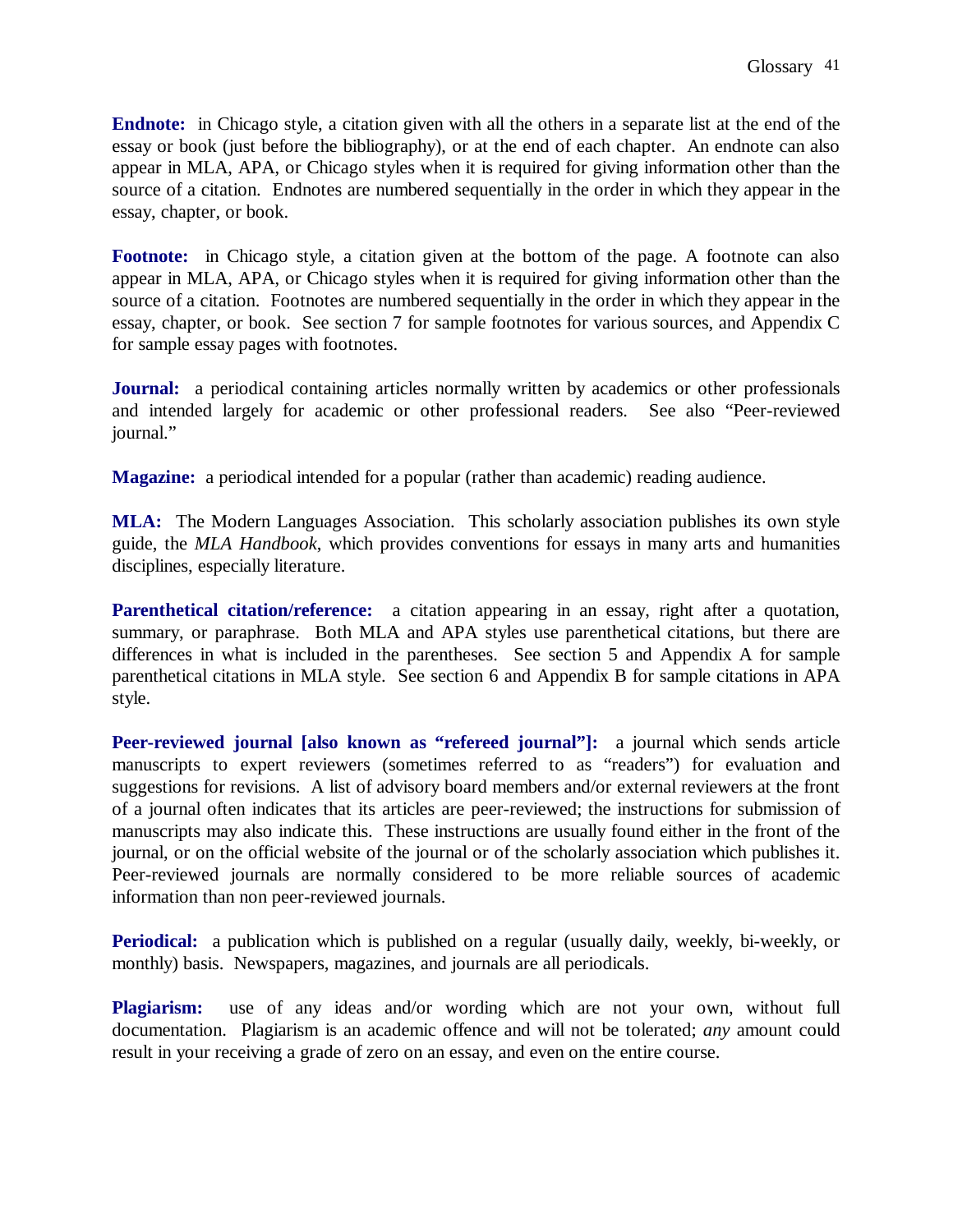**Primary source and secondary source:** a primary source is a document or other material which is the first point of access to a fact or idea, whereas a secondary source analyzes or comments, either directly or indirectly, upon a primary source or sources (and often also upon other secondary sources). The designations "primary" or "secondary" are to a certain extent contextual; however, some examples may serve to indicate the nature of each. The Bible is a primary source, but commentaries and all other biblical scholarship are secondary sources. If you were writing an essay about World War Two, a textbook or a scholarly article or book on the subject would be considered a secondary source. By contrast, an eye-witness account of a concentration camp, written by a survivor, would be considered a primary source. In literature classes, poems, stories/novels, and plays are considered primary sources, as are any other documents (such as letters, diaries, autobiographies) written by the author(s) you are working on, or by other authors who are not writing about the literature you are writing about. In the social sciences, data constitute primary sources, but once analyzed and published, the publications are secondary sources.

**Reference list:** in APA style, the alphabetical list (at the end of an essay or book) of all works quoted or otherwise referred to in the essay or book. See Appendix B for a sample reference list.

**Secondary source:** See "primary source and secondary source."

**Source:** a source of a quotation, idea, or fact used in an essay or book. Sources are varied, and can include print media such as books and journal articles, electronic media such as web sites and CD-ROM's, works of art such as paintings and photographs, and verbal communications such as interviews and lectures. See also "primary source and secondary source."

**Style guide:** a manual of proper formatting, documentation, and other writing conventions. The style guides referred to throughout this guide are the *MLA Handbook*, *The Publication Manual of the American Psychological Association* (APA style), *The Chicago Manual of Style*, and *A Manual for Writers of Term Papers, Theses, and Dissertations* (a digest of Chicago style). See page 2 for full bibliographic information for these publications. Style guides are revised every few years; be sure to consult the latest editions.

**Superscript number:** a small, raised number after a quotation or paraphrase, indicating a footnote or endnote. The number preceding the footnote itself may be superscript (in which case there is no period after it), or it may be on the line (in which case it is followed by a period). Endnote numbers are not normally superscript.

**Turabian:** Kate L. Turabian, the author of *A Manual for Writers of Term Papers, Theses, and Dissertations.* 

**Works cited list:** in MLA style, the alphabetical list (at the end of an essay or book) of all works quoted or otherwise cited in the essay or book. See Appendix A for a sample works cited list.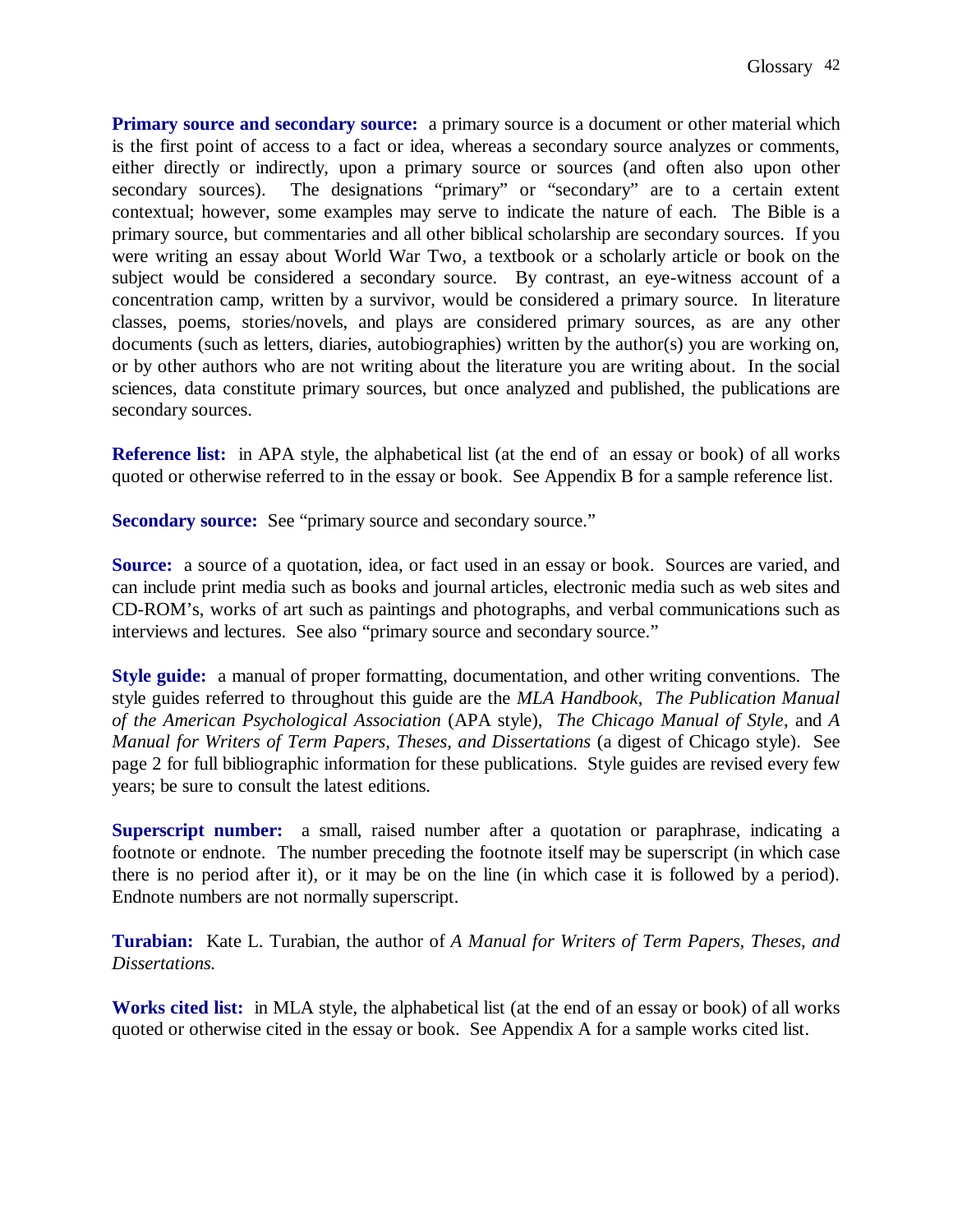## **APPENDIX A: SAMPLES FROM AN ESSAY IN MLA STYLE**

The following three pages provide models for formatting and documenting a student essay in MLA style. These are non-consecutive pages taken from an essay by Elizabeth Pettigrew, and the ideas therein are not to be used without permission of the author.

The first page shows how to format the first page of an essay, and also contains one citation from a secondary source. The second page, taken from later in the same essay, shows how to cite poetry (a primary source), and how to format a block quotation. It also gives some more citations from secondary sources. The third page is a sample works cited list; it includes entries for the works cited in the two sample essay pages, as well as for those cited in the rest of the essay.

The next three pages of this appendix are numbered to reflect their positions in the student essay, not in this *Essay Guide*.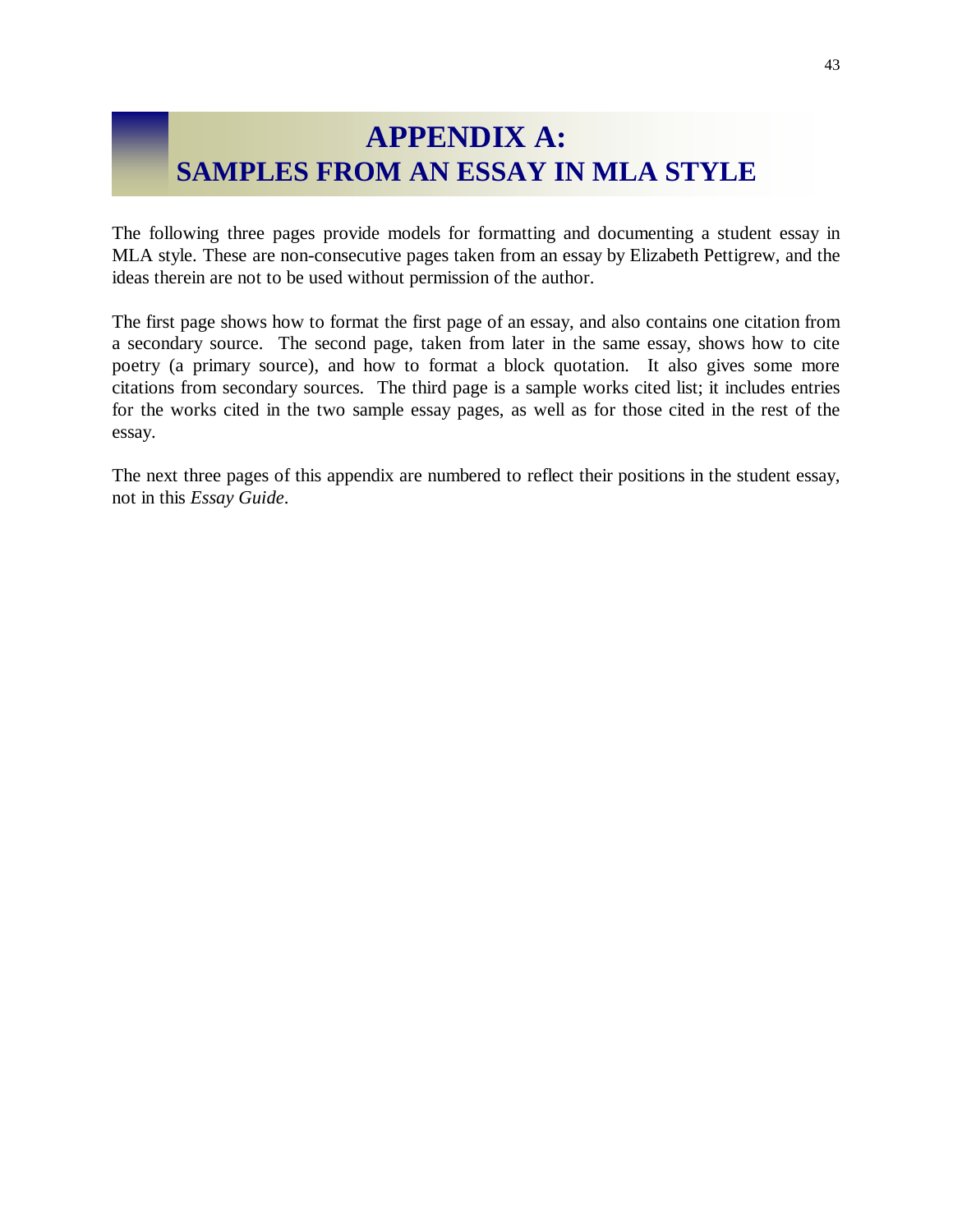Pettigrew 1

Elizabeth Pettigrew Mailbox #98765 Professor P. Sears 15 April 2004

The Theme of Alchemy in "The Elixir" and "Love's Alchemy"

By the seventeenth century, the notion of alchemy, with its strange mix of fact and falsehood, science and mysticism, had been intriguing human beings for centuries. The Philosopher's Stone, the Elixir and the magical transformation of base metals into gold were well known concepts in Renaissance culture. This common knowledge was reflected in the literature of the time. The idea of alchemy was given a variety of treatments, ranging from serious writings on the subject to works that were openly mocking of the alchemists' dubious claims. Poets writing on widely differing themes sometimes used alchemy as a common metaphor in their works. In both Herbert's "The Elixir" and Donne's "Love's Alchemy," alchemy is used as a metaphor or simile, in one case as an earnest look at spiritual truths and in the other as a cynical exploration of human love.

In order to understand how the alchemy conceit is used in "The Elixir" and "Love's Alchemy" it is important to have some basic knowledge of what alchemy was and how it would have been understood in the seventeenth century. It is impossible to pinpoint exactly when or where alchemy had its origins. Andrea Aromatico notes that documents suggesting alchemistic ideas have been found dating back as far as ancient Egypt (14). The concept seemed to be fairly widespread, appearing in ancient texts from China, India, and Mesopotamia, and later in Greek, Latin, and Arabic manuscripts (Aromatico 14).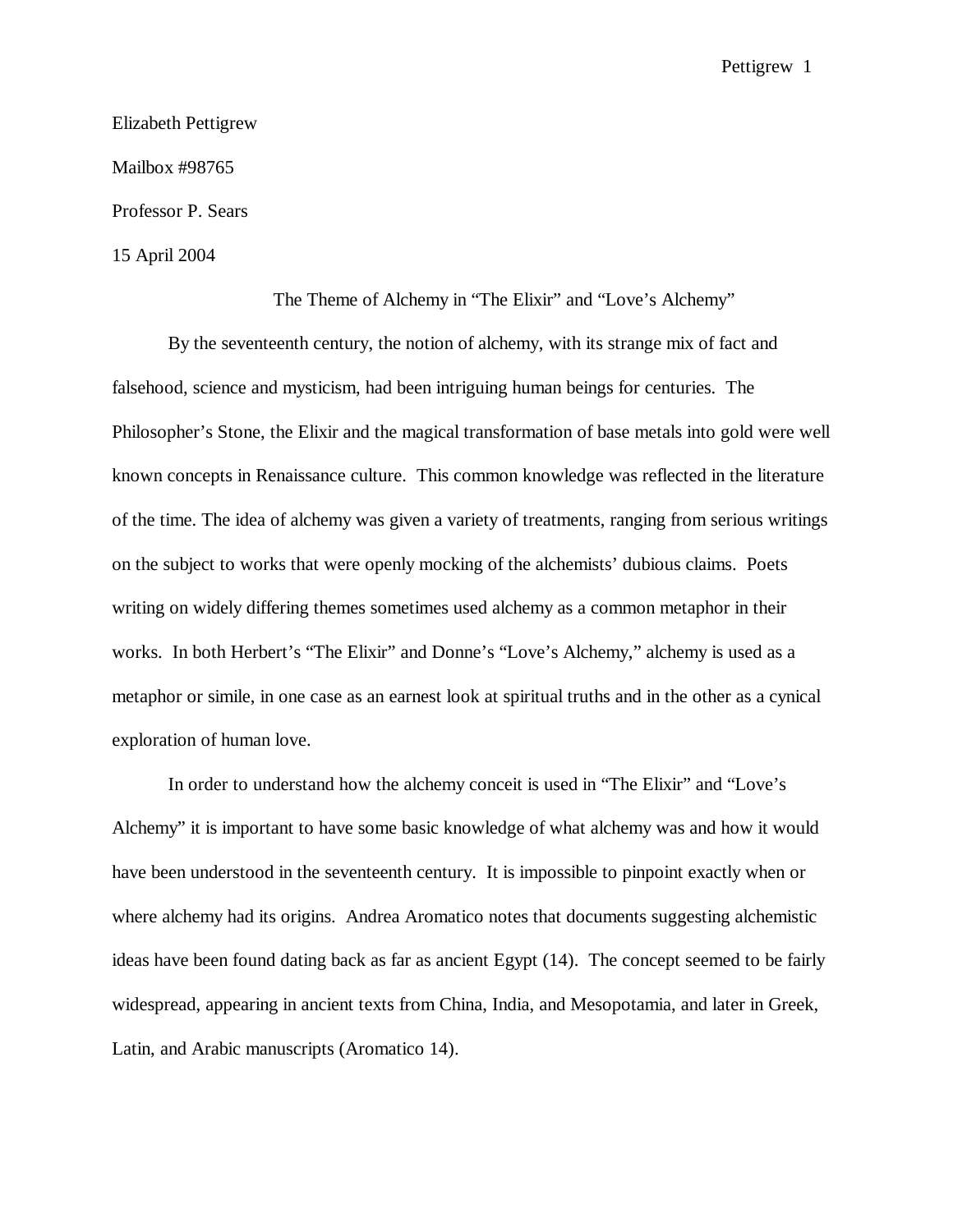Pettigrew 5

Christina Malcolmson points out that the sanctification of the lowly action depends upon the speaker's relationship with Christ:

The tincture in Herbert's poem, "for thy sake" (15), is the means by which religious feeling is united with social action, as well as the way in which holiness counteracts personal self-interest; the speaker serves Christ, his master, rather than himself or a specific human patron in his particular calling. This structure of identity claims to free one from hierarchical evaluations of worth; the lowly acts of the servant in the fifth stanza become as valuable as gold when performed for Christ. (170)

The poem's final stanza begins, "This is the famous stone/ That turneth all to gold" (Herbert 21- 22). Referring to the famous Philosopher's Stone creates a powerful metaphor for the ideas presented in stanzas four and five of partaking of the redemptive work of Christ and performing all your actions as to Him. Aromatico notes that alchemists viewed it as the greatest possession in the natural world. It was capable of making gold, a substance which spiritually stood for wisdom and allegorically stood for purity that never tarnished (67). The Philosopher's Stone was looked upon as a divine gift and achieving it meant there was nothing left for a person to learn or desire (Aromatico 70). As Richard Strier states, Herbert was pointing out that the precious thing capable of turning all to gold was "not a substance but an attitude" (207).

Herbert's attitude toward alchemy is serious, not in that it is a fusion of Christian beliefs with the spiritualism of the alchemists, but in the fact that it is not mocking. Herbert uses alchemy in this way to create an image for an abstract spiritual truth he wished to communicate. The alchemy image is used in a totally different way in John Donne's "Love's Alchemy." The simile is based on his mocking and openly doubtful attitude towards the alchemists' claims. Making the alchemist a figure of ridicule or satire was not at all unusual for writers of that time (Bloom 34).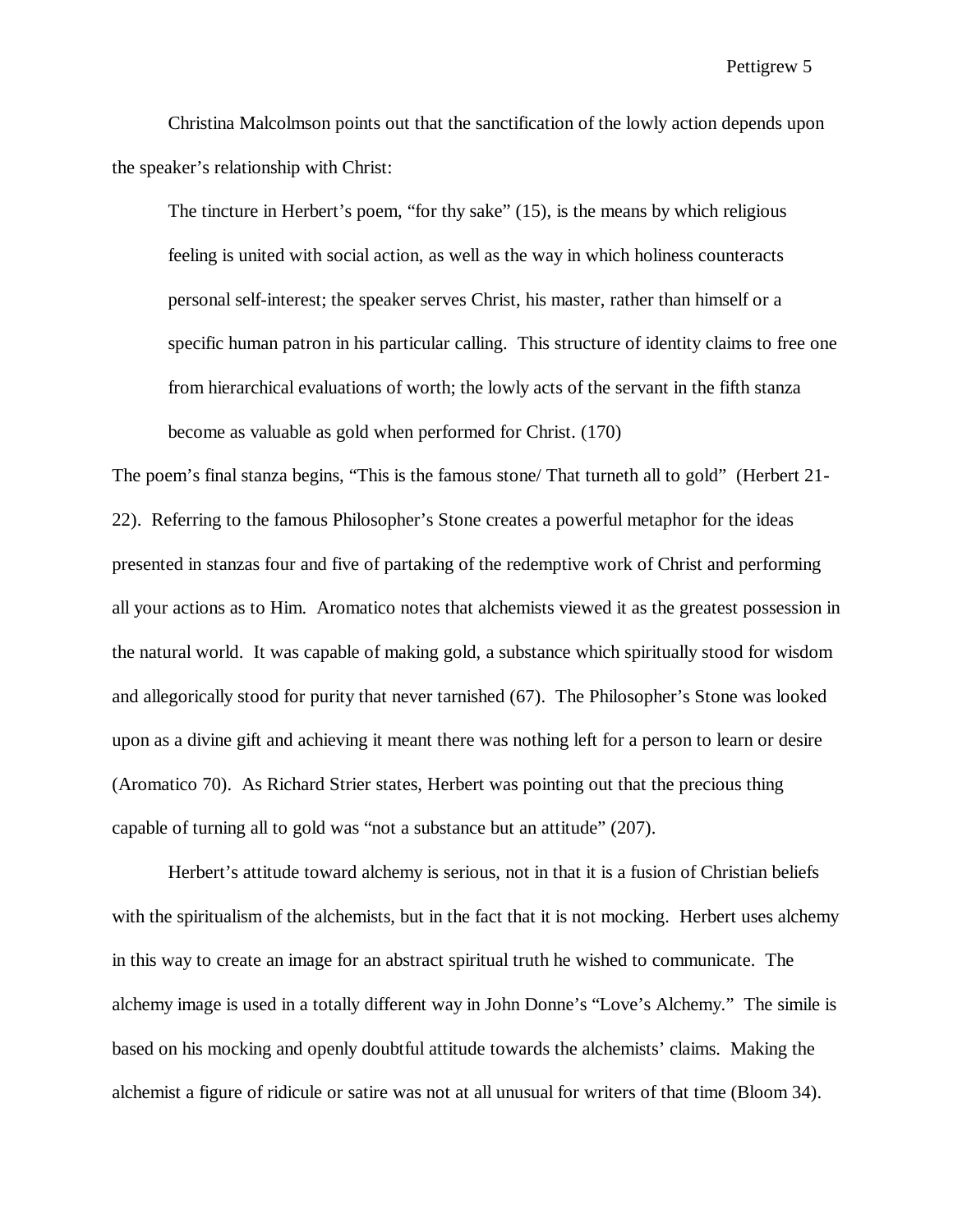#### Works Cited

- Aromatico, Andrea. *Alchemy the Great Secret.* New York: Henry N. Abrams, 2000. Print.
- Bloom, Harold. "Thematic Analysis of 'Love's Alchymie.'" *John Donne*. Ed. Harold

*Bloom.* Bloom's Major Poets.Broomall, PA: Chelsea House, 1999*.* Print.

Donne, John. "Love's Alchemy." Rudrum, Black, and Nelson 104.

Herbert, George. "The Elixir." Rudrum, Black, and Nelson 378.

Jonson, Ben. "To Alchemists." Rudrum, Black, and Nelson 146.

*King James Version of the Holy Bible.* Nashville: Thomas Nelson, 1972. Print.

- Linden, Stanton J. "Mystical Alchemy, Eschatology, and Seventeenth-Century Religious Poetry." *Pacific Coast Philology* 19 (1984): 79-88. *JSTOR*. Web. 3 Mar. 2004.
- Malcolmson, Christina. *Heart-Work: George Herbert and the Protestant Ethic*. Stanford: Stanford UP, 1999. Print.
- McCollum, John, R., Jr. Introduction. *The Alchemist*. By Ben Jonson. Woodbury, NY: Barron's. i-xxi. Print.
- Rudrum, Alan, Joseph Black, and Holly Faith Nelson, eds. *The Broadview Anthology of Seventeenth-Century Verse & Prose*. Peterborough, ON: Broadview, 2000. Print.
- Strier, Richard. *Love Known: Theology and Experience in George Herbert's Poetry*. Chicago: U of Chicago P, 1983. Print.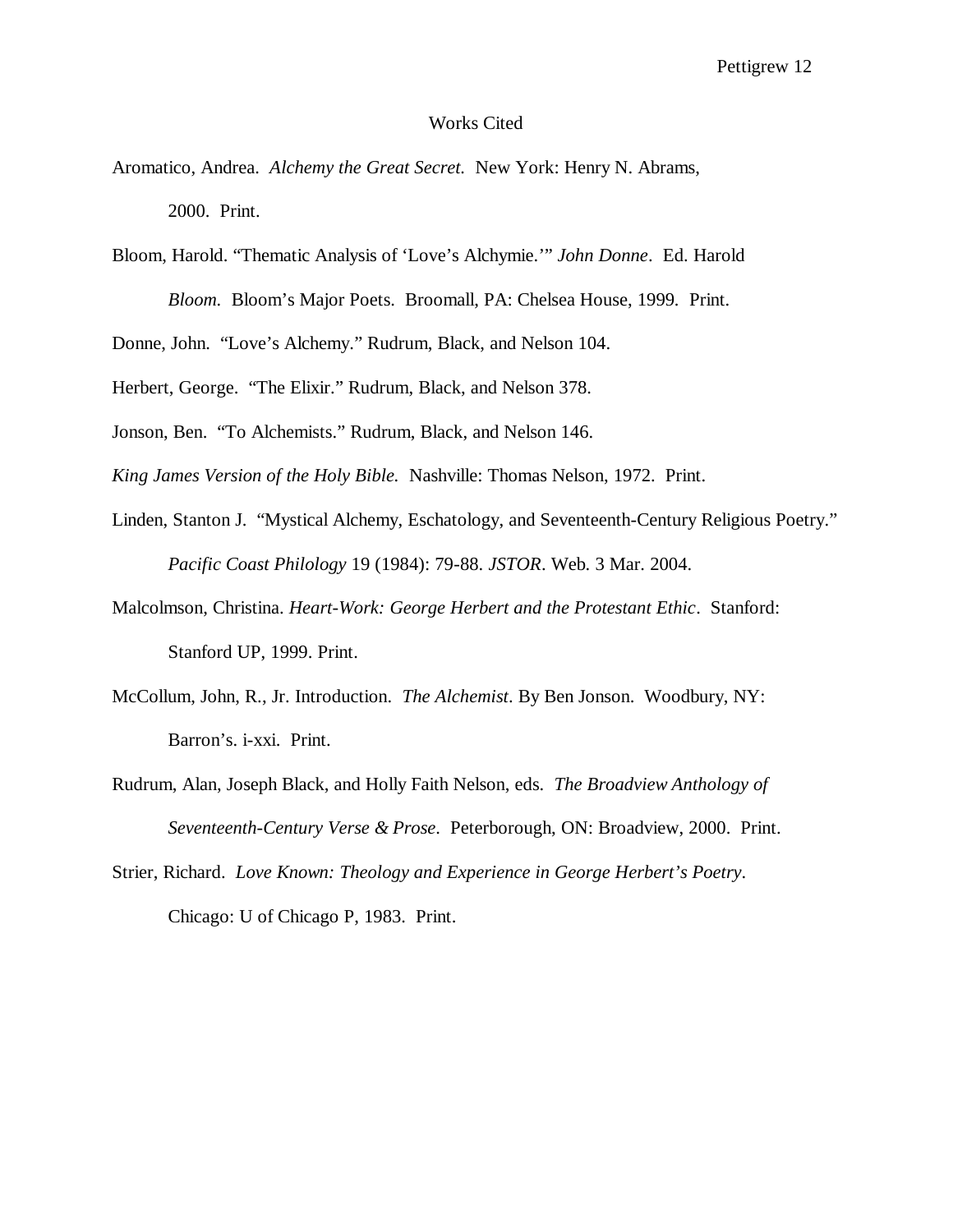## **APPENDIX B: SAMPLES FROM AN ESSAY IN APA STYLE**

The following three pages provide models for formatting and documenting a student essay in APA style. These pages are taken from an essay by Ryan Matulewicz, and the ideas therein are not to be used without permission of the author.

The first page of this appendix shows how to format a title page. The second page shows citations from sources. The third page is a sample references page; it includes entries for the works cited in the sample essay page, as well as for others cited elsewhere in the essay.

The next three pages of this appendix are numbered to reflect their positions in the student essay, not in this *Essay Guide*.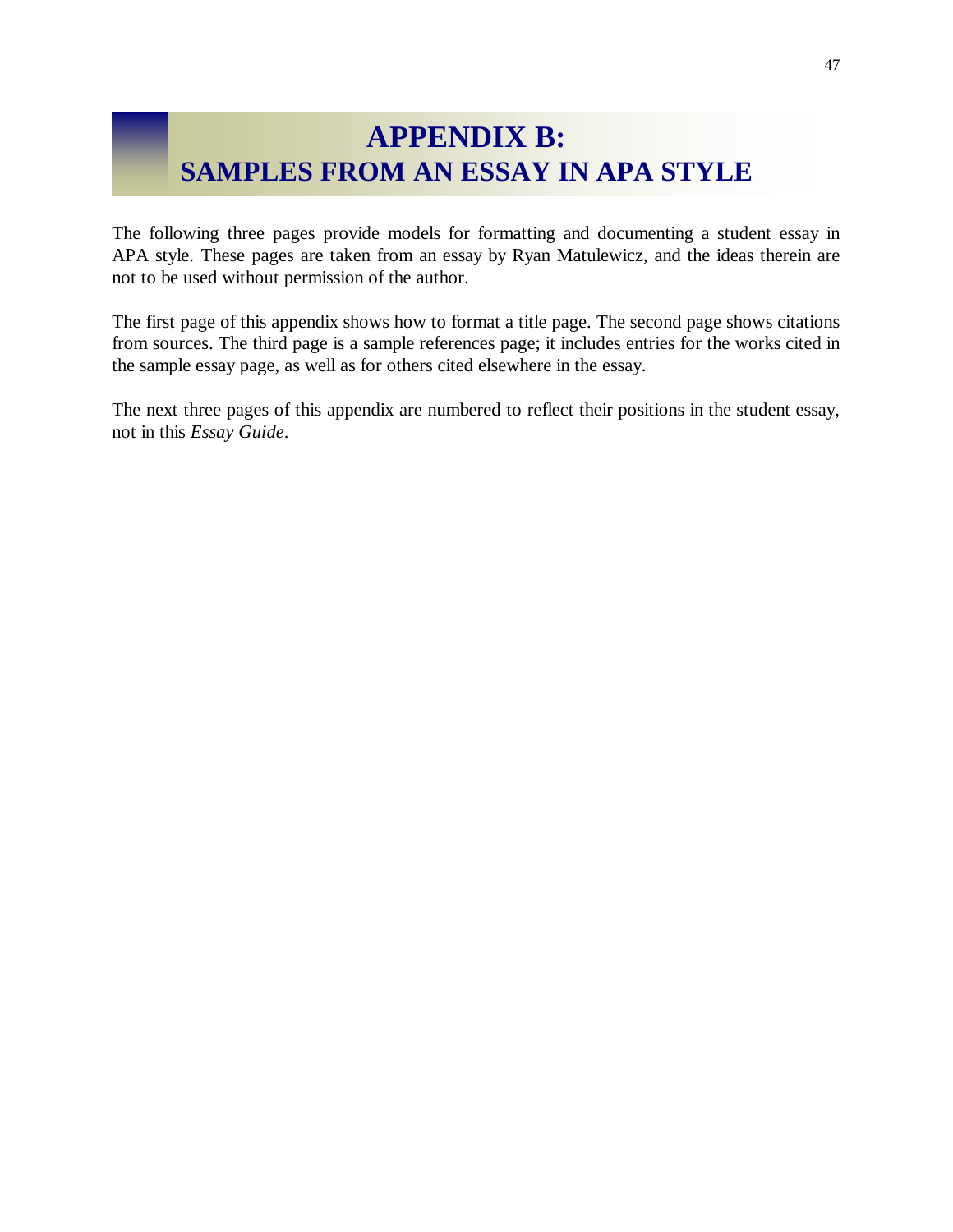Personality Disorders,

With a Focus on Borderline Personality Disorder

Ryan Matulewicz

Mailbox #6789

PSYC 3213

Professor Malcolm

April 5, 2004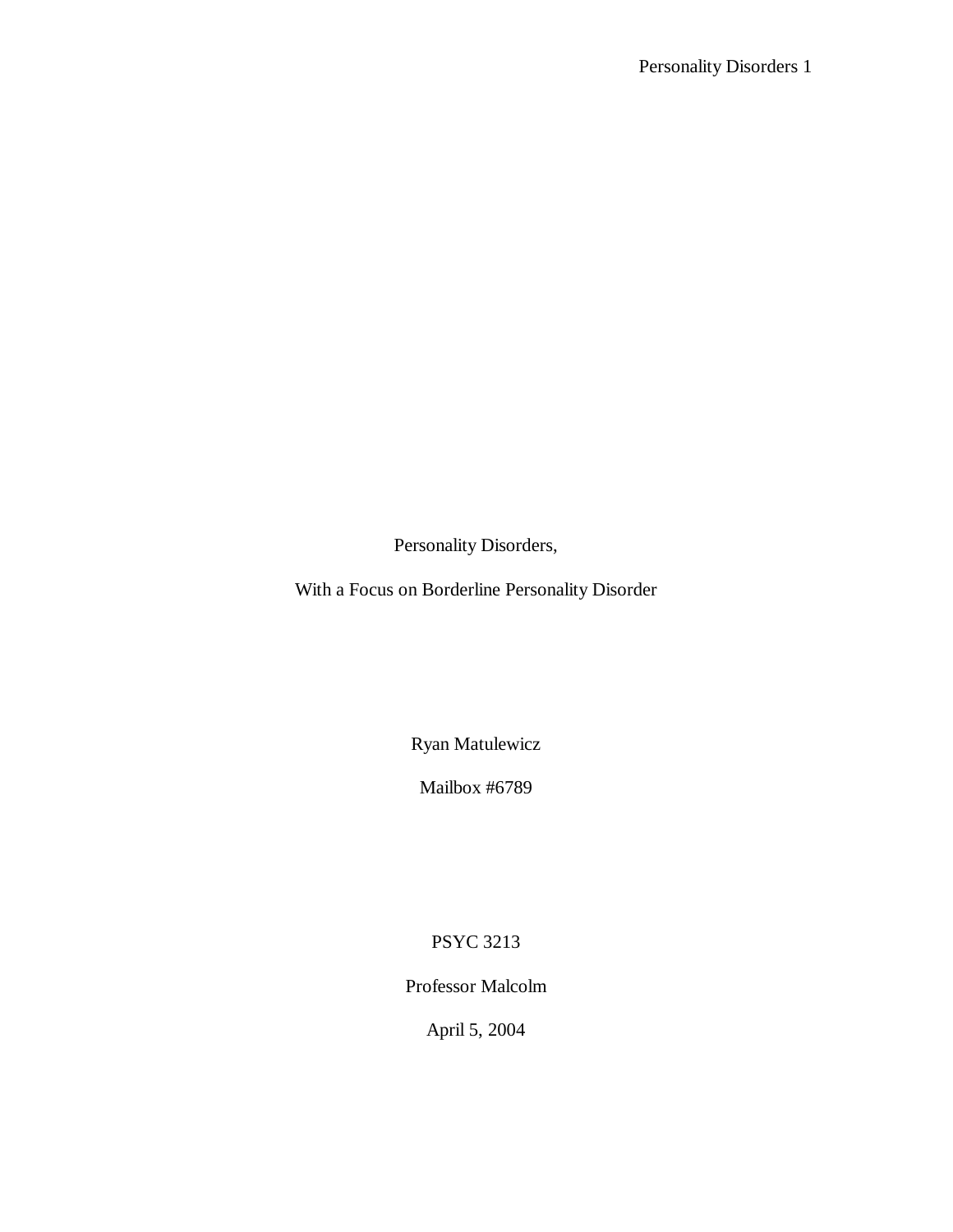Currently ten personality disorders are described within the DSM-IV, each of which falls into one of three clusters. Cluster A, encompassing paranoid, schizoid, and schizotypal personality disorders, is defined by a continued tendency to be overly suspicious of other people's motives and actions (Oltmanns, Emery, & Taylor, 2002). Antisocial, borderline, histrionic, and narcissistic personality disorders are found within cluster B, all of which are expressed through dramatic and overly emotional behaviour, as well as difficulty sustaining interpersonal relationships. Social anxiety and fearfulness bind together cluster C personality disorders, consisting of avoidant, dependent, and obsessive-compulsive personality disorders.

One of the main controversies encountered when studying personality disorders is in determining whether or not personality disorders are categorically different from normal personality traits. In a taxometric study of borderline personality disorder (BPD), the current thinking is that if BPD varies significantly from extremes of normal personality, there will be distinct differences between individuals with and without BPD (Rothschild, Cleland, Haslam, & Zimmerman, 2003). However, if BPD is an extreme variant of normal personality, then "BPD represents an ill-defined region on a trait dimension" (Rothschild et al., 2003, p. 657).

What Rothschild et al. are implying is that there may be a more efficient way of categorizing personality disorders. The proposed new perspective is often referred to as the dimensional model of personality disorders, and is supported by several researchers studying personality disorders (Rothschild et al., 2003). The perspective taken on personality is important because a categorical classification implies a specific causal factor, whereas a dimensional representation implies the combination of many different causal factors (Rothschild et al., 2003).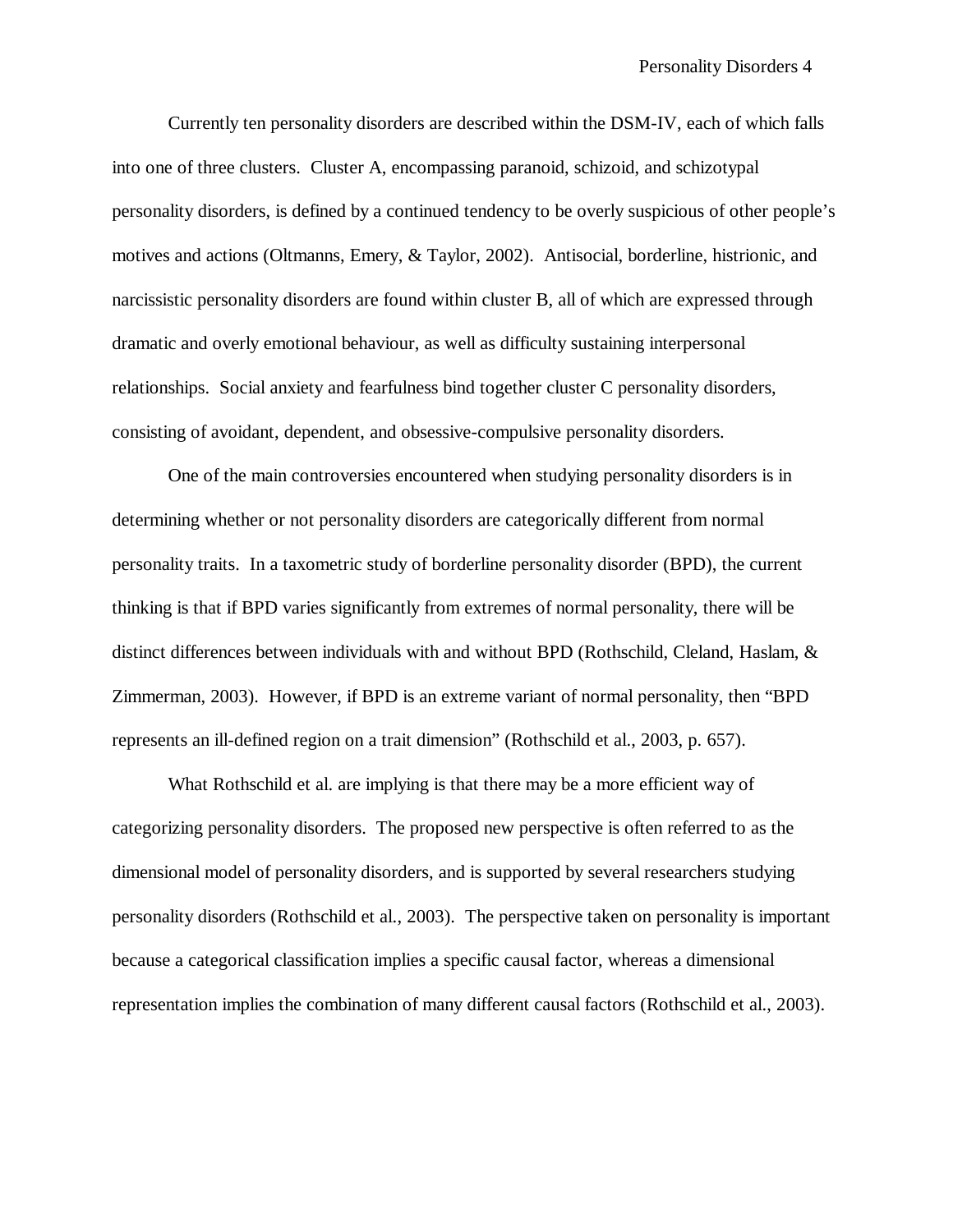#### References

- American Psychiatric Association (1994). *Diagnostic and statistical manual of mental disorders* (4th ed.). Washington, DC: Author.
- American Psychiatric Association (2000). *Diagnostic and statistical manual of mental disorders* (4th ed. text revision). Washington, DC: Author.
- Graybar, S.R., & Boutilier, L.R. (2000). Nontraumatic pathways to borderline personality disorder. *Psychotherapy: Theory/Research/Practice/Training*, *39*, 152-162. doi: 10.1037/0033-3204.39.2.152
- Oltmanns, T.F., Emery, R.E., & Taylor, S. (2002). *Abnormal psychology* (Canadian ed.). Toronto: Pearson Education.
- Paris, J. (2002). Implications of long-term outcome research for the management of patients with borderline personality disorders. *Harvard Review of Psychiatry*, 10(6), 315-323. doi: 10.1080/10673220216229
- Rothschild, L., Cleland, C., Haslam, N., & Zimmerman, M. (2003). A taxometric study of borderline personality disorder. *Journal of Abnormal Psychology*, 112(4), 657-666. doi:10.1037/0021-843X.112.4.657
- Shea, M.T., Widiger, T.A., & Klein, M.H. (1992). Comorbidity of personality disorders and depression: Implications for treatment. *Journal of Consulting and Clinical Psychology,*  60(6), 857-868. doi: 10.1037/0022-006X.60.6.857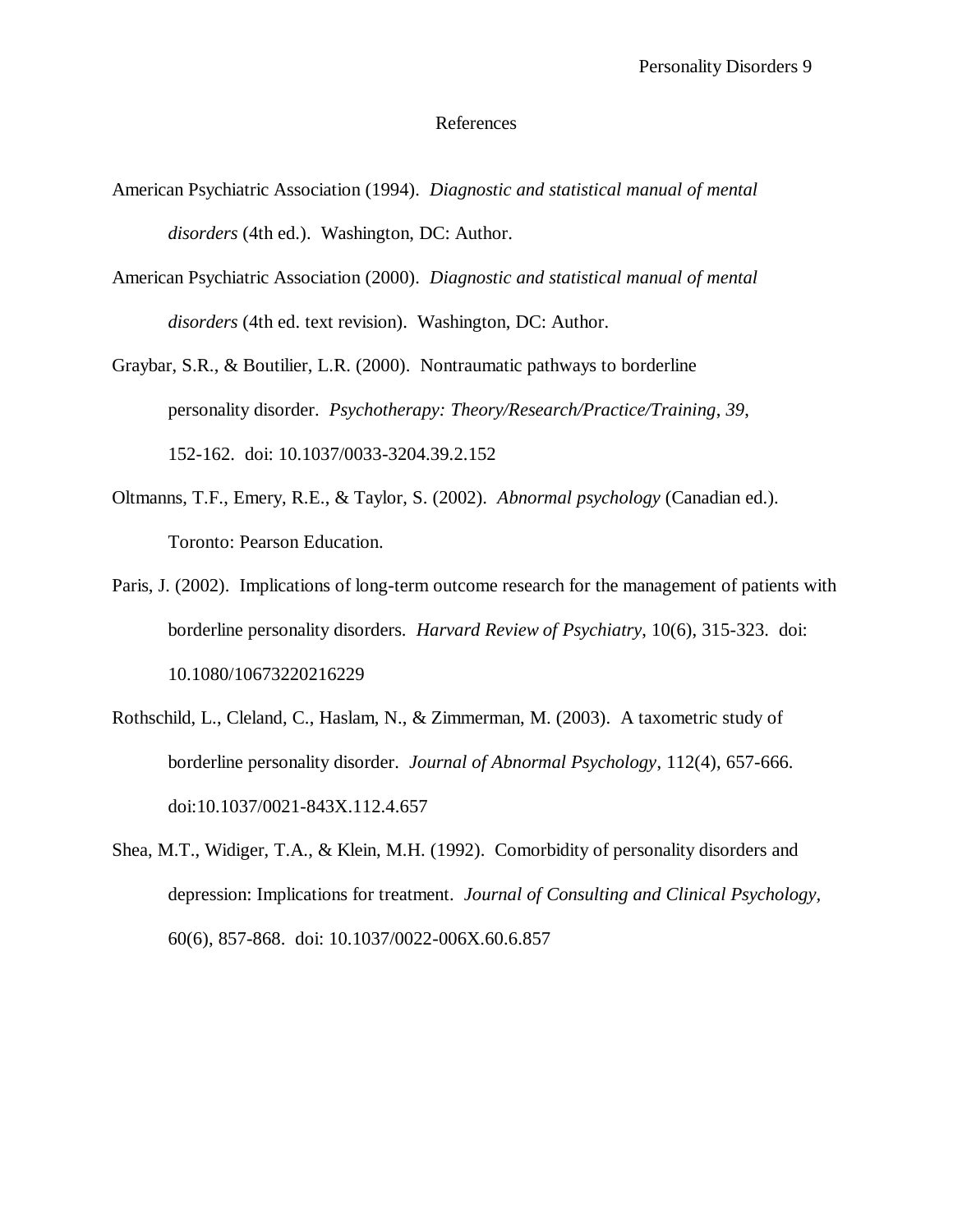## **APPENDIX C: SAMPLES FROM AN ESSAY IN CHICAGO STYLE**

The following four pages provide models for formatting and documenting a student essay in Chicago style, with footnotes. If your professor prefers that you use endnotes, follow the guidelines on page 31 above, and consult *The Chicago Manual of Style* or Turabian's *Manual for Writers* for more information. These pages are taken from an essay by Al Hounsell, and the ideas therein are not to be used without permission of the author.

The first page of this appendix shows how to format a title page. The second and third pages show how to cite primary and secondary sources. Note that the first time a work is cited, a full footnote is given, whereas a short form is used in subsequent notes (see page 32 above, and consult *The Chicago Manual of Style* or Turabian's *Manual for Writers*). The fourth page is a sample bibliography page; it includes entries for the works cited in the two sample essay pages, as well as for others cited elsewhere in the essay.

The next four pages of this appendix are numbered to reflect their positions in the student essay, not in this *Essay Guide*.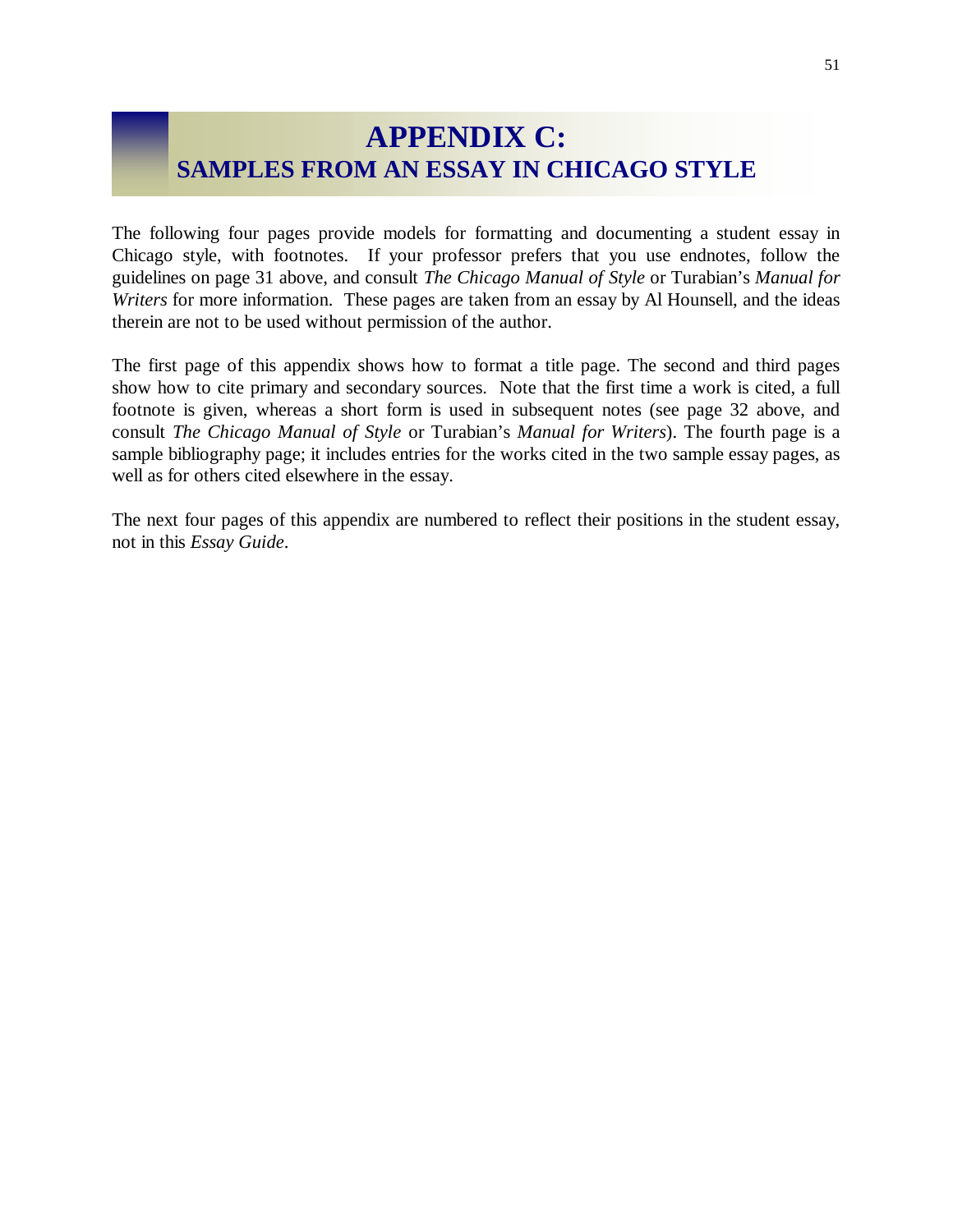Schwenk-Who?

Caspar Schwenckfeld's Minimal Influence on Sixteenth-Century Europe

Al Hounsell

Mailbox # 8765

HIST 3313

Professor Heath

April 13, 2004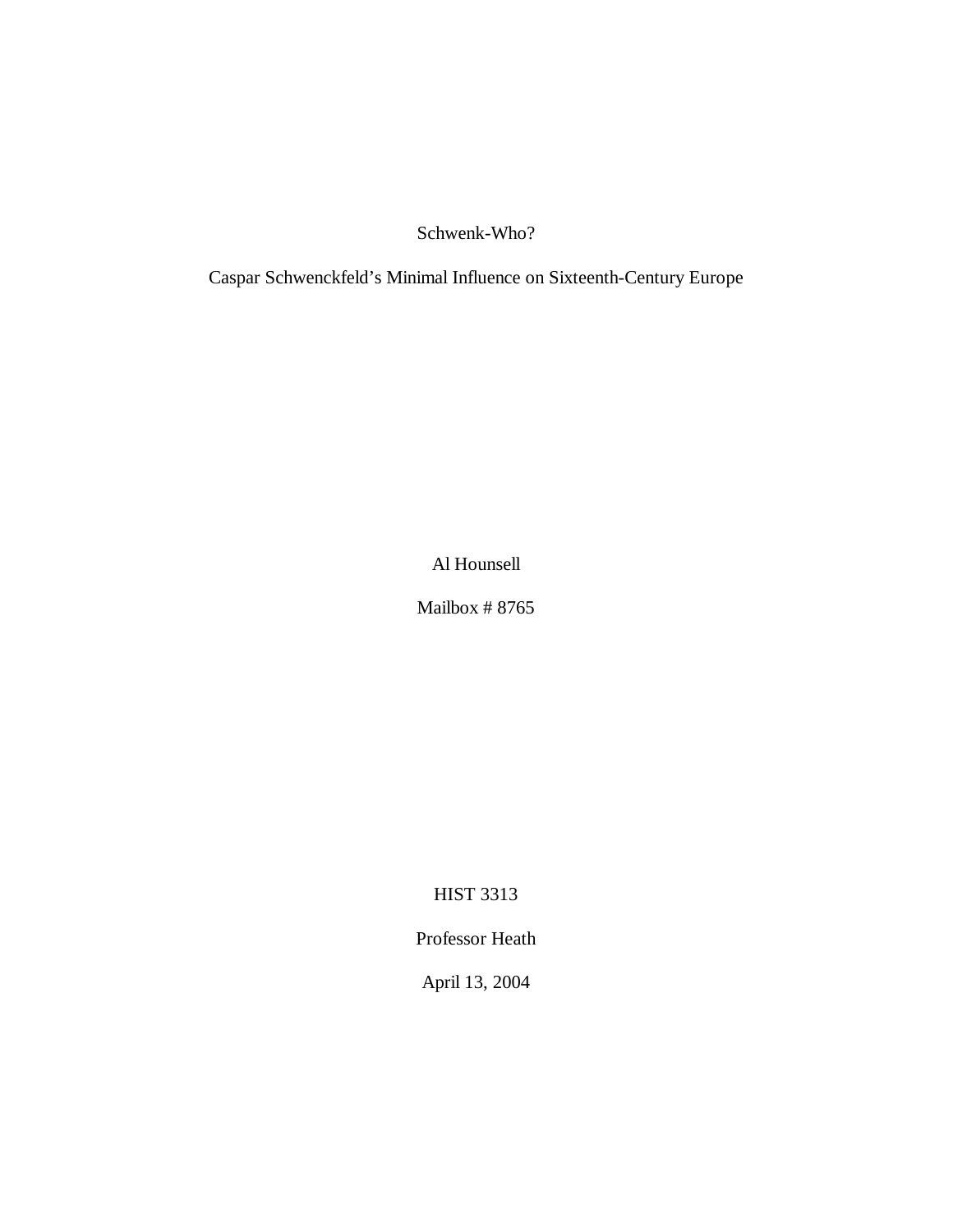Schwenckfeld later describes such an encounter in the following terms:

Christ, the incarnate Word [became] flesh in [me] in a spiritual manner. This means no less than his birth and formation in [me]. By faith he [was] ingrafted to dwell in [my] heart. In the same way he [indwelled my] flesh. He [made] it to conform to his, and [recreated] it.<sup>1</sup>

This strong emphasis on an inward spirituality or an "inward grasp" of the Gospel over-against a superficial understanding of the "alphabetical promises of salvation"<sup>2</sup> characterized Schwenckfeld's theology and practice throughout the following years of his life. That his experience of this divine, inward renewal was mediated through the writings of Martin Luther<sup>3</sup> also colored many of Schwenckfeld's later writings and dialogues with the German reformer.

Because of Schwenckfeld's strong connections with Duke Friedrich II, he and his companions were able to move the Duke to distribute a mandate for the Reformation. This proved rather effective throughout Silesia and marked Schwenckfeld and his followers as integral pieces to the advancement of reform in the increasingly Germanic land. Caspar, from this time, preached itinerantly "for some years before lords, bishops, princes and a great multitude of the people."<sup>4</sup> Feeling part of the larger Reformation movement, his group also dialogued with other centers of reform such as Breslau and Königsberg. Before Schwenckfeld's key theological

 $\overline{a}$ 

<sup>&</sup>lt;sup>1</sup> Caspar Schwenckfeld, *Corpus Schwenckfeldianorum*, ed. C.D. Hartranft, E.S. Johnson, and S.G. Schultz. 19 vols. (Vols. 1-15. Leipzig: Breitkopf and Härtel, 1907-39. Vols. 15-19. Pennsburg, Pa.: Board of Publication of the Schwenkfelder Church, 1959-61), 5.425.23-28. Cf. Edward J. Furcha, *Schwenckfeld's Concept of the New Man* (Pennsburg: The Board of Publication of the Schwenkfelder Church, 1970), 40.

<sup>2</sup> Schwenckfeld, *Corpus*, 2:26-105. Cf. Jones, 66.

 $3$  Even in spite of Luther's eventual harsh insults directed toward Schwenckfeld, the Silesian never forgot the origins of his spiritual encounter.

<sup>4</sup> Cf. Horst Weigelt, "Caspar von Schwenckfeld," in *Profiles of Radical Reformers*, ed. Hans-Jürgen Goertz (Kitchener: Herald Press, 1982), 215. The exact dates of Schwenckfeld's preaching endeavors are not entirely certain. Weigelt, as noted by McLaughlin [R. Emmet McLaughlin, *Caspar Schwenckfeld: Reluctant Radical* (New Haven: Yale University Press, 1986), 23], is likely closest to the truth, dating his preaching to the printed *Address to the Sisters of the Convent at Naumburg am Queiss*, 1523 (*Corpus*, 1.117-24). The location of Schwenckfeld's preaching is also somewhat unclear. It is certain, however, that his audiences did consist of lords, bishops, and princes, often in large public gatherings (*Corpus*, 14.290.20-33; Cf. McLaughlin, 23).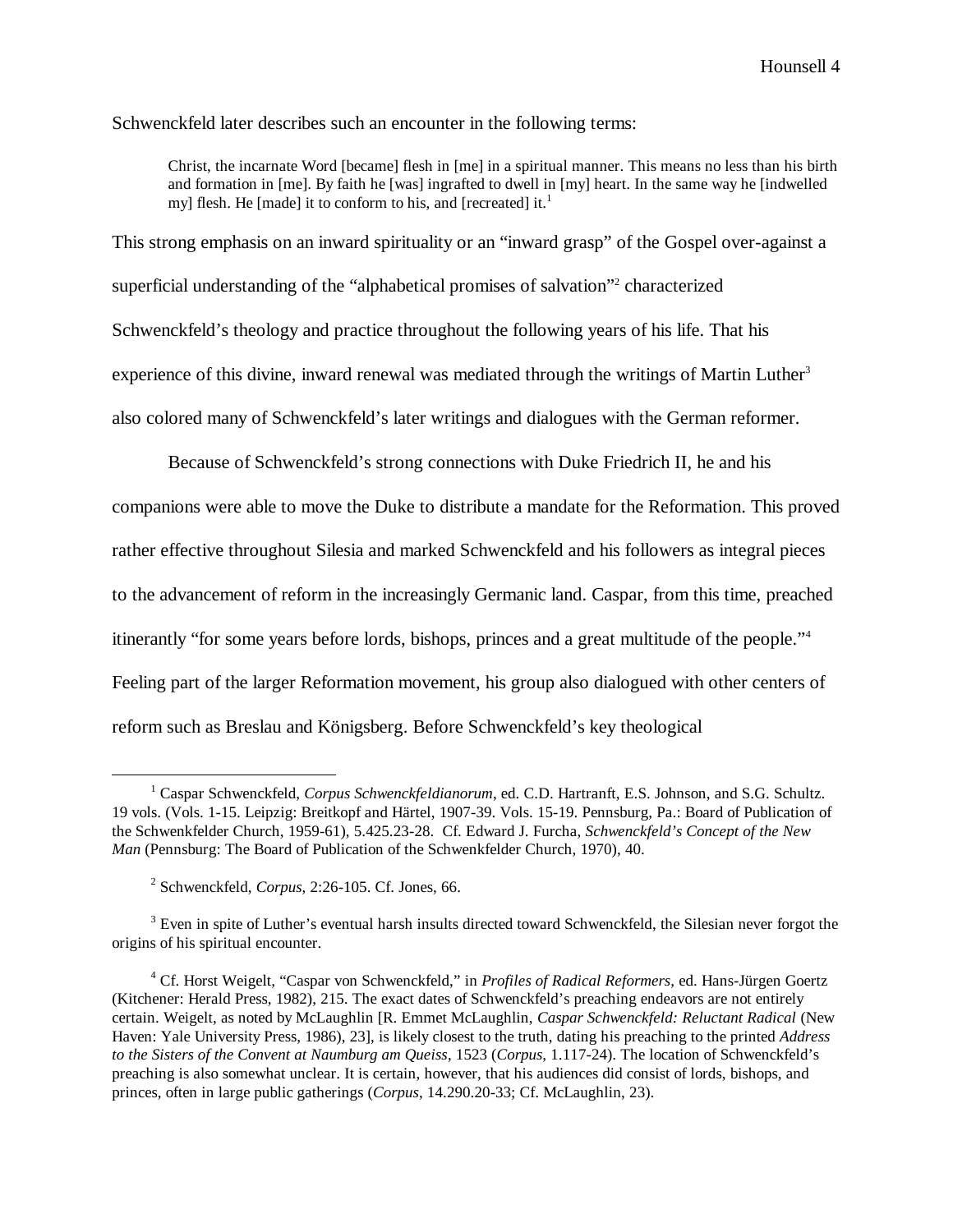Hounsell 5

positions became more widely known, he and his followers, by virtue of their notable connections with the German reformation, were functionally indistinguishable from like-minded Lutheran groupings. In fact, in 1522, due to the severe edict of King Louis of Hungary against Luther and his followers, Ambrosius Creusing, a member of Schwenckfeld's study group, was arrested for teaching heretical Lutheranism – a designation indicative of the clear ties between the Silesian group and the German reforms. McLaughlin underscores Schwenckfeld's initial support and identification with the Lutheran cause, noting, "Schwenckfeld, in his devotion to the gospel, in his confidence in the success of its dissemination, and in his expectations of its beneficent effects, was one of Luther's most faithful and successful followers in Silesia."<sup>5</sup> It is clear that the Silesian nobleman could well have been a noteworthy proponent of Luther and the German reformation's influence in Silesia. However, as reforms went forward, Schwenckfeld gradually began to break from the rising Lutheranism of his day.

First of all, Schwenckfeld, despite the continual urgings of his contemporaries,<sup>6</sup> would not commit to any of the established church structures of his day. He saw the church as primarily a spiritual body comprising true believers from every sector of the Christian church. Against the Lutherans Schwenckfeld argued that surely the parents of Protestants, though still associated with the "Catholic" church, would be considered genuine believers by these same Protestants.<sup>7</sup>

 $\overline{a}$ 

<sup>&</sup>lt;sup>5</sup> McLaughlin, 23.

<sup>6</sup> See George Hunston Williams, *The Radical Reformation*, Sixteenth-Century Essays and Studies, vol. 15 (Ann Arbor, MI: Edwards Brothers, 1992), 385: "The city Reformers insisted that Schwenckfeld identifiy himself with and established parish, whereupon he replied as spokesman of the invisible Church: 'To my mind, I am one with all churches in that I pray for them, in that I despise none, because I know that Christ the Lord has his own everywhere, be they ever so few.'"

<sup>7</sup> Williams, *Radical Reformation*, 385.